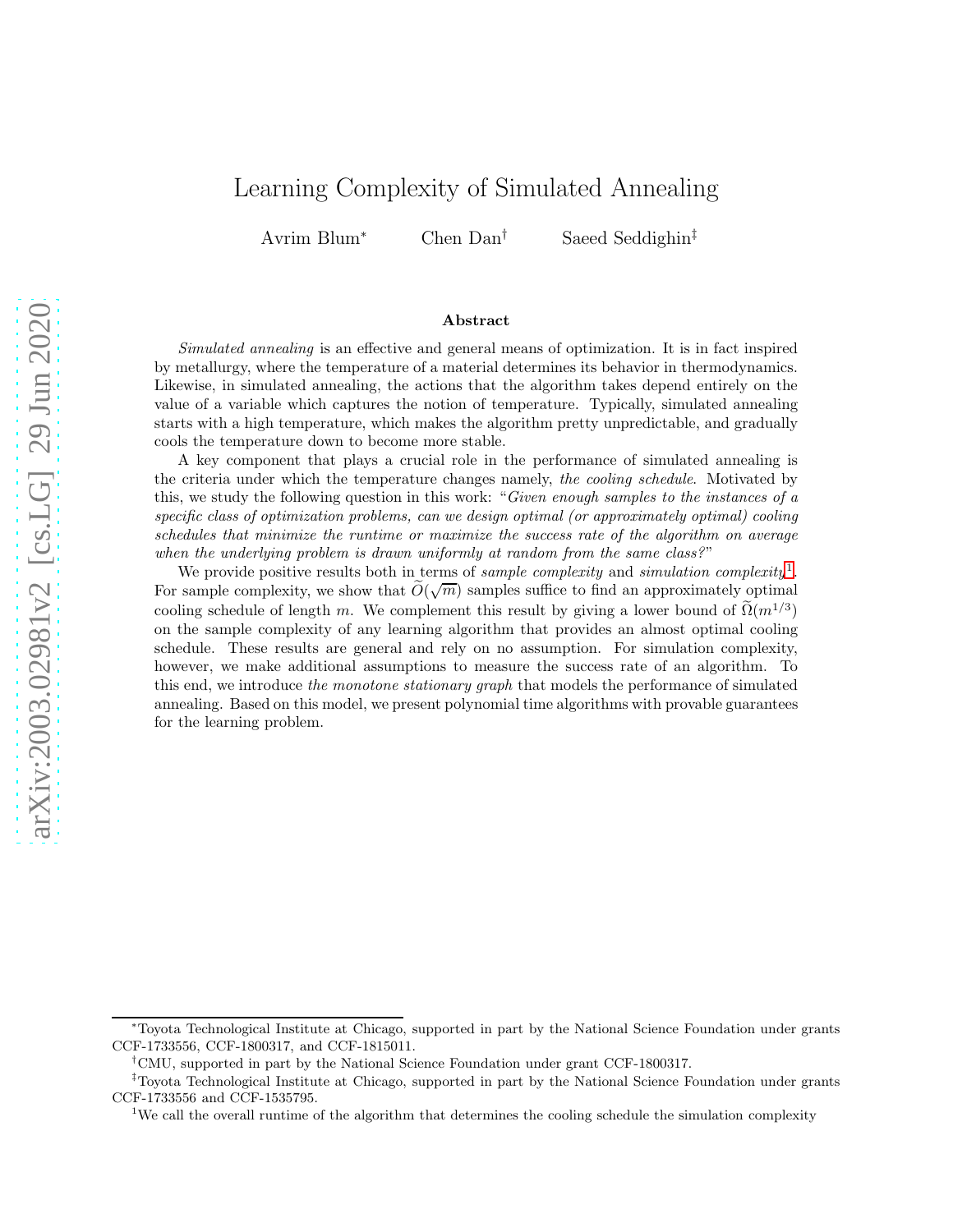### <span id="page-1-0"></span>1 Introduction

The goal of this work is to better understand how we can design efficient simulated annealing (SA) algorithms. Simulated annealing is a well-known heuristic method to tackle hard problems. Term annealing originates from thermodynamics, referring to the way that metals cool and anneal. Instead of the energy of the material, simulated annealing utilizes the objective function of an optimization problem. Surprisingly, the implementation of SA is very simple as it is very similar to hill-climbing. The only difference is that instead of picking the best move in every step, simulated annealing picks a random move. If the selected move improves the quality of the solution, then the move is always accepted. Otherwise, the algorithm makes the move anyway with some probability less than 1. The probability decreases exponentially with the badness of the move, which is the amount by which the solution is worsened. This is shown by  $\Delta(E)$ . One example of the annealing criteria is given below:

Pr[ accepting a downhill move at time step  $i] \simeq 1 - e^{\Delta(E)/t_i}$ .

where parameter  $t_i$  is the temperature of the algorithm at step i which is used to determine this probability. The  $t_i$  parameter is analogous to temperature in an annealing system at time step i. At higher values of temperature, downhill moves are more likely to occur. As the temperature tends to zero, they become more and more unlikely, until the algorithm behaves more or less like hill-climbing. In a typical SA optimization, the temperature starts at a high value and is gradually decreased according to a cooling schedule. Simulated annealing is used for a broad class of computational problems ranging from SAT to travelling salesman problem, to VLSI routing, etc. as experiments strongly support the efficiency of simulated annealing in practice [\[3](#page-34-0), [14\]](#page-34-1).

Indeed the efficiency of an SA algorithm significantly depends on its cooling schedule [\[1](#page-34-2), [4](#page-34-3), [14,](#page-34-1) [15,](#page-34-4) [16](#page-34-5), [19](#page-35-0), [20,](#page-35-1) [21,](#page-35-2) [23](#page-35-3). One simple cooling schedule is to start with a single temperature  $t_0$  and decrease the temperature linearly with a rate of  $\alpha$  to obtain lower temperatures gradually. We use this simple cooling strategy to present illustrating examples, nonetheless we consider a more generalized setting in this work. The literature has also gone beyond simple cooling schedules and several non-linear methods have been proposed so far  $[1, 4, 14, 15, 16, 19, 20, 21, 23]$  $[1, 4, 14, 15, 16, 19, 20, 21, 23]$  $[1, 4, 14, 15, 16, 19, 20, 21, 23]$  $[1, 4, 14, 15, 16, 19, 20, 21, 23]$  $[1, 4, 14, 15, 16, 19, 20, 21, 23]$  $[1, 4, 14, 15, 16, 19, 20, 21, 23]$  $[1, 4, 14, 15, 16, 19, 20, 21, 23]$  $[1, 4, 14, 15, 16, 19, 20, 21, 23]$  $[1, 4, 14, 15, 16, 19, 20, 21, 23]$  $[1, 4, 14, 15, 16, 19, 20, 21, 23]$  $[1, 4, 14, 15, 16, 19, 20, 21, 23]$  $[1, 4, 14, 15, 16, 19, 20, 21, 23]$  $[1, 4, 14, 15, 16, 19, 20, 21, 23]$  $[1, 4, 14, 15, 16, 19, 20, 21, 23]$  $[1, 4, 14, 15, 16, 19, 20, 21, 23]$ . It is not hard to imagine that even for different instances of the same problem, the optimal cooling schedules may vary significantly.

Therefore in this work, we take a learning approach towards designing simulated annealing algorithms, using the PAC-style model for data-driven algorithm design introduced in [\[11](#page-34-6)] and used to analyze a wide range of important families of algorithms and heuristics in [\[5](#page-34-7), [6,](#page-34-8) [7](#page-34-9), [8\]](#page-34-10). In brief, we consider a distribution  $D$  over a specific class of instances of a presumably hard problem (such as SAT) and aim to design near-optimal cooling schedules for such instances, analyzing both sample complexity (the number of instances from  $D$  we need to observe) and simulation complexity (runtime) needed for learning. Our approach is particularly motivated by the work of [\[8\]](#page-34-10).

### 1.1 The Learning Problem

As aforementioned, an SA algorithm makes a random walk on the nodes of a search graph. Each node of this graph represents a potential (not necessarily optimal) solution for the underlying problem and the energy of a node is a value reflecting how close this solution is to an optimal solution. We assume that for each node, its energy and neighbors are available via oracle queries. One thing to keep in mind is that the number of nodes in this huge search graph may be exponentially large and that we only have local views on the nodes of the graph. For instance, when the underlying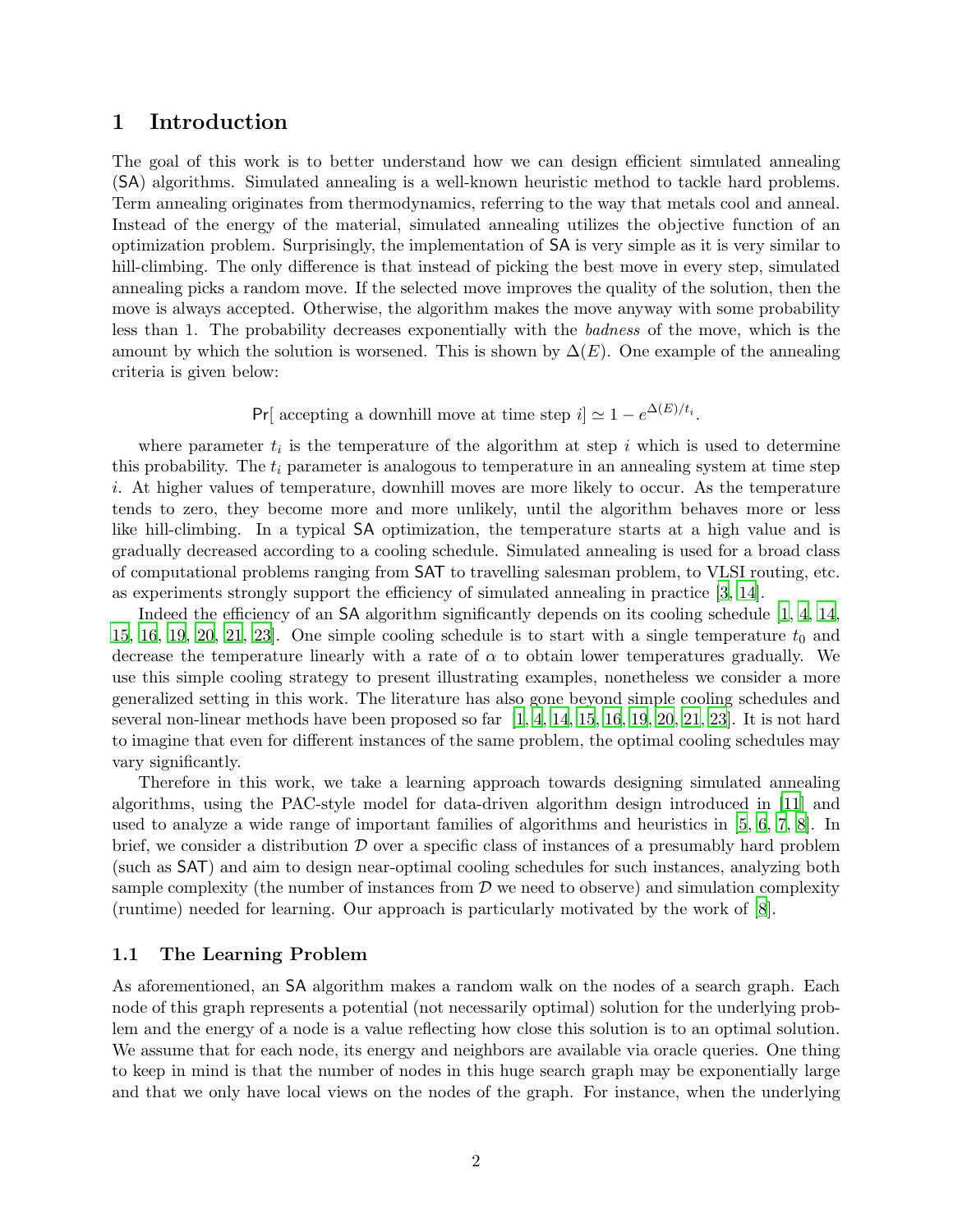problem is SAT, we may have  $2^k$  nodes where k is the number of variables in the SAT problem and each node represent an assignment of true/false to the variables.

Crucial to any cooling schedule are the parameters that maximize its performance. This could be as simple as just a real value specifying the cooling rate or as complicated as a sequence of variables determining the exact value of the temperature at every step. Take for instance, the simplest case in which a parameter  $t_0$  and linear cooling rate  $\alpha$  formulate the temperature at every step. In this case, at step i,  $t_i = t_0(1-\alpha i)$  formulates the temperature. Therefore, the learning algorithm has to find the optimal pair  $(t_0, \alpha)$  that maximizes efficiency. It is an easy exercise to see that the learning problem is actually not very challenging in this case. Although this simple formulation involves infinitely many  $(t_0, \alpha)$  pairs that need to be searched over, via careful discretization techniques. one can narrow down the set of possible  $(t_0, \alpha)$  pairs to polynomially many candidates and iterate over them to find the optimal cooling schedule<sup>[2](#page-2-0)</sup>. Samples are used to determine how well each cooling schedule performs in practice. More precisely, samples are used to approximate the score of a cooling schedule.

However, we go beyond linear cooling schedules and include more sophisticated systems (i.e., non-linear cooling schedules). Our setting is pretty general: we denote the cooling schedule by a vector  $\mathcal{E} = \langle t_1, t_2, \ldots, t_m \rangle$  where m is the number of steps our algorithm takes and  $t_i$  specifies the temperature at time i. Any non-increasing sequence of values makes a valid cooling schedule. The problem becomes more challenging with this representation; Even after discretizing the temperatures, still there are exponentially many cooling schedules and determining an approximately optimal schedule is non-trivial.

Recall that each node of the search graph corresponds to a potential solution for the underlying problem. In case of SAT for instance, each node can be an assignment of the true/false values to the variables. We label a subset of nodes in the search graph as acceptable solution nodes. These nodes correspond to solutions that are acceptable for the underlying problem. In the case of SAT, a node whose corresponding solution satisfies all of the clauses is a solution node. The score of an SA algorithm with a specific cooling schedule is the likelihood of reaching an acceptable solution node after a fixed number of steps. We would like to point out that although a reasonable energy function for the nodes of the search graph gives higher energies to the acceptable solution nodes, we make no particular assumption on the energies in our setting. We remark that if the cooling schedule is available, it is computationally easy to evaluate the score of the algorithm. We run the SA algorithm according to the cooling schedule and once it terminates we find out if the solution found by the algorithm is acceptable for the problem. By repeating this process enough times, we can estimate the score of the cooling schedule very accurately.

Indeed the optimal parameters may vary for different problems or even for different instances of the same problem and therefore we need to also incorporate the problem instances in our setting. To illustrate the importance of the cooling schedule, consider the example shown in Figure [1.1.](#page-3-0) In the example shown in Figure [1.1,](#page-3-0) there is one solution node (colored in red) which has an energy of 3n and the search graph consists of a clique of vertices with distinct energies one of whose vertices has a path to the solution node. The energies of the nodes of this path are increasing. Let us assume that the initial state of the algorithm is the node colored in green. It is easy to verify that an extreme strategy that never accepts downhill moves has zero chance of reaching the solution node and another extreme strategy that always accepts all downhill moves requires a cubic number of steps to reach the solution node. However, a strategy that accepts each downhill move with probability  $1/2$  only requires  $\mathcal{O}(n^2)$  steps in expectation to reach the solution node.

Motivated by this example, we define our general problem in the following way:

<span id="page-2-0"></span><sup>&</sup>lt;sup>2</sup>This improvement comes with a small error to the quality of the solution.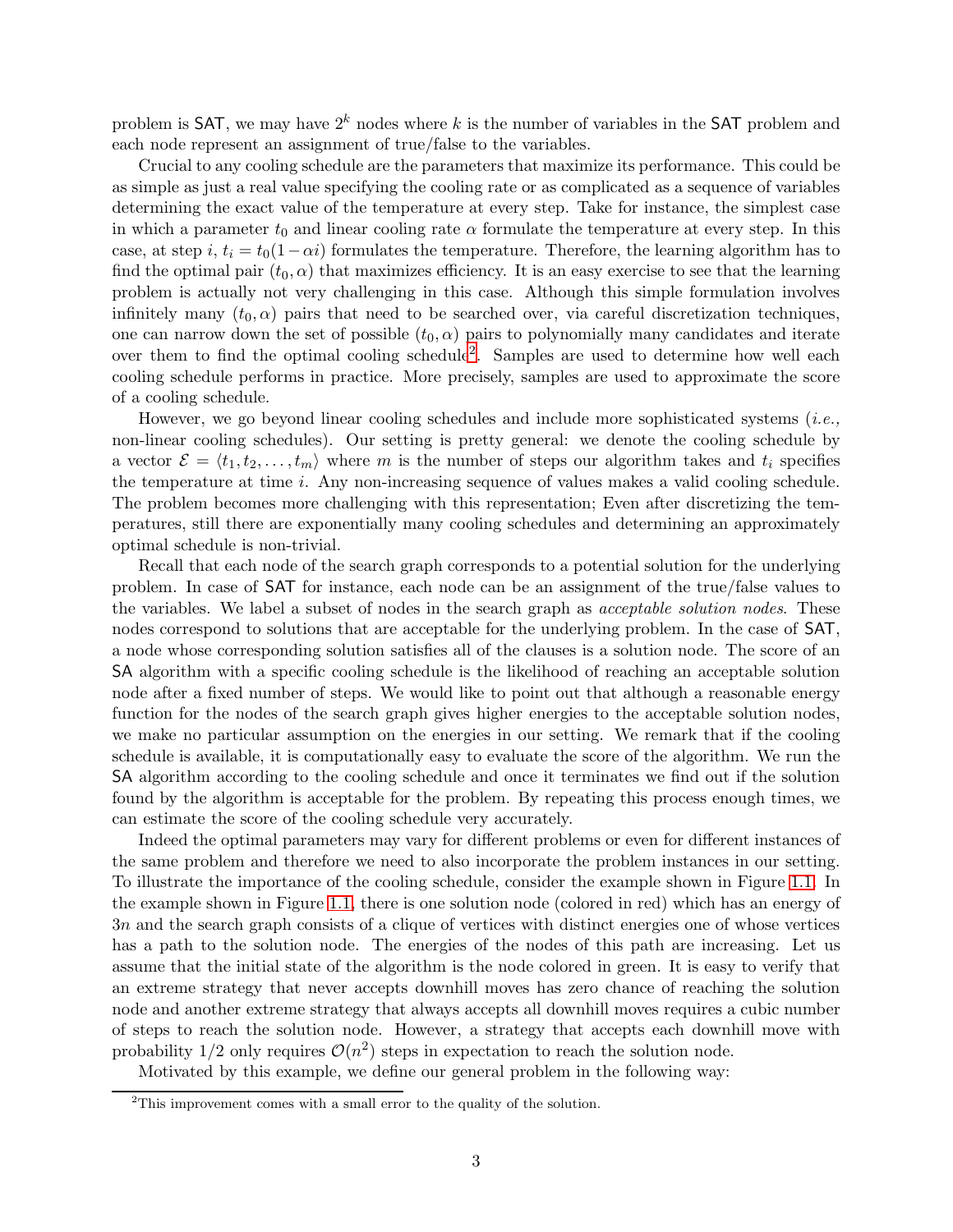<span id="page-3-0"></span>

Figure 1: A search graph with  $3n$  nodes is illustrated in this figure. The numbers on the nodes show their energy or in other words goodness of the nodes. In this example, we consider the red node to be the only solution of the problem.

Let  $D$  be a distribution over a specific class of instances<sup>[3](#page-3-1)</sup> of a hard problem (such as SAT). Denote the set of valid (combination of) parameters for the SA algorithm by  $\mathcal{F} = {\mathcal{E}_1, \mathcal{E}_2, \ldots, \}$ . Moreover, let for an instance  $I \sim \mathcal{D}$  and a set of parameters  $\mathcal{E} \in \mathcal{F}$ , score(I,  $\mathcal{E}$ ) be a function that reflects how well an SA algorithm with parameters  $\mathcal E$  works on instance I. This is basically the likelihood of finding a solution, if our **SA** algorithm uses  $\mathcal{E}$  as its cooling schedule. Our goal is to find a set of parameters  $\mathcal{E} \in \mathcal{F}$  that maximizes efficiency. In other words,

$$
\mathbb{E}_{\mathsf{I} \sim \mathcal{D}}[\mathsf{score}(\mathsf{I}, \mathcal{E})]
$$

is (approximately) maximized.

We clarify the notation by a simple example. Let us go back to the basic setting in which we formulate the temperature at each step with a pair  $(t_0, \alpha)$ . In this case,  $\mathcal{F} = \mathbb{R}^+ \times (0, 1/m)$ would be the set of all valid parameters. Moreover, a natural example for score is the probability of finding a correct solution after a given (say  $m$ ) number of steps. This way, the problem is to find a temperature  $t_0$  and a cooling rate  $\alpha$  that maximize the success probability after performing m moves of SA. Our attention in this work is focused on an even more general setting. We denote the cooling schedule by a sequence of non-increasing temperatures  $\langle t_1, t_2, \ldots, t_m \rangle$  for a fixed m. Thus, in our setting we have  $\mathcal{F} \subseteq (\mathbb{R}^+)^m$  subject to the temperatures being non-increasing. For simplicity, and without loss of generality, we assume that the energies of the nodes are integer numbers in range  $\{1, 2, \ldots, e_{\text{max}}\}.$ 

Any SA algorithm basically makes a random walk on a search graph in which every node represents a potential/partial solution for the problem. For instance, when the underlying problem is SAT, every node of the search graph is a true/false assignment to the variables of the program. The energy of each node is a local guess on how well that solution satisfies the goals of the problem. For the case of SAT for instance, one simple energy function for a node is the number of clauses the corresponding solution satisfies. In our setting, we make no assumption on the energy of the nodes though in practice we expect that a higher energy signals a better solution. Since an SA algorithm

<span id="page-3-1"></span><sup>&</sup>lt;sup>3</sup>For instance industrial instances of **SAT**.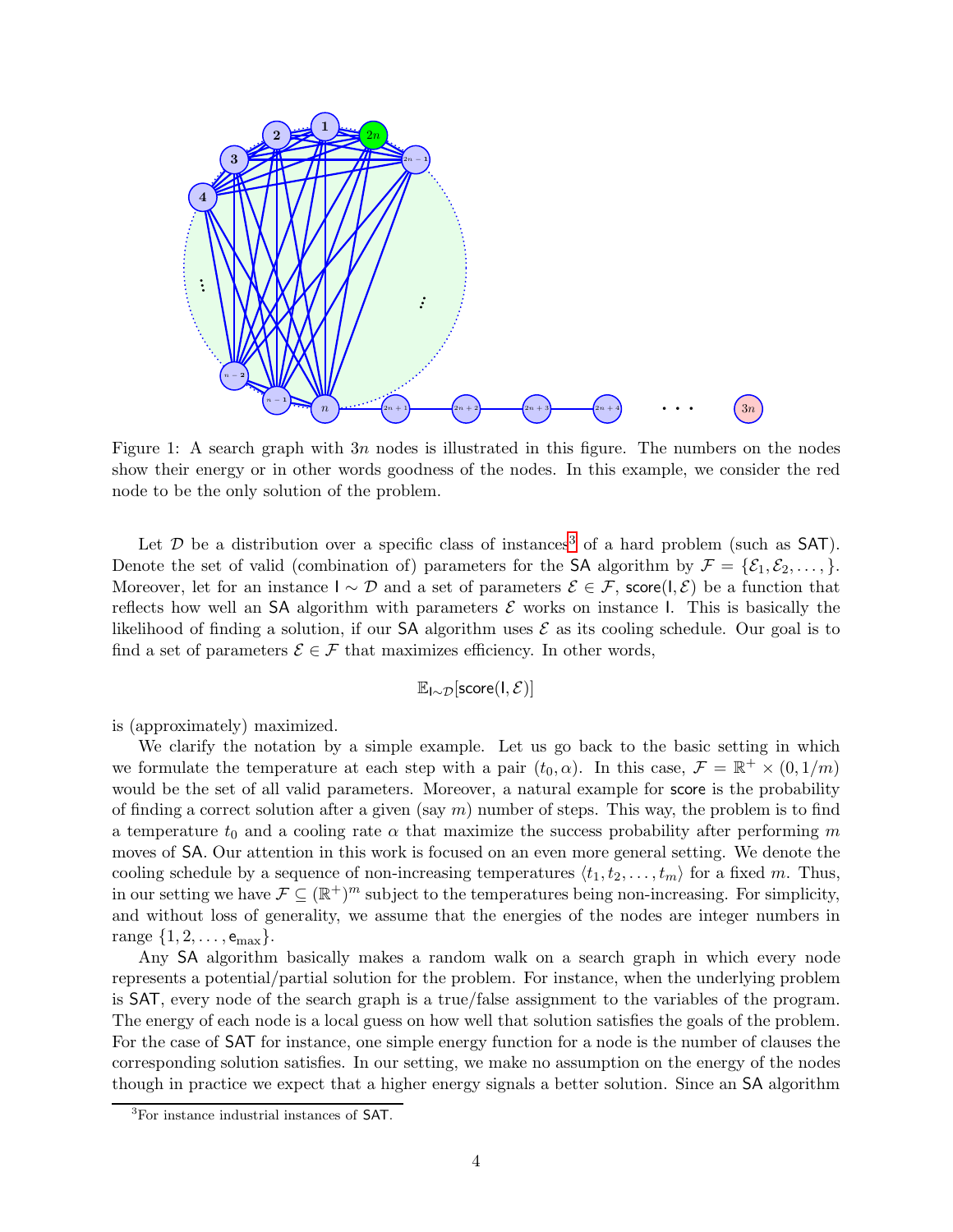makes a random walk, its state at every step can be shown via a distribution over the nodes of the search graph. Initially, this distribution shows the likelihood of each node being used as the starting solution and as the algorithm proceeds, the distribution changes based on the criteria of the random walk. The final state of the algorithm represents the likelihood of each node reported as the final solution. Thus, we wish the final distribution of our algorithm to be highly concentrated on the solution nodes.

We evaluate our learning algorithm based on two quantities: *sample complexity* and *simulation* complexity<sup>[4](#page-4-0)</sup>. The former measures the number of samples one needs in order to find an (approximately) optimal cooling schedule and the latter measures the runtime of the learning algorithm in order to find an optimal cooling schedule.

#### 1.2 Our Results and Techniques

Our main results are concerned with the sample complexity of the learning problem. As a typical challenge for learning problems, we have to face the issue that the space of the problem is infinitely large as there are infinitely many cooling schedules for an SA algorithm. In order to prove a bound on the sample complexity, the first step is to show that by losing a small additive error, we can bound the space of the solutions to a finite set. We begin by explaining this in Section [2.](#page-9-0)

Step 1: From infinity to linear: In this step, we show that although the space of the problem is infinitely large, only a polynomial number of samples suffice to approximate the optimal solution within desirable guarantees. This step is quite classic as discretization is the typical approach to bound the solution set.

Recall that  $m$  is the length of the random walk in the search graph. We show in Section [2](#page-9-0) that  $O(m)$  samples from the distribution suffice to approximate the optimal cooling schedule within a small additive error. Notice that O hides the polylogarithmic factors (both in terms of m and  $e_{\text{max}}$ ). This basically gives an almost linear upper bound on sample complexity based on the number of steps of the algorithm.

Roughly speaking, the total number of samples we need in order to approximate the optimal cooling schedule is logarithmic in terms of the number of candidate solutions we have. Initially, the space of cooling schedules is infinitely large, however, a discretization technique can reduce the space of candidate solutions to  $2^{\tilde{O}(m)}$  many. More precisely, we define a discretized temperature set T whose size is  $\tilde{O}(m)$  and show that there is an almost optimal solution that only uses the temperatures in T. This reduces the space of candidate solutions to  $(O(m))^m \leq 2^{O(m)}$  which implies that the sample complexity is bounded by  $O(m)$ .

The only non-trivial part of the above analysis is to show that a discretized set of temperatures with size  $\tilde{O}(m)$  is enough to approximate the optimal cooling schedule within an arbitrarily small additive error. Let us fix an  $\epsilon > 0$  and assume that the goal is to construct a discretized set of temperatures  $T$  such that there is a cooling schedule that only uses the temperatures of  $T$  and its score is at most  $\epsilon$  smaller than the optimal solution. One convenient way to construct such a set is to make sure for each  $t > 0$  there is a  $t' \in T$  such that for any  $1 \leq x \leq e_{\text{max}}$  we have  $|e^{-x/t} - e^{-x/t'}| \le \epsilon/m$ . Then we can imply that if we replace every temperature  $t_i$  of the optimal solution with its corresponding  $t_i'$  of the discretized set, each step we make a different decision with probability at most  $\epsilon/m$  and thus the total error is bounded by  $\epsilon$ . That is, with probability 1 –  $\epsilon$ our algorithm traverses the exact same path as had we not modified the optimal cooling schedule.

<span id="page-4-0"></span><sup>&</sup>lt;sup>4</sup>This is equivalent to the notion of running time if we assume that our SA procedure halts after a polynomial number of steps.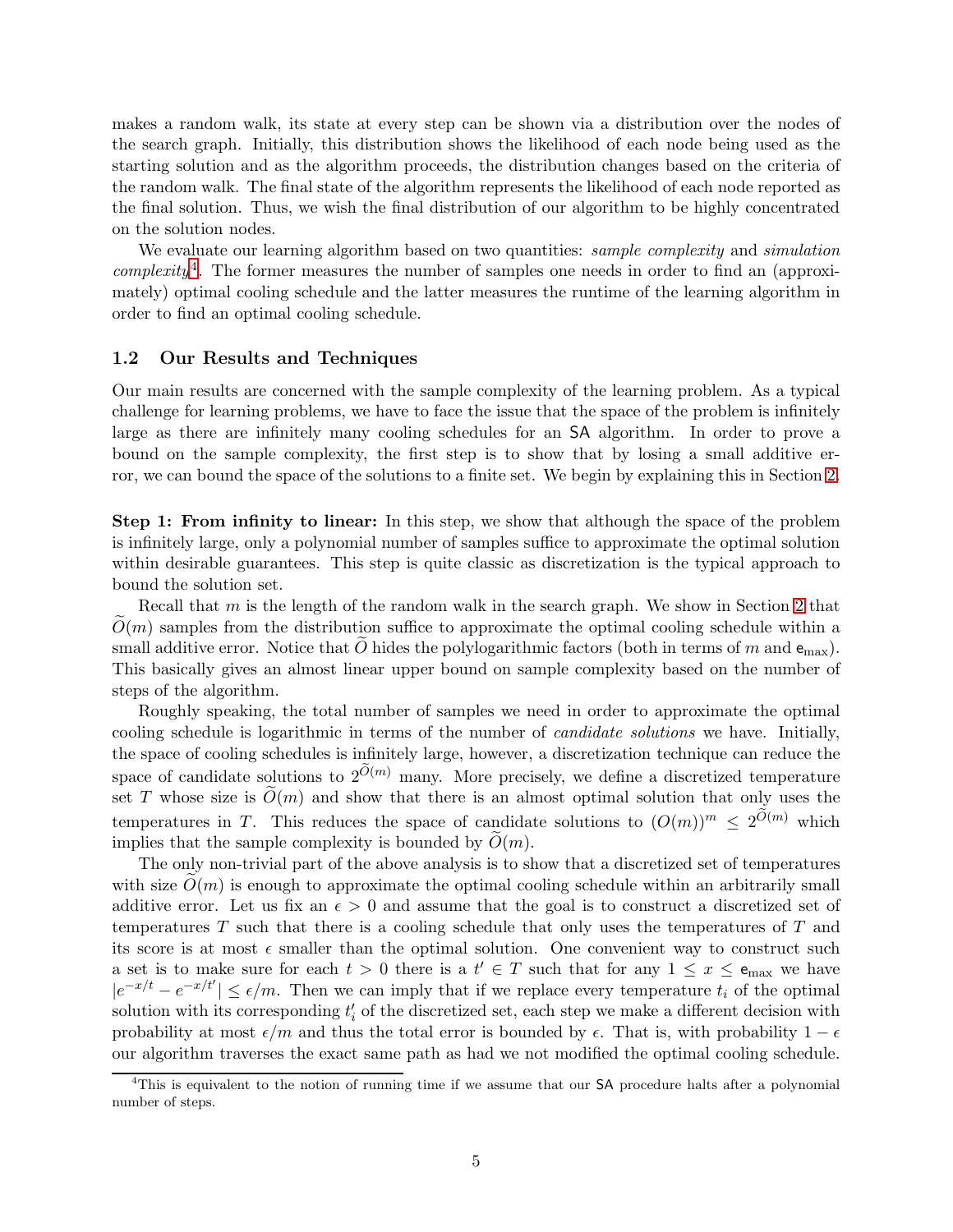It is not hard to prove that such a condition can be met by having  $O(m \log e_{\max})$  elements in  $|T|$ which gives us an almost linear bound on the sample complexity.

**Theorem** [2.1,](#page-9-1) [restated informally]. For any  $\epsilon > 0$ , the sample complexity of approximating the learning problem within an additive error of  $\epsilon$  is bounded by  $O_{\epsilon}(m)$ .

Up to this point we show that an almost linear number of queries is sufficient for approximating an optimal cooling schedule. This raises two questions: i) Can we improve the bound such that the dependence on  $m$  is subpolynomial? In particular, do polylogarithmically many samples suffice for our purpose? ii) If the answer to the first question is negative, can we prove a linear lower bound on the sample complexity? As we show in the following, the answer to both questions is negative!

Step 2: A polynomial lower bound: We present a negative answer to the first question. Although this step gives us a lower bound, our improved upper bound is actually inspired by this lower bound. The first attempt to prove a lower bound is to understand the limit of the discretization technique explained above. Therefore, we ask the following question: "assuming that our algorithm first constructs a discretized set of temperatures and then seeks to find an optimal solution that only uses the discretized temperatures, how many samples do we need?" Indeed, the answer to this question does not imply a lower bound in general, but it does give us an insight into the problem which leads to a general lower bound.

To answer the above question, we need to understand what is the smallest set  $T$  of temperatures that can be used to make a cooling schedule whose score is very close to the optimal solution? The search graph shown in Figure [2](#page-5-0) proves that |T| should be at least as large as  $\tilde{\Omega}(\sqrt{m})$ , otherwise the guarantee may not hold.

In the search graph of Figure [2,](#page-5-0) we set  $m' = m/100$ . For a fixed  $\tau$ , we set x in a way that  $e^{-x/\tau} = 1/2$ , that is if the temperature is equal to  $\tau$  the probability of making a downhill move is exactly equal to  $1/2^5$  $1/2^5$ . The goal of this search graph is to start the SA algorithm from the initial node and the only acceptable solution node is the final node.

<span id="page-5-0"></span>

Figure 2: The search graph is depicted for a fixed temperature  $\tau$ .  $x = \tau \ln 0.5$  is chosen in a way that  $e^{-x/\tau} = 1/2$  holds.

<span id="page-5-1"></span><sup>&</sup>lt;sup>5</sup>For now, we assume x can be an arbitrary real number but this comes without loss of generality.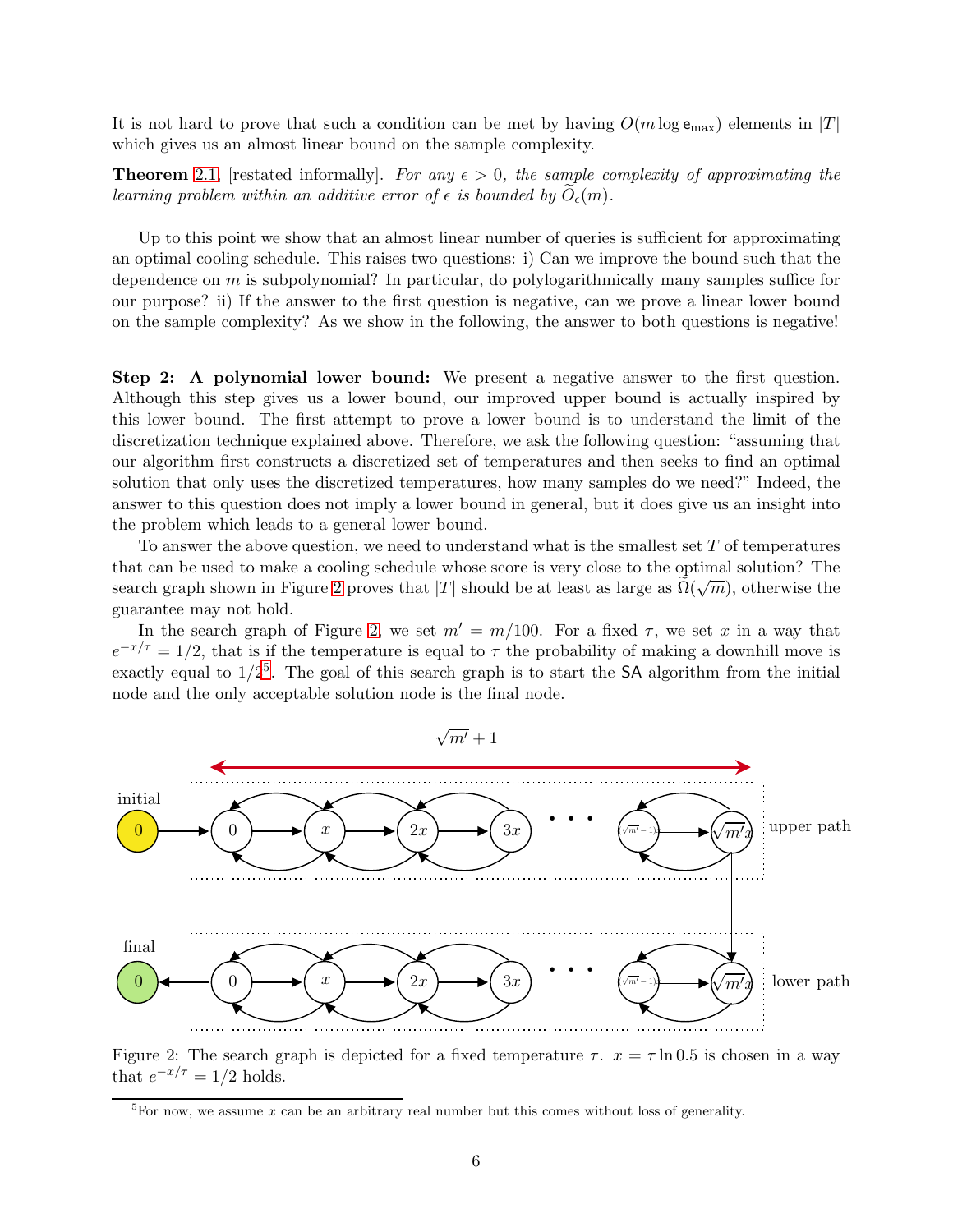The search graph of Figure [2](#page-5-0) is particularly interesting because of the following observations: i) A cooling schedule of length m only having temperature  $\tau$  is guaranteed to reach the final node with high probability. ii) A cooling schedule of length  $m$  that does not contain any temperature in range  $[\tau(1-\Omega(m^{-1/2})), \tau(1+\Omega(m^{-1/2}))]$  has very little chance to reach the final node. As a consequence, if the multiplicative distance between two consecutive temperatures in our discretized set is more than  $1 + \tilde{\Omega}(m^{-1/2})$ , one can delicately design such a search graph for which our discretization performs poorly while the optimal solution gets a score close to 1. This implies that the size of the discretized set has to be at least  $\widetilde{\Omega}(\sqrt{m})$  to prove a bound.

While the above argument shows that our specific algorithm definitely needs  $\tilde{O}(\sqrt{n})$  samples<sup>[6](#page-6-0)</sup>, it does not give a lower bound in general. However, we show in Section [4](#page-17-0) with a slightly more advanced analysis that any algorithm requires at least  $\tilde{\Omega}(m^{1/3})$  samples from the distribution in order to guarantee a non-trivial bound. While the heart of the proof is based on the same search graph, in order to extend the observation to all algorithms, we slightly lose on the exponent of  $m$ in the lower bound.

Theorem [3.3,](#page-15-0) [restated informally]. Any learning algorithm that approximates the solution within an additive error of 0.5 needs at least  $\tilde{\Omega}(m^{1/3})$  samples from the distribution.

Before proceeding to the third step, we would like to note an implication of this result in the context of simulated annealing. There have been several attempts in the literature to understand the complexity of simulated annealing. One question asked in the literature from both theoretical and practical standpoints is if there is a meaningful difference between Simulated Annealing and the Metropolis Algorithm [\[12](#page-34-11), [26](#page-35-4)]. Metropolis is a special case of simulated annealing where the temperature does not change by time. That is the cooling schedule repeats a single temperature m times. While this observation was made previously, our lower bound also implies that (from a theoretical standpoint) there is a meaningful difference between the two algorithms as Metropolis can be learned with much fewer samples which shows there are cases for which simulated annealing performs much better. Another example is when the temperature drops linearly for which the sample complexity is small. More generally, this lower bound actually shows a gap between SA and any special case of SA whose cooling schedule has complexity smaller than  $m^{1/3}$ . For instance, it shows that an extended version of Metropolis that uses  $m^{1/3-\epsilon}$  many different temperatures in the cooling schedule is not competitive with the general SA algorithm.

Step 3: From linear to sublinear: Perhaps the more surprising result of this paper is that the sample complexity can be improved to  $\tilde{O}(\sqrt{m})$ . Our algorithm is almost identical to the one explained in Step 1 except that we construct a smaller set T whose size is bounded by  $\widetilde{O}(\sqrt{m})$ . Then we argue that the total number of cooling schedules with this temprature set is bounded by  $2^{\tilde{O}(\sqrt{m})}$  which leads to sample complexity  $\tilde{O}(\sqrt{m})$ .

The first pointer to this result is that there is no clear way to improve the lower bound of Step 2. Keep in mind that for the lower bound, we construct a search graph for which a particular cooling schedule works well, but if we multiply (or divide) each temperature by a small factor  $1+\tilde{\Omega}(m^{-1/2})$ , the score of the algorithm drops significantly. Obviously, if one comes up with a better search graph for which a multiplicative factor of  $1 + \tilde{Q}(m^{-1/2-\epsilon})$  breaks the solution, then it shows that it is impossible to obtain an upper bound of  $\tilde{O}(\sqrt{m})$  with the discretization technique. Failure to make a better bad instance brings us to the possibility that maybe massaging each temperature by a multiplicative factor of  $1 + \tilde{O}(m^{-1/2})$  cannot hurt the score of the cooling schedule significantly. We show that this is indeed the case!

<span id="page-6-0"></span><sup>6</sup> See the proof of Theorem [4.2](#page-23-0) for more details.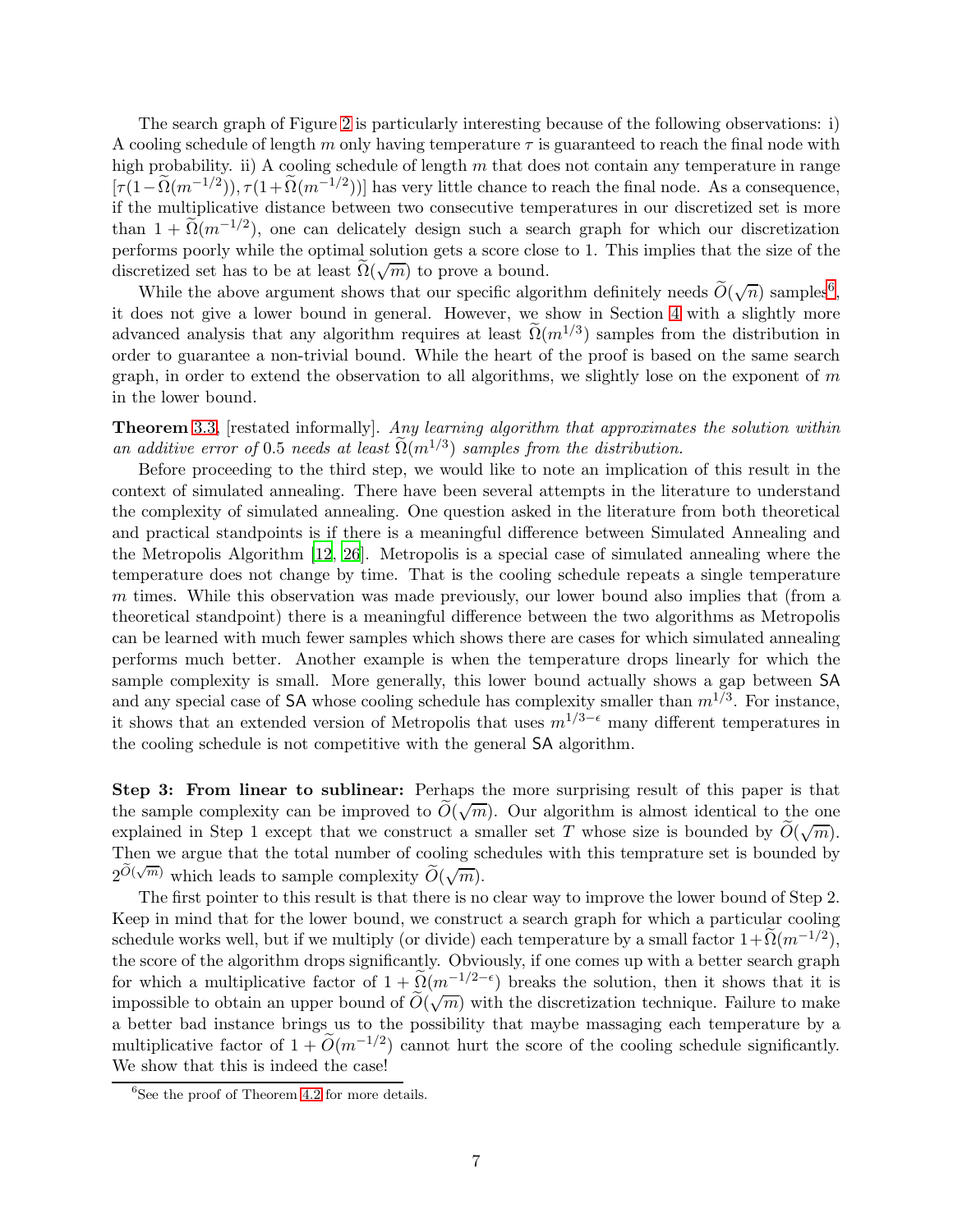Recall that in Step 1, in order to prove that the discretized cooling schedules perform almost optimally, we show that there is a discretized cooling schedule that behaves the sames as the optimal cooling schedule with probability  $1 - \epsilon$ . That is, in the unlikely event of making a different decision (we call it a mistake) we give 0 credit to our discretized cooling schedule, yet we prove that the score is pretty close to that of the optimal. Clearly, this is a loose upper bound as we do not expect to lose too much by making a single mistake.

We illustrate the idea with a toy problem. Consider a complete binary tree of depth  $m$ . The root has depth 0 and the leaves have depth  $m$ . Each leaf is attributed to a score which is either 0 or 1. The score of each non-leaf node is the average of the scores of its children. In other words, if we make a random walk towards the leaves with equal probability of going to each child, the score of a node is equal to the probability of reaching a leaf with score 1 using the random-walk. Let us call this *even-random-walk* and consider a different type of random-walk, namely *uneven*random-walk. The uneven-random-walk is pretty much the same as the even random walk, except that at some depth i uniformly drawn from  $[1, m]$ , an adversary may change the decision of which child to go to. The toy-problem is to understand how much the score of a node hurts by replacing even-random-walk by uneven-random-walk.

To study this, we attribute to each node a deviation value which is equal to the absolute value of the difference between the scores of it children. This roughly captures an upper bound of the score we lose, if we traverse the edges of that node with a different criteria (other than  $1/2$ ,  $1/2$ ). Thus, we need to know what is the average deviation values of the nodes in an even-random-walk? This roughly tells us how much we lose in the score, if an adversary changes the criteria of the walk at some random point!

The upper bound on the answer is  $O(1/\sqrt{m})$  no matter how the leaves are scored. It goes beyond the scope of this paper, but we mention the idea in the hope that it helps a mindful reader decipher some of steps that we take in the proof of Lemma [4.1.](#page-18-0) Define a deviation function  $f(x) : [0,1] \to [0,0.25] = x - x^2$ . One can show by induction that starting from each node v of depth *i*, the average sum of deviations in a random walk is bounded by  $O((f(s_v) + (m-i)/m)\sqrt{m})$ where  $s_v$  is the score of node v (obtained via even-random-walk).

The toy problem illustrates that in the event that our optimal solution makes decisions with probability  $1/2$ ,  $1/2$  (which is indeed the case for our lower bound), we can afford to make  $O(\sqrt{m})$ mistakes and not lose much in the average score. This does not hold if the decisions are made with different probabilities. To see this, consider the case that only the rightmost leaf has a score 1 and the rest of the leaves have scores 0. Moreover, the probability of going to the right child in the random walk is  $1 - \epsilon/m$  and the probability of going to the left child is  $\epsilon/m$ . In this case, the average deviation is  $\Omega(1)$  when we start from the root and make a random walk according to the probabilities.

The next observation is that when the decisions are not necessarily  $1/2$ ,  $1/2$  say p, 1 − p, multiplying the temperature by a factor of  $1 + x$  changes the probabilities by at most max $\{\ln 1/p, 1\}$  min $\{p, 1 - p\}x$  (see Observation [4.5\)](#page-17-1). That is, as the probabilities deviate from 1/2, the probability of making a "mistake" drops linearly. More precisely, the multiplicative term  $\min\{p, 1-p\}$  gives us extra power to deal with these situations. For instance, if  $p < 1/\sqrt{m}$  or  $p > 1 - 1/\sqrt{m}$  then the probabilities change by an additive error of  $\tilde{O}(1/m)$  when we multiply the temperature by a factor of  $1 + \widetilde{O}(m^{-1/2})$ . This error is tolerable since we can afford to have an error of  $\epsilon/m$  for each decision we make.

The proof is based on the above ideas but the analysis is quite involved and rather cryptic by nature. We show in Section [4](#page-17-0) that if the temperatures in the discretized set are at most  $1 + \widetilde{O}(m^{-1/2})$  away from each other (multiplicative), then one can make a cooling schedule by the discretized temperatures whose score is arbitrarily close to that of the optimal solution. This then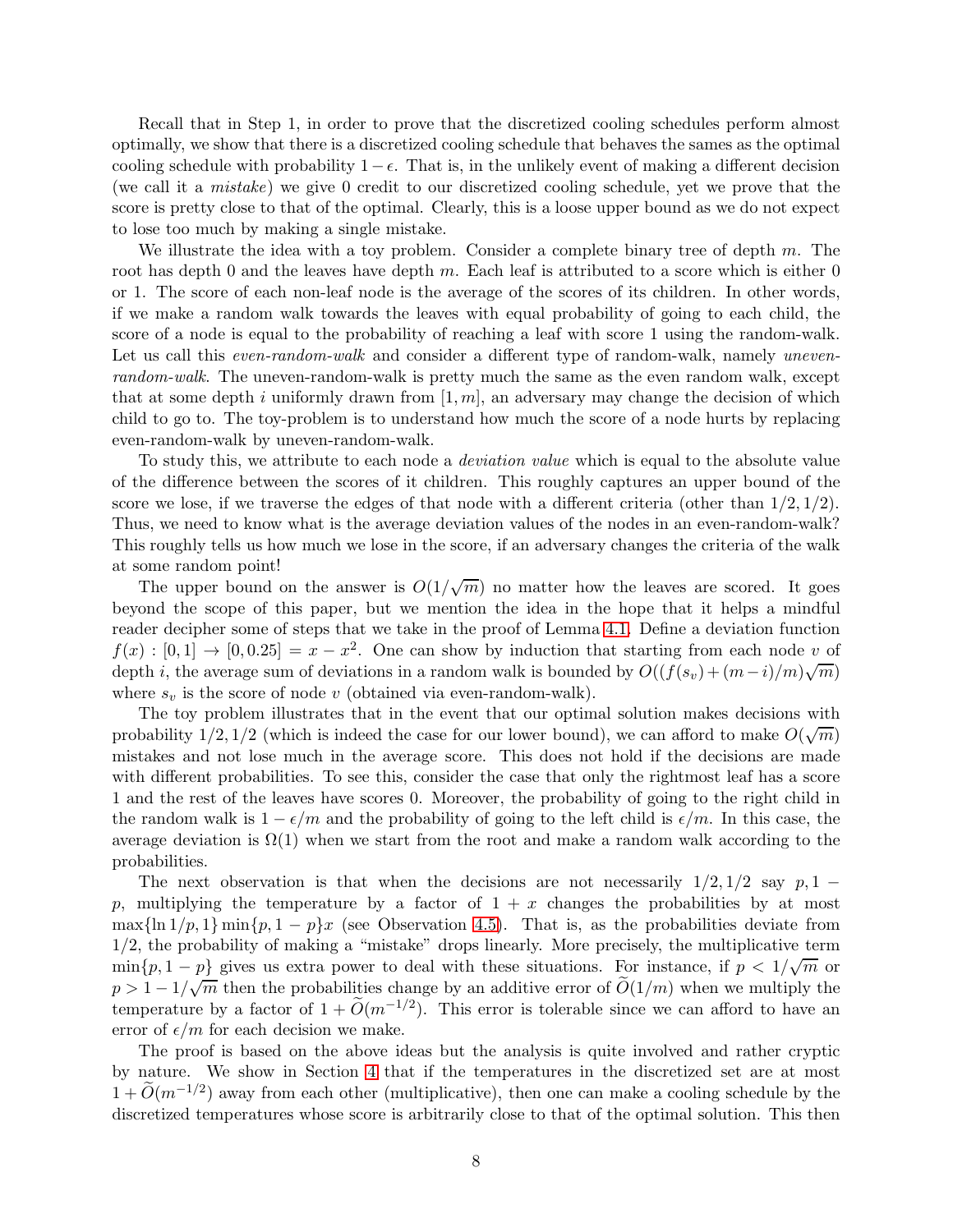can be used to obtain an upper bound of  $\tilde{O}(\sqrt{m})$  on the sample complexity of the problem.

**Theorem** [4.2,](#page-23-0) [restated informally]. For any  $\epsilon > 0$ , the sample complexity of approximating the learning problem within an additive error of  $\epsilon$  is bounded by  $\widetilde{O}_{\epsilon}(\sqrt{m})$ .

The second part of the paper is concerned with the computational aspects of the learning problem. Although we prove that the sample complexity is polynomial without any assumptions, it seems that extra assumptions are necessary for the runtime concerns. Notice that we make no assumption on the underlying problem and the only information available to us when we sample an instance of the problem is a huge search graph containing exponentially many vertices. Even if we bring the underling problem into the setting, it is not clear how we can make use of the conditions of a problem such as SAT to find the right cooling schedule. Keep in mind that the complexity of the underlying problem is the reason we use simulated annealing in the first place. Therefore, we introduce a stylized model to make the problem more tractable. We call our model the monotone stationary graph. Although the model relies on extra assumptions, it features nice properties that make it particularly suitable for our purpose.

First, it gives a compact representation for every instance of the problem. Up to this point, we treated each problem instance as a huge search graph with exponentially many vertices which is too big to store in the memory let alone optimizing the solution over it. Our model represents the search graphs in a more efficient way. Next, notice that even if we fix a well-defined representation for a search graph, one should be able to recover the new representation of a problem instance without spending too much time (and of course without taking a complete look at the already exponentially large search graph). Our model makes it possible to recover the stationary graph in polynomial time. Finally, the any model used for our problem has to give us enough structure so that finding an approximately optimal cooling schedule becomes polynomially tractable in the new setting. This is the most important feature of our model.

In our model, we represent each instance of the problem as a graph. Vertices of this graph correspond to the temperatures in our discretized set. Intuitively, for a temperature  $t \in T$ , its corresponding vertex in the graph represent the state of an SA algorithm that runs infinitely many steps with temperature  $t$ . Thus, when the state of our algorithm is close to such a stationary distribution, we assume that our algorithm is pointing at the corresponding vertex in the monotone stationary graph. We draw edges between the vertices to specify how many steps we need to take in the SA algorithm to move between the stationary distributions. Since in our model, the state of an algorithm can be approximated with a node in this graph, we can also determine its score by examining the corresponding stationary distribution.

Therefore, given n instances of the underlying problem, our goal is to find a cooling schedule that obtains the highest average score for these instances by our model. We consider the following three settings and provide a solution for each one of them: 1) identical-paths: in this setting, we assume that the optimal cooling schedule traverses the same path for all  $n$  instances. 2) separatepaths: in this setting, we allow the optimal solution to use different paths for different instances. 3) separate-paths  $+$  all-satisfied: This is a special case of the second setting where we know that there exists a cooling schedule of length  $m$  that is optimal for all instances and brings us to the last node for each monotone stationary graph.

To obtain polynomial time solutions, we introduce the notion of an  $(\alpha, \epsilon)$ -approximate cooling schedule. In such a solution we allow the cooling schedule to violate the size constraint by a factor of  $\alpha$  with the promise that its score is no more than  $\epsilon$  smaller than the score of the optimal cooling schedule of length m. With this notation, we present computational results shown in Table [1.2.](#page-9-2)

We assume throughout this paper that the scores improves as energy *increases*. Also, a downhill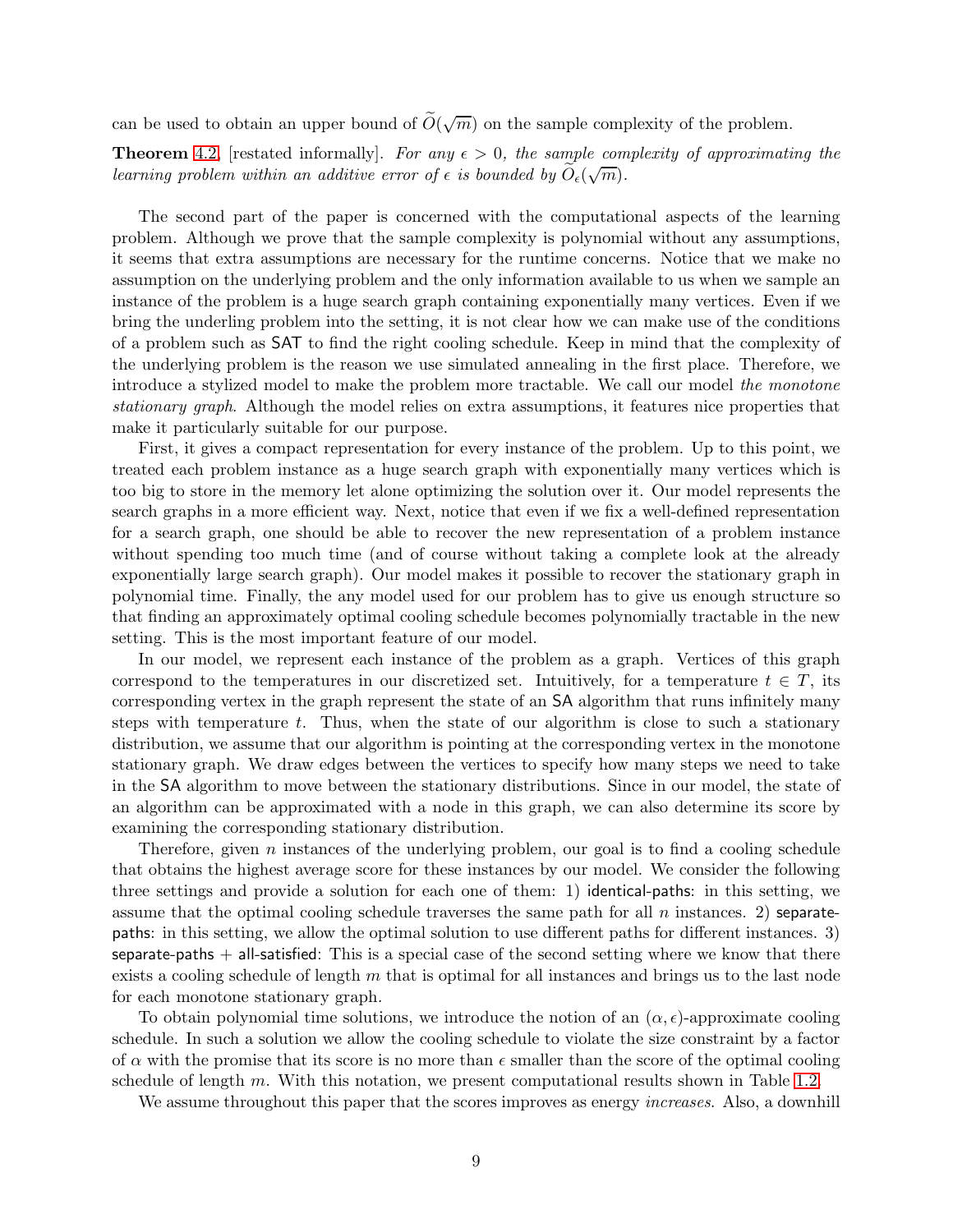<span id="page-9-2"></span>move is a move which hurts the energy of a node and thus is accepted with some probability smaller than 1. However, whenever the score of a node does not hurt in a move, such a move is always made.

| Sample complexity                 |                     |                                  |  |
|-----------------------------------|---------------------|----------------------------------|--|
| Upper bound:                      | $\sqrt{m}$          |                                  |  |
| Lower bound:                      | $\Omega(\sqrt{m})$  |                                  |  |
| (for our discretization approach) |                     |                                  |  |
| Lower bound:                      | $\Omega(m^{1/3})$   |                                  |  |
| (for any learning algorithm)      |                     |                                  |  |
| Simulation complexity             |                     |                                  |  |
| identical paths                   | separate paths      | separate paths $+$ all-satisfied |  |
| exact solution                    | exact solution      | $(O(\log n T ),0)$ approximation |  |
| in time                           | in time             | in time                          |  |
| poly(m, n,  T )                   | $poly(m, n,  T ^n)$ | poly(m, n,  T )                  |  |

Table 1: In the computational results,  $T$  is the set of the discretized temperatures and  $n$  is the number of sampled used in the learning algorithm. We show in Section [2](#page-9-0) that  $|T| = \tilde{O}(\sqrt{m})$  and  $n = \widetilde{O}(\sqrt{m})$  is almost without loss of generality but we treat them as separate parameters for the sake of generality.

## <span id="page-9-0"></span>2 Discretization and Sample Complexity

In this section, we give an analysis for the sample complexity of the problem. Recall that, for any problem instance I and any sequence of m temperatures  $\mathcal{E} = \langle t_1, t_2, \ldots, t_m \rangle$ , we define score $(I, \mathcal{E})$ to be the probability of finding an acceptable solution of I using temperatures in  $\mathcal{E}$ . We say  $\mathcal{E}$  is ε-approximately optimal, if  $\mathbb{E}_{I\sim\mathcal{D}}$ score $(I,\mathcal{E})$  ≥ sup<sub>ε</sub>  $\mathbb{E}_{I\sim\mathcal{D}}$ score $(I,\mathcal{E}')$  − ε. That is, no other cooling schedule of the same length can achieve a significantly higher success rate. Our goal is to prove that learning an  $\varepsilon$ -approximately optimal cooling schedule only requires a polynomial number of i.i.d. samples from D.

One of the difficulties in finding near-optimal cooling schemes is that there are infinitely many options available. We show that by discretizing the temperatures into  $O(m/\varepsilon)$  different values, we only lose an additive error of  $\varepsilon$  in the success rate when running the algorithm on any instance of the problem. Note that, we are not making any assumptions yet: we only rely on the fact that the algorithm is evaluated based on the success rate. Discretizing the temperature makes designing efficient algorithms possible too as we will show in Section [7.](#page-29-0) Our main result is an upper bound of  $\tilde{O}(\sqrt{m})$  for the sample complexity which is explained in details later in Section [4.](#page-17-0) Here we start as a warm-up by giving an upper bound of  $\tilde{O}(m)$ .

<span id="page-9-1"></span>**Theorem 2.1.** The sample complexity of computing an  $\varepsilon$ -approximately optimal cooling schedule with length m is bounded by  $O\left(\varepsilon^{-2}\left(m\log(\frac{m\epsilon_{max}}{\varepsilon})\right)\right)$ .

**Proof.** Recall that we assume that the energies of the nodes are in set  $\{0, 1, 2, \dots, e_{\text{max}}\}$ . The proof can be divided into the following steps:

• We start by showing that it is possible to discretize the temperatures to  $T =$  ${d_1, d_2, d_3, \ldots, d_{|T|}}$ , such that for any sequence of m temperatures  $\mathcal{E} = \langle t_1, t_2, \ldots, t_m \rangle$ , there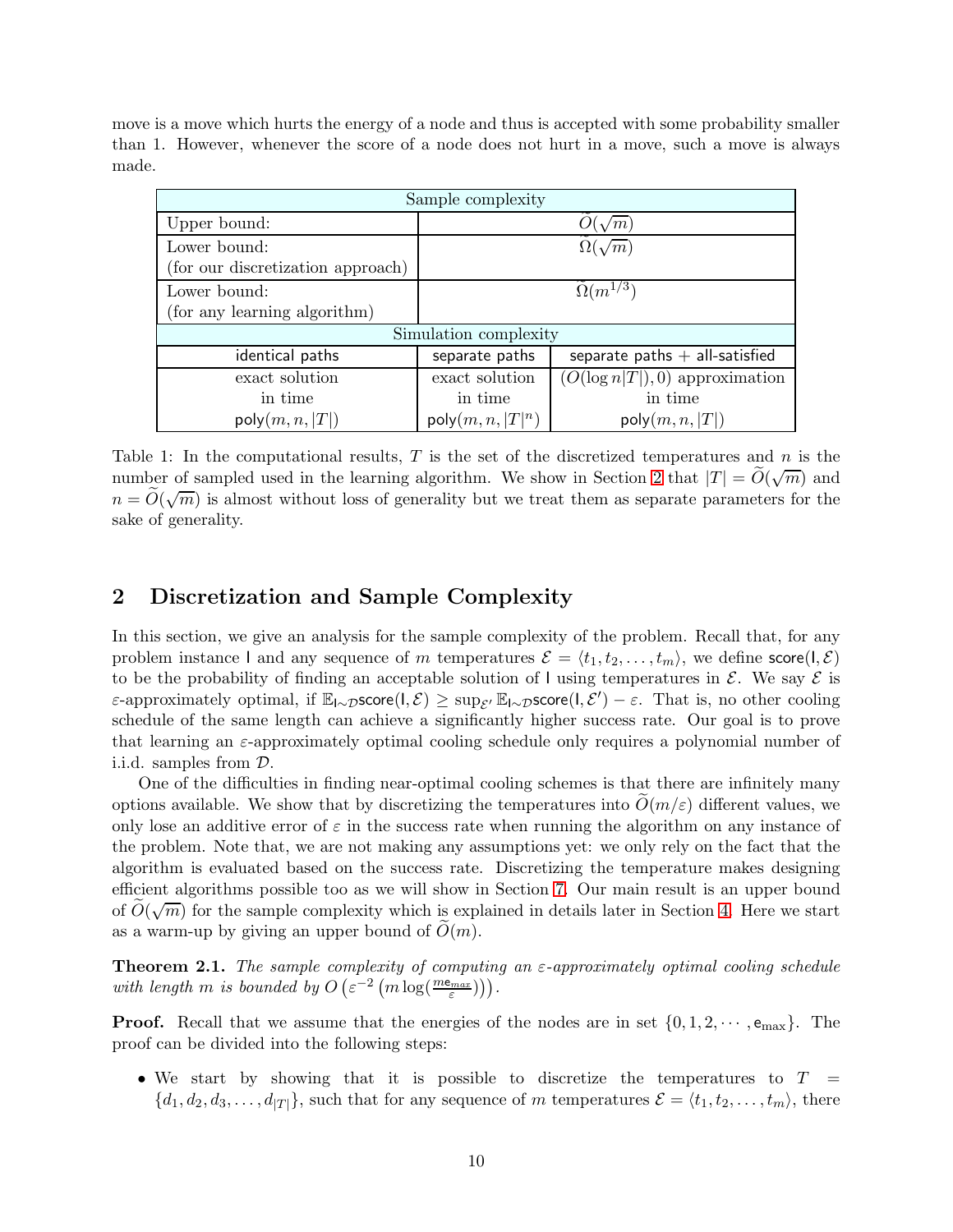exists a sequence of m discrete temperatures  $\mathcal{E}' = \langle t'_1, t'_2, \dots, t'_m \rangle \in T^m$ , such that

$$
|\mathsf{score}(\mathsf{I}, \mathcal{E}) - \mathsf{score}(\mathsf{I}, \mathcal{E}')| \leq \varepsilon/3
$$

for any instance I of the problem. In other words, the discretized temperatures preserve the score approximately.

- Then, we show the sample complexity of learning an  $\varepsilon/3$ -approximately optimal temperature  $\mathcal{E}_{\text{OPT}}$  in  $T^m$  is polynomial. This is achieved by standard concentration results in finite hypothesis space since  $T<sup>m</sup>$  has only a finite number of cooling schedules.
- Finally, we conclude that  $\mathcal{E}_{\text{OPT}}$  is  $\varepsilon$ -approximately optimal in  $\mathbb{R}^m_{\geq 0}$ .

Define a parameter  $\delta$  in a way that  $(1 - \delta)^m = 1 - \varepsilon/3$ , that is,  $\delta = \Theta(\frac{\varepsilon}{m})$ . We first construct our discretized temperatures as  $T = T_1 \cup T_2 \cup \cdots \cup T_{e_{\text{max}}}$ , where

<span id="page-10-0"></span>
$$
T_j = \{ \frac{j}{\ln(1/(i\delta))} \mid \forall \ integer \ 1 \le i \le \lceil 1/\delta \rceil \}. \tag{1}
$$

Roughly speaking, this discretization has the nice property that for any  $1 \leq j \leq e_{\text{max}}$ , set  ${e^{j/t} \mid \forall t \in T_j }$  evenly divides [0,1]. Therefore, for each temperature t, we can find a nearest neighbor  $\tilde{t}$  in T defined as

$$
\widetilde{t} := \arg\min_{t \in T} |t - \widetilde{t}|,
$$

which implies  $|e^{j/\tilde{t}}-e^{j/t}| \leq \delta$  for any  $0 \leq j \leq e_{\text{max}}$ . Notice that the value of  $\Delta(E)$  in our SA algorithm is always in range  $\{0, 1, \ldots, e_{\text{max}}\}$  and thus for t and  $\tilde{t}$ ,  $e^{\Delta(E)/t}$  and  $e^{\Delta(E)/t}$  are always within an additive range of  $\delta$  regardless of the value of  $\Delta(E)$ . Our key observation is that for any sequence  $\mathcal{E} = \langle t_1, t_2, \ldots, t_m \rangle \in \mathbb{R}^m_{\geq 0}$ , there exists a sequence of m temperatures  $\mathcal{E}' = \langle t'_1, t'_2, \ldots, t'_m \rangle \in \mathbb{R}^m$  $T^m$ , such that running the simulated annealing algorithms with discrete temperature in  $\mathcal{E}'$  keeps the trajectories the same as  $\mathcal E$  with probability at least  $1 - \delta$ . To this end, we define  $t'_i = t_i$ . Assuming the two runs share the same randomness, then these two runs are the same at each step with probability at least  $1 - \delta$ . We only need to check the correctness for two cases, when a move is a downhill move or a uphill move.

For an uphill move, the correctness is obvious since both runs accept the move with probability 1. For a downhill move, the accepting probability are  $e^{\Delta(E)/t_i}$  and  $e^{\Delta(E)/t_i'}$ , respectively. By choosing  $t'_i = t_i$ , the difference is at most

$$
|e^{\Delta(E)/t_i} - e^{\Delta(E)/t_i'}| \le \delta. \tag{2}
$$

Therefore, we have proved that for each step, the two runs are the same with probability  $1 - \delta$ , hence they remain the same at all steps with probability at least  $(1 - \delta)^m = 1 - \epsilon/3$ . Assuming the score function is bounded in  $[0, 1]$ , then the scores are different with at most 1 when the two runs are different. Hence, the expectation of difference is upper bounded by

$$
|\text{score}(\mathbf{I}, \mathcal{E}) - \text{score}(\mathbf{I}, \mathcal{E}')| \le 1 - (1 - \delta)^m = \frac{\varepsilon}{3}
$$

Next, we will show that finding a near-optimal cooling schedule in  $T<sup>m</sup>$  requires polynomial sample complexity. The technique is based on standard Hoeffding and union bounds. We define  $n$  as the upper bound on the number of samples and let  $I_1, I_2, \cdots, I_n$  be *n* problem instances sampled i.i.d.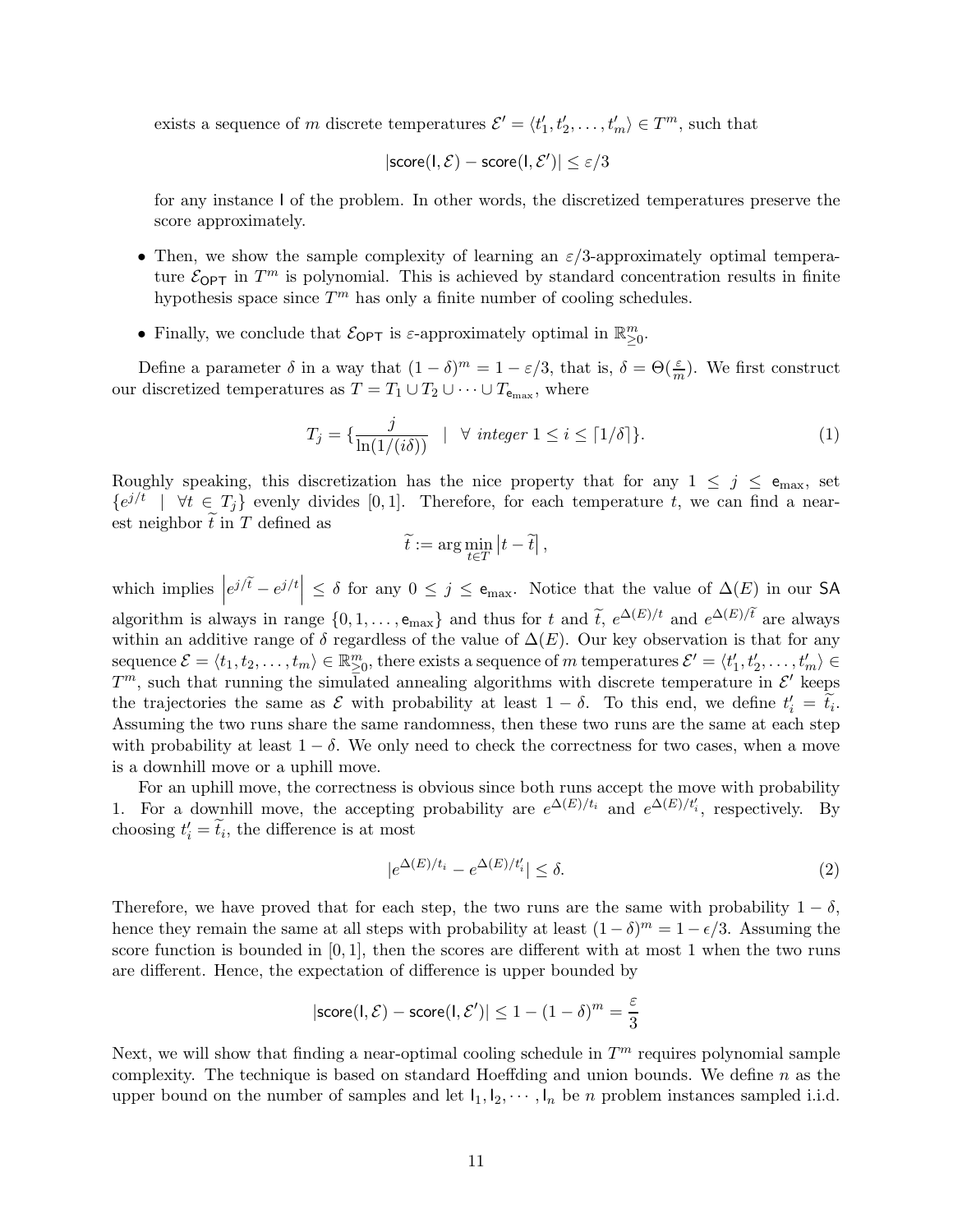from D and S be a uniform distribution over  $\{l_1, l_2, \dots, l_n\}$ . For a given sequence of temperatures  $\mathcal{E} \in T^m$ , by Hoeffding's Inequality we have <sup>[7](#page-11-0)</sup>

$$
|\mathbb{E}_{\mathsf{I} \sim \mathcal{D}} \text{score}(\mathsf{I}, \mathcal{E}) - \mathbb{E}_{\mathsf{I} \sim \mathcal{S}} \text{score}(\mathsf{I}, \mathcal{E})| \leq \frac{\varepsilon}{3}
$$

with probability at least  $1 - e^{-\frac{2}{9}n\varepsilon^2}$ . Therefore, by union bound, this inequality holds for all  $\mathcal{E} \in \hat{T}^m$  with probability at least  $1 - |T|^m e^{-\frac{2}{9}n\varepsilon^2}$ . Since we would like this event to happen with high probability, we wish to give a value to  $n$  to make sure

<span id="page-11-1"></span>
$$
1 - |T|^m e^{-\frac{2}{9}n\varepsilon^2} \ge 1 - m^{-10}
$$
\n(3)

Define  $\mathcal{E}_{\text{OPT}(S)} = \arg \min_{\mathcal{E} \in T^m} \mathbb{E}_{I \sim S}$ score $(I, \mathcal{E})$  be the empirically best discretized cooling schedule, and  $\mathcal{E}_{\text{OPT}(D)} = \arg \min_{\mathcal{E} \in T^m} \mathbb{E}_{\mathsf{I} \sim \mathcal{D}} \text{score}(\mathsf{I}, \mathcal{E})$  be the population best discretized cooling schedule. Condition on the two events above, we have:

$$
\mathbb{E}_{I \sim \mathcal{D}} \text{score}(I, \mathcal{E}_{\text{OPT}(S)}) - \sup_{\mathcal{E} \in \mathbb{R}_{\geq 0}^m} \mathbb{E}_{I \sim \mathcal{D}} \text{score}(I, \mathcal{E}) = \mathbb{E}_{I \sim \mathcal{D}} \text{score}(I, \mathcal{E}_{\text{OPT}(S)}) - \mathbb{E}_{I \sim \mathcal{S}} \text{score}(I, \mathcal{E}_{\text{OPT}(D)}) \n+ \mathbb{E}_{I \sim \mathcal{S}} \text{score}(I, \mathcal{E}_{\text{OPT}(D)}) - \mathbb{E}_{I \sim \mathcal{D}} \text{score}(I, \mathcal{E}_{\text{OPT}(D)}) \n+ \mathbb{E}_{I \sim \mathcal{D}} \text{score}(I, \mathcal{E}_{\text{OPT}(D)}) - \mathbb{E}_{I \sim \mathcal{D}} \text{score}(I, \mathcal{E}_{\text{OPT}(D)}) \n+ \mathbb{E}_{I \sim \mathcal{D}} \text{score}(I, \mathcal{E}_{\text{OPT}(D)}) - \sup_{\mathcal{E} \in \mathbb{R}_{\geq 0}^m} \mathbb{E}_{I \sim \mathcal{D}} \text{score}(I, \mathcal{E}) \n\geq -\frac{\varepsilon}{3} + 0 - \frac{\varepsilon}{3} - \frac{\varepsilon}{3} \geq -\varepsilon
$$

Hence, we have proved

$$
\mathbb{E}_{\mathsf{I}\sim\mathcal{D}} \text{score}(\mathsf{I}, \mathcal{E}_{\mathsf{OPT}(\mathsf{S})}) \ge \sup_{\mathcal{E}\in\mathbb{R}_{\ge0}^m} \mathbb{E}_{\mathsf{I}\sim\mathcal{D}} \text{score}(\mathsf{I}, \mathcal{E}) - \varepsilon
$$
\n(4)

In other words,  $\mathsf{OPT}(\mathsf{S})$  is  $\varepsilon$ -approximately optimal.

**Sample complexity**: we need to set *n* in a way that meets Inequality [\(3\)](#page-11-1), i.e.  $|T|^{m}e^{-cn\varepsilon^{2}} \le$  $m^{-10}$ . Therefore, we have

$$
n = \Theta\left(\varepsilon^{-2} m \log(|T|)\right) = \Theta\left(\varepsilon^{-2} m \log\left(\frac{m \mathbf{e}_{\max}}{\varepsilon}\right)\right).
$$

The dependence of the above bound on  $e_{\text{max}}$  is logarithmic which is loose when  $e_{\text{max}}$  can obtain exponentially large values. We show that this can be further improved. More precisely, we show this by a more careful construction of T, such that  $|T| = \Theta(\frac{m \log(e_{\max})}{\delta}) = \Theta(\frac{m^2 \log(e_{\max})}{\varepsilon})$  $\frac{g(\mathbf{e}_{\max})}{\varepsilon}$ ). Therefore, we can improve the upper bound on the sample complexity to

$$
n = O\left(\varepsilon^{-2} m \log(|T|)\right) = O\left(\varepsilon^{-2} m \log\left(\frac{m \log(\mathbf{e}_{\max})}{\varepsilon}\right)\right).
$$

We construct the discretized temperatures as  $T = \bigcup_{j \in J} T_j$ , where  $J = \{1, (1 + \delta), (1 + \delta)^2, (1 + \delta)^2, (1 + \delta)^2, (1 + \delta)^2, (1 + \delta)^2, (1 + \delta)^2, (1 + \delta)^2, (1 + \delta)^2, (1 + \delta)^2, (1 + \delta)^2, (1 + \delta)^2, (1 + \delta)^2, (1 + \delta)^2, (1 + \delta)^2, (1 + \delta)^2, (1 + \delta)^2, (1 + \delta)^2, (1 + \$  $(\delta)^3, \dots, e_{\text{max}}\}\$ and  $T_j$  defined as [\(1\)](#page-10-0). In order to improve the sample complexity, it suffices to show that for each temperature t there is a  $\tilde{t}$  in T such that

$$
\left|e^{\Delta(E)/\tilde{t}}-e^{\Delta(E)/t}\right|\leq O(\delta)
$$

<span id="page-11-0"></span><sup>&</sup>lt;sup>7</sup>Hoeffding's Inequality: Let  $X_1, X_2, \cdots, X_n \sim_{i.i.d.} P$  and  $X_i \in [0,1]$ , then  $|\frac{1}{n}\sum_{i=1}^n X_i - \mathbb{E}[\frac{1}{n}\sum_{i=1}^n X_i]| \leq \varepsilon$  holds with probability at least  $1 - 2e^{-2n\varepsilon^2}$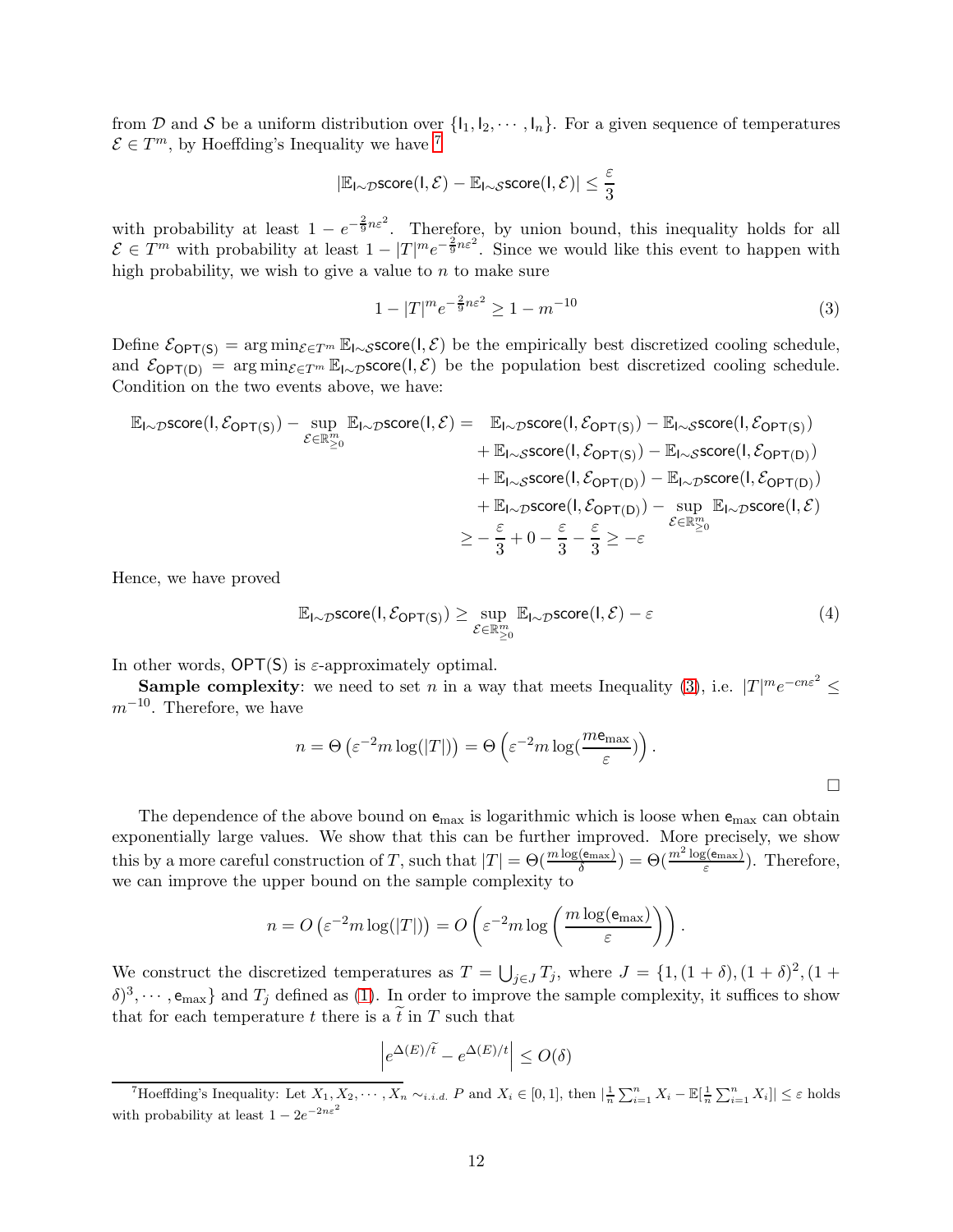holds for all and  $\Delta(E) \in [0, \mathsf{e}_{\text{max}}]$ .

By the definition of J, there always exists a  $j^* \in J$ , such that  $\Delta(E) \leq j^* \leq (1 + \delta)\Delta(E)$ . Recall that our discretization has the nice property that for any  $j \in J$ , set  $\{e^{j/t} \mid \forall t \in T_j\}$  evenly divides [0, 1]. Therefore, there exists a  $\tilde{t} \in T_{j^*}$ , such that  $|e^{j^*/t} - e^{j^*/\tilde{t}}| \le \delta$ .

Using Observation [4.4,](#page-17-2) now we can bound the difference  $\left|e^{\Delta(E)/\tilde{t}}-e^{\Delta(E)/t}\right|$ :

$$
\left| e^{\Delta(E)/\tilde{t}} - e^{\Delta(E)/t} \right| \le \left| e^{\Delta(E)/\tilde{t}} - e^{j^*/\tilde{t}} \right| + \left| e^{j^*/\tilde{t}} - e^{j^*/t} \right| + \left| e^{j^*/t} - e^{\Delta(E)/t} \right|
$$

$$
\le O\left(\frac{j^*}{\Delta(E)} - 1\right) + \delta + O\left(\frac{j^*}{\Delta(E)} - 1\right)
$$

$$
= O(\delta)
$$

and the rest of the proof remains the same.

<span id="page-12-0"></span>Corollary 2.2 (of Theorem [2.1\)](#page-9-1). The sample complexity of computing an  $\varepsilon$ -approximately optimal cooling schedule with length m is bounded by  $O\left(\varepsilon^{-2}\left(m\log(\frac{m\log e_{max}}{\varepsilon})\right)\right)$ .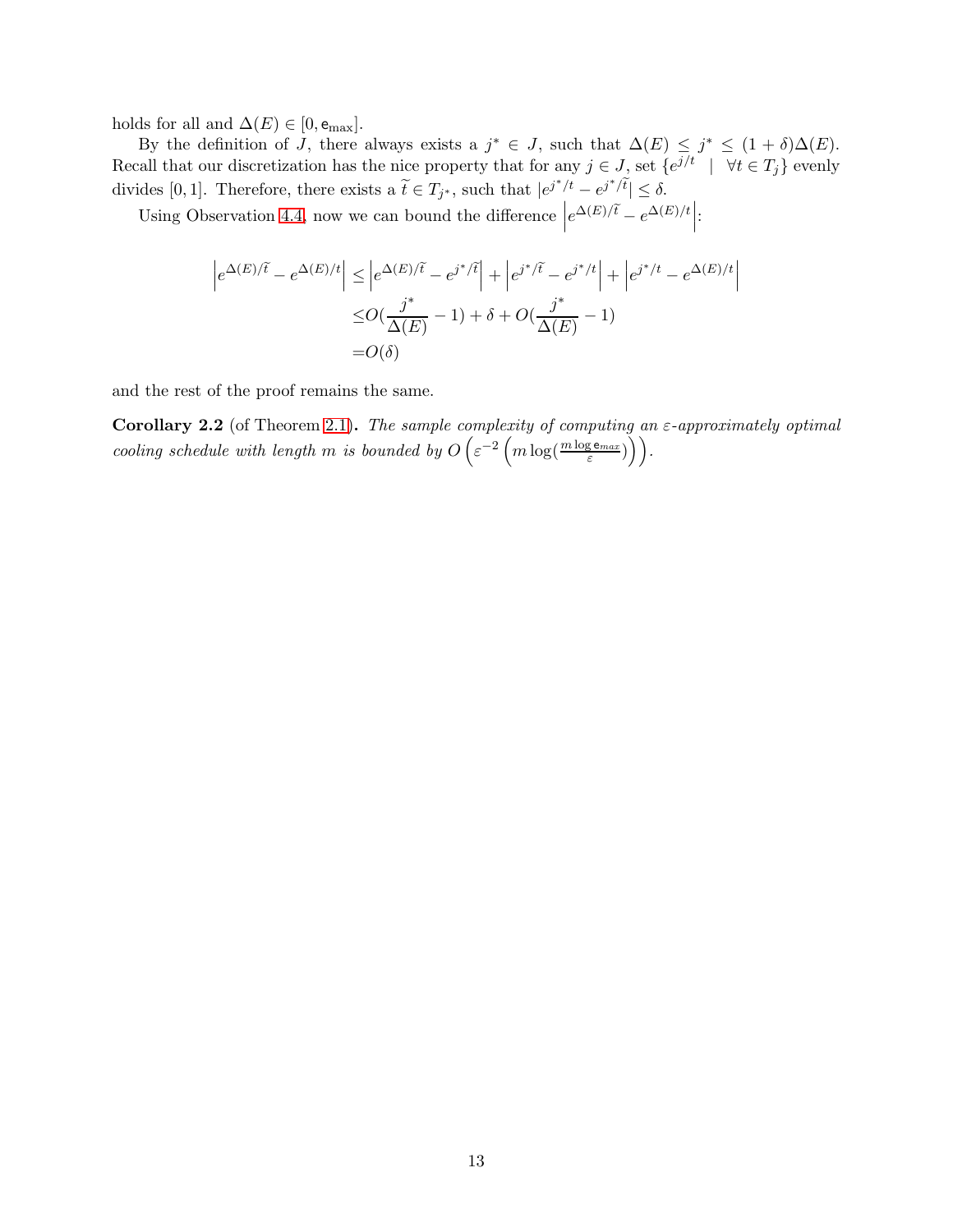### <span id="page-13-1"></span>3 Lower Bound

This section is dedicated to proving a lower bound for the sample complexity of any algorithm. Similar to our upper bound, our lower bound is also very general and without any assumptions. We show that any algorithm that approximates the optimal schedule within a small additive error requires at least  $\Omega(m^{1/3})$  samples from the distribution.

The overall idea of the proof is summarized in the following. We construct  $l = |L| = \Omega(m^{1/3})$ different search graphs  $L = \{s_1, s_2, \ldots, s_l\}$ . Our construction has a nice property that each search graph requires a certain sequence of temperatures to be present in the cooling schedule in order to find a desirable solution after at most  $m$  steps. We refer to such sequences as keys. For each search graph, having its key in the cooling schedule guarantees that the search graph is traversed successfully with high probability when we use that cooling schedule. However, the length of each key is smaller than  $m$  which allows us to bring multiple keys in an almost optimal solution. The keys are designed in a way that they do not share any elements in common. That is, a temperature used for a key specific to a search graph offers little benefit to the other search graphs. Our distribution D is a uniform distribution over a subset  $L_{\mathcal{D}} \subseteq L$  which contains  $\Theta(l)$  (but much smaller than l) search graphs from L. The crux of the argument is that by knowing  $L_{\mathcal{D}}$ , one can construct a sequence of size m which includes all the keys of the search graphs in  $L_{\mathcal{D}}$  that achieves a score close to 1 on average. However,  $L_{\mathcal{D}}$  is unknown to the learner and if we draw fewer than  $\Omega(l)$  samples, there is no hope to get any score more than 0.1. Therefore, any learning scheme needs at least  $\tilde{\Omega}(l) = \tilde{\Omega}(m^{1/3})$  samples from the distribution to report an approximate solution.

Let  $c = 100$  be a large constant. Recall that m is the length of the optimal solution. We define a parameter  $m' = \Theta(m^{2/3})$  which determines both the width of each gadget and the size of the key for each gadget. More precisely, we set the width of each gadget to  $\sqrt{m'}$  and the size of the key for each gadget to  $2cm'$ . Let us first explain how each gadget is constructed and then show how the gadgets can be used to prove a lower bound on the sample complexity.

<span id="page-13-0"></span>

 $\sqrt{m'}+1$ 

Figure 3: The search graph is depicted for a fixed temperature  $\tau$ .  $x = \tau \ln 0.5$  is chosen in a way that  $e^{-x/\tau} = 1/2$  holds.

Each gadget is made for a specific temperature. We fix the temperature to be  $\tau$  and construct the corresponding gadget, namely  $\mathcal{G}(\tau)$  in the following way: As shown in Figure [3,](#page-13-0) our gadget is constructed of two identical paths. In the upper path, the first node has an energy of 0 and has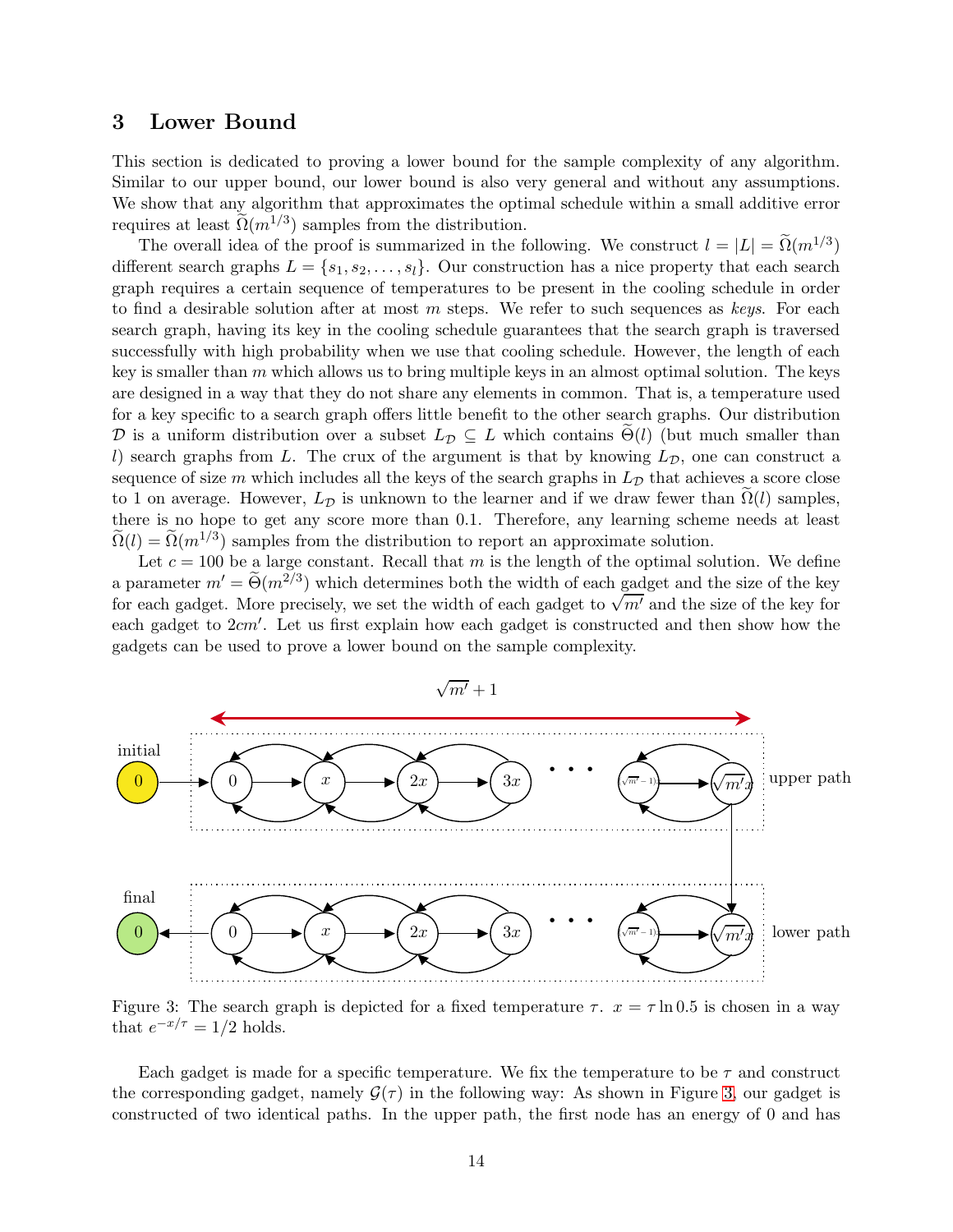an outgoing edge to the second vertex. For the next  $\sqrt{m'}-2$  vertices, vertex  $i+1$  has an energy of ix and three outgoing edges: 1) two edges to vertex i and one edge to vertex  $i + 2$ . Finally, the last node has an energy of  $\sqrt{m'}x$  and has two outgoing edges to vertex  $\sqrt{m'}$ .  $x = (\ln 1/2)\tau$  is set in a way that when the temperature is equal to  $\tau$  the probability of accepting a downhill move is exactly equal to 1/2.

The lower path is constructed exactly the same way as the upper path. To connect the two paths together, we put an edge from the last node of the upper path to the last node of the lower path. Finally we add two dummy nodes to the search graph. The first dummy node has a single outgoing edge to the first vertex of the upper path and the second dummy node has a single incoming edge from the first node of the lower path. The goal of the gadget is to start from the first dummy node and reach the second dummy node. We call the first and the second dummy nodes the *initial* and final nodes respectively.

We define the key  $\mathcal{K}(\tau)$  to be a sequence of size  $2cm'$  only containing temperature  $\tau$ . As shown in Lemma [3.1,](#page-14-0) starting from an arbitrary node of  $\mathcal{G}(\tau)$  and running the SA algorithm on cooling schedule  $\mathcal{K}(\tau)$  our algorithm ends at the final node with probability at least 0.9.

Before bringing the proof, we state an observation for which we provide a proof in the appendix.

<span id="page-14-1"></span>**Observation 3.1.** Let  $c = 100$ ,  $x_0 = 0$  and  $x_1, x_2, \ldots, x_k$  be k variables constructed in the following way:

$$
\begin{cases} x_{i-1}-1 & \text{with probability } p_b, \\ x_{i-1} & \text{with probability } p_s, \\ x_{i-1}+1 & \text{with probability } p_f. \end{cases}
$$

Then we have:

- (i). For  $p_b = p_s = p_f = 1/3$  we have  $\max\{x_i\} \ge \sqrt{k/c} + 2$  with probability at least 0.95.
- (ii). For  $p_b = p_s = p_f = 1/3$  we have  $\max\{x_i\} < \sqrt{ck} \log k$  with probability at least  $1 1/k^2$ .
- (iii). For any  $k' \le k$ ,  $p_b \ge 1/3 + \frac{c \log k'}{\sqrt{k'}}$ ,  $p_f \le 1/3 \frac{c \log k'}{\sqrt{k'}}$ ,  $p_s = 1 p_b p_f$  we have  $\max\{x_i\} < \sqrt{k'}/2$ with probability at least  $1 - 1/k'^2$ .

<span id="page-14-0"></span>**Lemma 3.1.** An SA algorithm that starts from any node of  $\mathcal{G}(\tau)$  and runs on cooling schedule  $\mathcal{K}(\tau)$  ends at the final node with probability at least 0.9.

**Proof.** We prove the lemma for an **SA** algorithm that starts from the initial node. Indeed this implies the lemma for any other starting node since in order to reach the final node, one needs to traverse all nodes of the search graph starting from the initial node.

To this end, we show that after  $cm'$  steps our SA algorithm reaches the last node of the lowerpath with probability at least 0.95. With a similar analysis, one can show that starting from the last node of the lower-path, after  $cm'$  steps our algorithm reaches the final node with probability at least 0.95 after  $cm'$  steps. Then, by applying the union bound, we imply that after  $2cm'$  steps, our algorithm reaches the final node with probability at least 0.9.

From here on, our aim is to prove that starting from the initial node, our algorithm reaches the last node of the lower-path with probability at least  $0.95$  after  $cm'$  steps. Notice that since the temperature is always equal to  $\tau$ , in every step, our node in the search graph gets closer to the destination with probability at least 1/3 and get farther from the destination with probability at most  $1/3$ . Due to Observation [3.1](#page-14-1) (item (i)) after  $cm'$  steps, with probability at least 0.95 at some point the number of times we go forward is at least  $\sqrt{m'}$  + 2 more than the number of times we go backward which means we reach the last node of the lower-path. This implies that with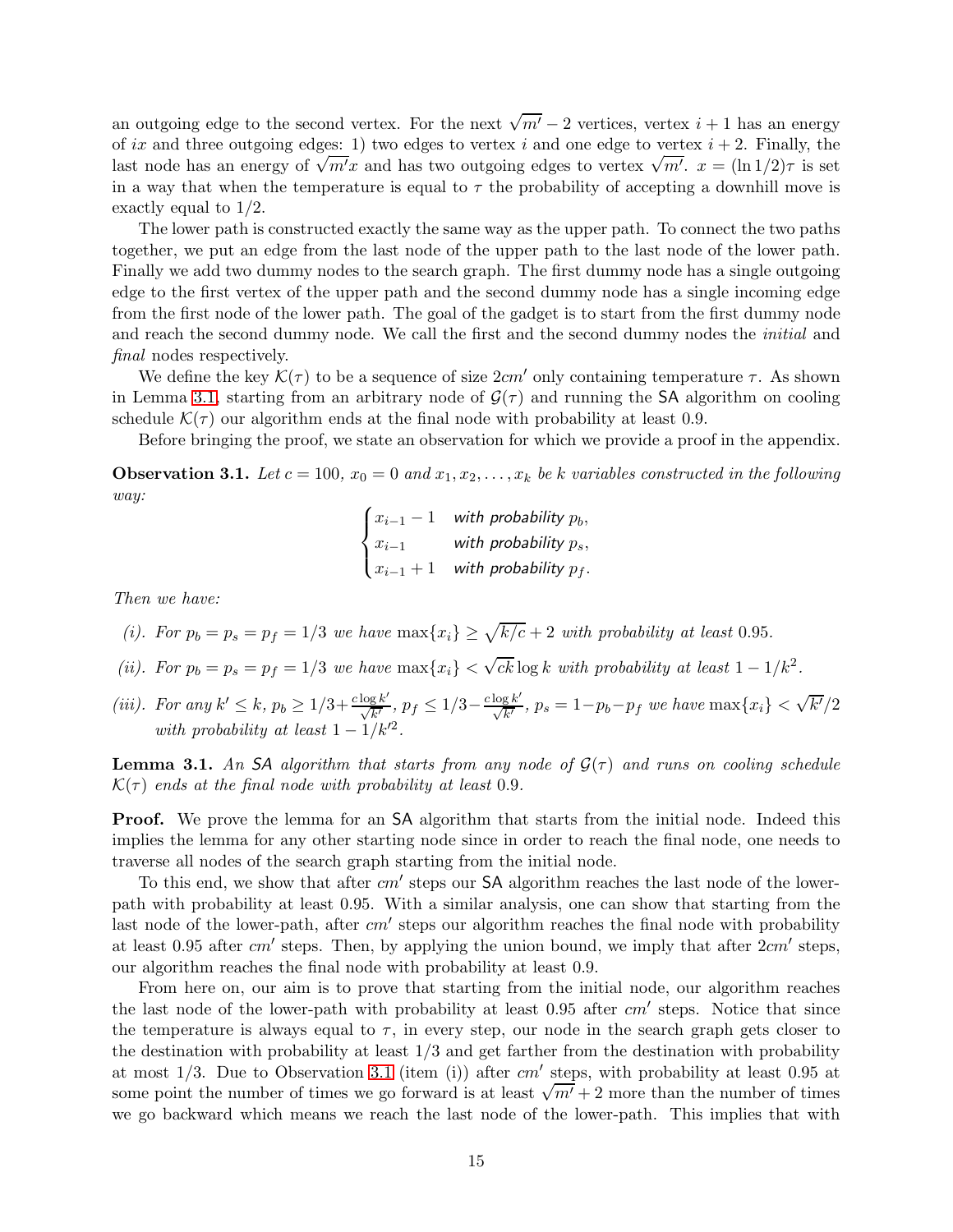probability at least 0.95 our algorithm reaches the last node of the lower-path after  $cm'$  steps. A similar analysis proves that the next  $cm'$  steps take us to the final node with probability at least 0.9 which implies that  $2cm'$  steps suffices to reach the final node with probability at least 0.9.  $\Box$ 

We also show that any cooling schedule needs a certain amount of temperatures close to  $\tau$  to reach the final node with a considerable probability.

<span id="page-15-1"></span>**Lemma 3.2.** Let  $\mathcal E$  be a cooling schedule of length m containing no more than  $\frac{m'}{4c\log^2 m'}$  temperatures in range  $[\tau \frac{\sqrt{m'}-c^2\log m'}{\sqrt{m'}}, \tau \frac{\sqrt{m'}+c^2\log m'}{\sqrt{m'}}]$ . If an SA algorithm starts from the initial node and runs with cooling schedule  $\mathcal{E}$ , the probability that it reaches the final node is at most 0.1.

**Proof.** The intuition behind the proof is the following: For the upper-path, we would like to go to the right and thus a low temperature is desirable. For the lower-path however, since we would like to go to the left, we would like the temperature to be as high as possible. The key point is that in the cooling schedule, the temperatures are decreasing, thus either all the temperatures we use for traversing the upper-path are at least  $\tau$  or all of the temperatures we use for traversing the lower-path are bounded by  $\tau$ . Any one of the two events makes it unlikely to get a high score.

We assume w.l.o.g that we would like to traverse the upper-path with temperatures higher than  $\tau$ . Notice however that except for  $\frac{m'}{4c\log^2 m'}$  temperatures, all the rest are more than  $\tau$  by a multiplicative factor of  $\frac{\sqrt{m'}+c^2\log m'}{\sqrt{m'}}$ . Since we strictly favor lower temperatures, the most desirable cooling schedule in this case is a sequence of  $m - \frac{m'}{4c \log^2 m'}$  temperatures  $\tau \frac{\sqrt{m'} + c^2 \log m'}{\sqrt{m'}}$  followed by  $m'$  $\frac{m'}{4c \log^2 m'}$  temperatures  $\tau$ . We show that it is still very unlikely to traverse the upper-path using this sequence.

To keep the analysis simple, we avoid the edge cases and assume that the goal is to start from the second vertex and never go back to the first vertex. This way, the probability of going forward or going backward only depends on the temperature and does not depend on the current vertex. If the temperature is equal to  $\tau$  then with probability  $p_f = 1/3$  we go forward and with probability  $p_b =$ 1/3 we go backward. If the temperature is  $\tau \frac{\sqrt{m'} + c^2 \log m'}{\sqrt{m'}}$  we go backward and with probability at least  $p_b \ge 1/3 + \frac{c \log m'}{\sqrt{m'}}$  we go forward with probability at most  $p_f \le 1/3 - \frac{c \log m'}{\sqrt{m'}}$ . Due to Observation [3.1,](#page-14-1) if we proceed  $\frac{m'}{4c\log^2 m'}$  steps with temperature  $\tau$  or m steps with temperature  $\tau \frac{\sqrt{m'} + c^2 \log m'}{\sqrt{m'}}$ , our position does not improve by more that  $\sqrt{m'}/2$  with probability at least  $1 - \tilde{O}(1)/m'^2$ . Thus, in total the amount of improvement is bounded by  $\sqrt{m'}$  with probability at least  $1 - \tilde{O}(1)/m'^2$ .

The above analysis fails when we bring in to the setting the first node of the upper-path since the probability of going to the right at this node is more than other nodes. However, we make the following argument: in order to traverse the upper-path, at some point we reach the second node of the upper-path and never go back. Let us say this happens at step i. Thus, from step i on, we never go backwards and therefore all the probabilities are only a function of the temperature (and not the current node). The downside however, is that there are  $m$  different possible choices for i which multiplies the bad event probability by  $m$ . However, since we show in the above that increasing the position by an additive term of  $\sqrt{m'}$  is not possible with probability  $1-\tilde{O}(1)/m'^2$ , we can imply by union bound that starting from any position  $i$ , increasing the position by an additive term  $\sqrt{m'}$  is not possible with probability at least  $1 - \tilde{O}(m)/m'^2 < 0.1$  (for a large enough choice of  $m$ ) which completes the proof.

Now we are ready to prove the lower bound using Lemmas [3.1](#page-14-0) and [3.2.](#page-15-1)

<span id="page-15-0"></span>**Theorem 3.3.** Even if  $e_{max} = 2^{\Theta(1)}$ , any learning algorithm requires at least  $\Omega(m^{1/3})$  samples from the distribution in order to obtain an additive error less than 0.5.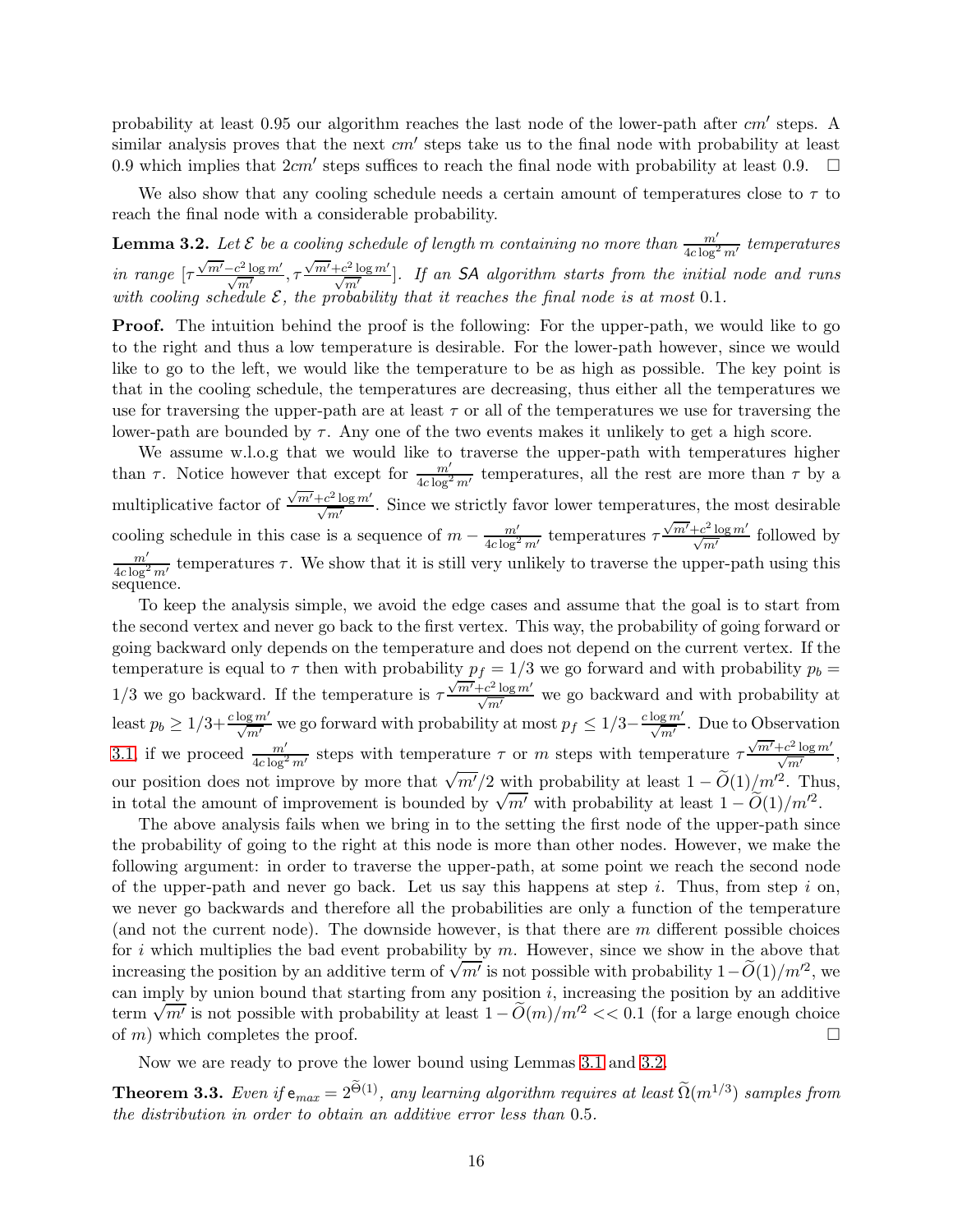**Proof.** As mentioned earlier, we have  $l, |L_{\mathcal{D}}| = \theta(m^{1/3})$  and  $m' = \Theta(m^{2/3})$ . To be more precise, we set  $l = 40cm^{1/3} \log m$ ,  $m' = m^{2/3} \log m/2c$  and  $|L_{\mathcal{D}}| = m^{1/3} / \log m$ .

Assume for now that we have l different temperatures  $1 \leq \tau_1 < \tau_2 < \ldots < \tau_l$  such that their multiplicative distance is at least  $\frac{\sqrt{m'}+10c^2\log m'}{\sqrt{m'}}$ .

As outlined earlier,  $L_{\mathcal{D}}$  is a uniform distribution over  $m^{1/3}/\log m$  search graphs corresponding to temperatures  $\tau_1, \tau_2, \ldots, \tau_l$ . Each combination has equal probability of forming  $L_{\mathcal{D}}$ . Distribution  $\mathcal D$  is a uniform distribution over the search graphs corresponding to the elements of  $L_{\mathcal D}$ . The optimal solution consists of the keys for all the search graphs corresponding to the temperatures of  $L_{\mathcal{D}}$ . Since the size of the key for each search graph is  $2cm' = m^{2/3} \log m$  and  $|L_{\mathcal{D}}| = m^{1/3} / \log m$ , this makes a cooling schedule of size  $m$ . Lemma [3.1](#page-14-0) implies that the score of such a cooling schedule is at least 0.9 on average.

On the other hand, after drawing fewer than  $m^{1/3}/(100 \log m)$  samples, we can get a score of 1 for at most a 0.01 fraction of the search graphs of  $L<sub>D</sub>$  but the average score for the rest of the instances would be smaller than 0.2 by Lemma [3.2](#page-15-1) (Notice that the gap between the temperatures is large enough). Thus,  $\Omega(m^{1/3}/\log m)$  samples are necessary to obtain an additive error smaller than 0.5.

To construct the temperatures we do the following: We set  $x_1 = 1$  and for  $1 \lt i \leq l$  we set  $x_i = \lceil x_{i-1} \frac{\sqrt{m'} + 10c^2 \log m'}{\sqrt{m'}} + 1 \rceil$ . Finally we set  $\tau_i = x_i / \ln 2$  to obtain  $e^{-x_i / \tau_i} = 0.5$ . To make sure all the energies are non-zero, we add 1 to the energy of all nodes in all gadgets.  $\square$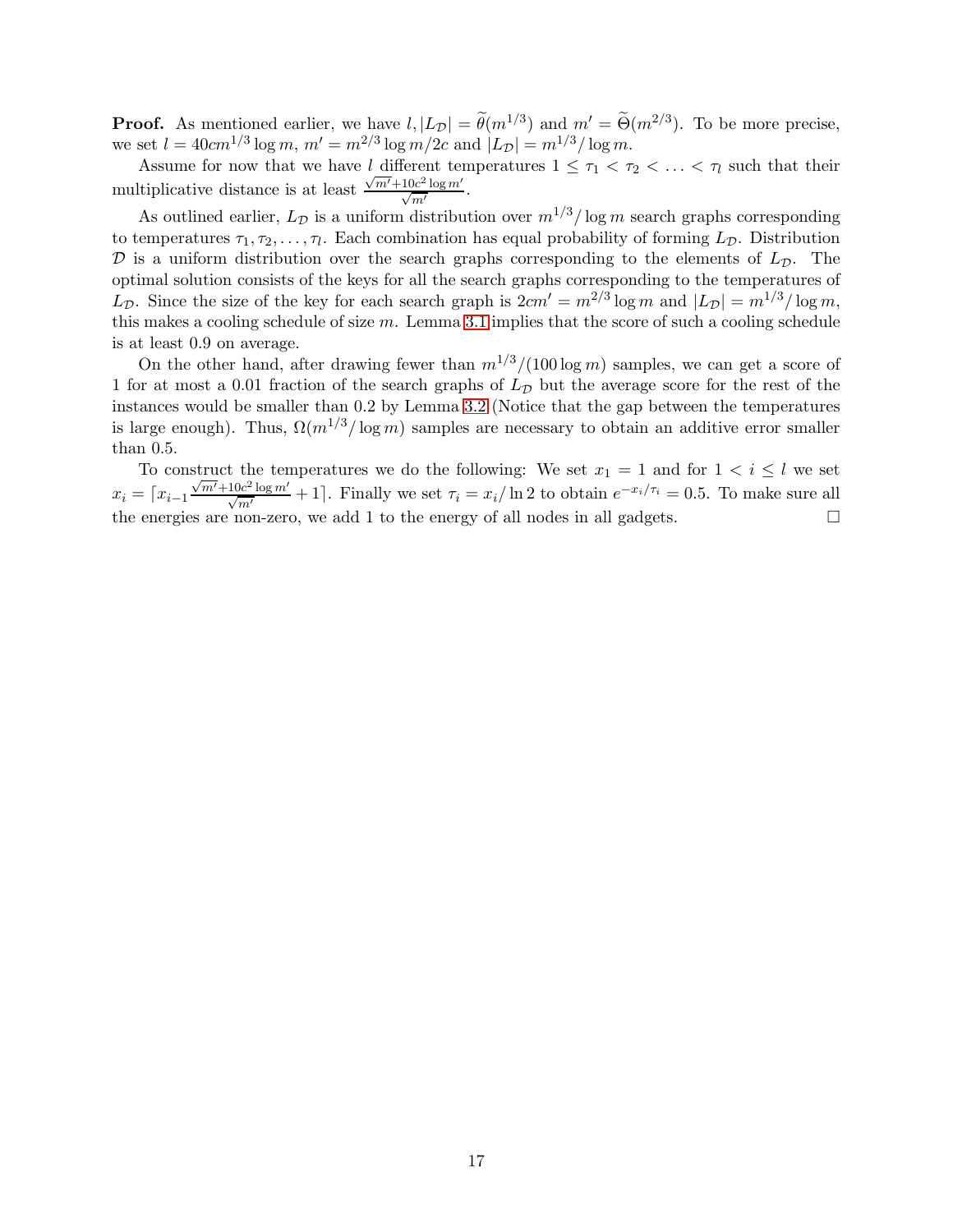### <span id="page-17-0"></span>4 Improved Upper Bound

We show in this section that the bound of Theorem [2.1](#page-9-1) can be significantly improved. The proof is based on two observations: 1) first we show that the discretized set of temperatures can be made smaller while keeping the additive error small and 2) the proof can be modified to improve the sample complexity using the new discretized set. We first start by explaining the former.

Our discretization is very similar to that of Theorem [2.1](#page-9-1) except that in the construction of the temperatures we allow for a multiplicative error of  $\tilde{\Theta}(m^{-1/2})$  instead of  $\Theta(1/m)$ . This implies that the multiplicative distance between consecutive elements of T is bounded by  $1+\widetilde{\Theta}(m^{-1/2})$  (instead of  $1 + \Theta(1/m)$ . This obviously leaves us with a smaller set of temperatures which later can be used to improve the sample complexity but the crucial part of the analysis is to show this smaller set suffices to bound the error by a small  $\epsilon$ . We prove that for any sequence of temperatures  $\mathcal{E} = \langle t_1, t_2, \ldots, t_m \rangle$ , there exists another sequence  $\mathcal{E}' = \langle t'_1, t'_2, \ldots, t'_m \rangle$  such that  $t'_i \in T$  for all  $1 \leq i \leq m$  and that the scores of  $\mathcal E$  and  $\mathcal E'$  are very close for every search graph. Obviously we set  $t'_i$ as the largest element of T which is not greater than  $t_i$ . Therefore we have  $1 \le t_i/t'_i \le 1+\widetilde{O}(m^{-1/2})$ .

Let us introduce a *deviation function*  $f(x) : [0,1] \to [0,0.25] = x - x^2$  which plays an important role in the proof of Lemma [4.1.](#page-18-0) The proof of this section is rather mathematical and unintuitive. For more intuition and as to why such a strange function is necessary for the proof we encourage the reader to review Section [1.](#page-1-0) Before proceeding to the proof of Lemma [4.1,](#page-18-0) we state some properties of function  $f$  as auxiliary observations as well as some mathematical inequalities which are used in the proof of the bound. We defer the proofs of these observations to appendix.

<span id="page-17-3"></span>**Observation 4.1.** Let  $x, y \in [0, 1]$  be two real values and  $0 \leq p \leq 1$  be a multiplicative factor. Then we have:

$$
pf(x) + (1 - p)f(y) \le f(px + (1 - p)y) - \min\{p, 1 - p\}(x - y)^2.
$$

Since  $(x-y)^2$  is always non-negative therefore Observation [4.1](#page-17-3) implies that  $pf(x)+(1-p)f(y) \le$  $f(px + (1 - p)y)$  always holds. By recursing on this inequality we can extend it to the case of more than two variables.

<span id="page-17-5"></span>**Observation 4.2** (as a corollary of Observation [4.1\)](#page-17-3). Let  $p_1, p_2, \ldots, p_k$  be non-negative probabilities whose total sum is equal to 1 and  $x_1, x_2, \ldots, x_k$  be k real values in range  $[0, 1]$ . Then we have:

$$
\sum p_i f(x_i) \le f(\sum p_i x_i).
$$

Also, we show that for two real numbers  $0 \le x, y \le 1$  we have  $|x - y| \ge |f(x) - f(y)|$ .

<span id="page-17-4"></span>**Observation 4.3.** For any two real numbers  $0 \le x, y \le 1$  we have  $|x - y| \ge |f(x) - f(y)|$ .

<span id="page-17-2"></span>**Observation 4.4.** For any  $0 \le p \le 1$  and any  $0 \le x$  we have

$$
p - p^{1+x} \le x.
$$

We also present a slightly modified version of Observation [4.4](#page-17-2) which provides a better bound for limited p.

<span id="page-17-1"></span>**Observation 4.5.** For any  $0 < p < 1$  and any  $0 \le x \le 1$  we have

$$
p - p^{1+x} \le \max\{\ln 1/p, 1\} \min\{p, 1-p\}x.
$$

Now we are ready to prove Lemma [4.1.](#page-18-0)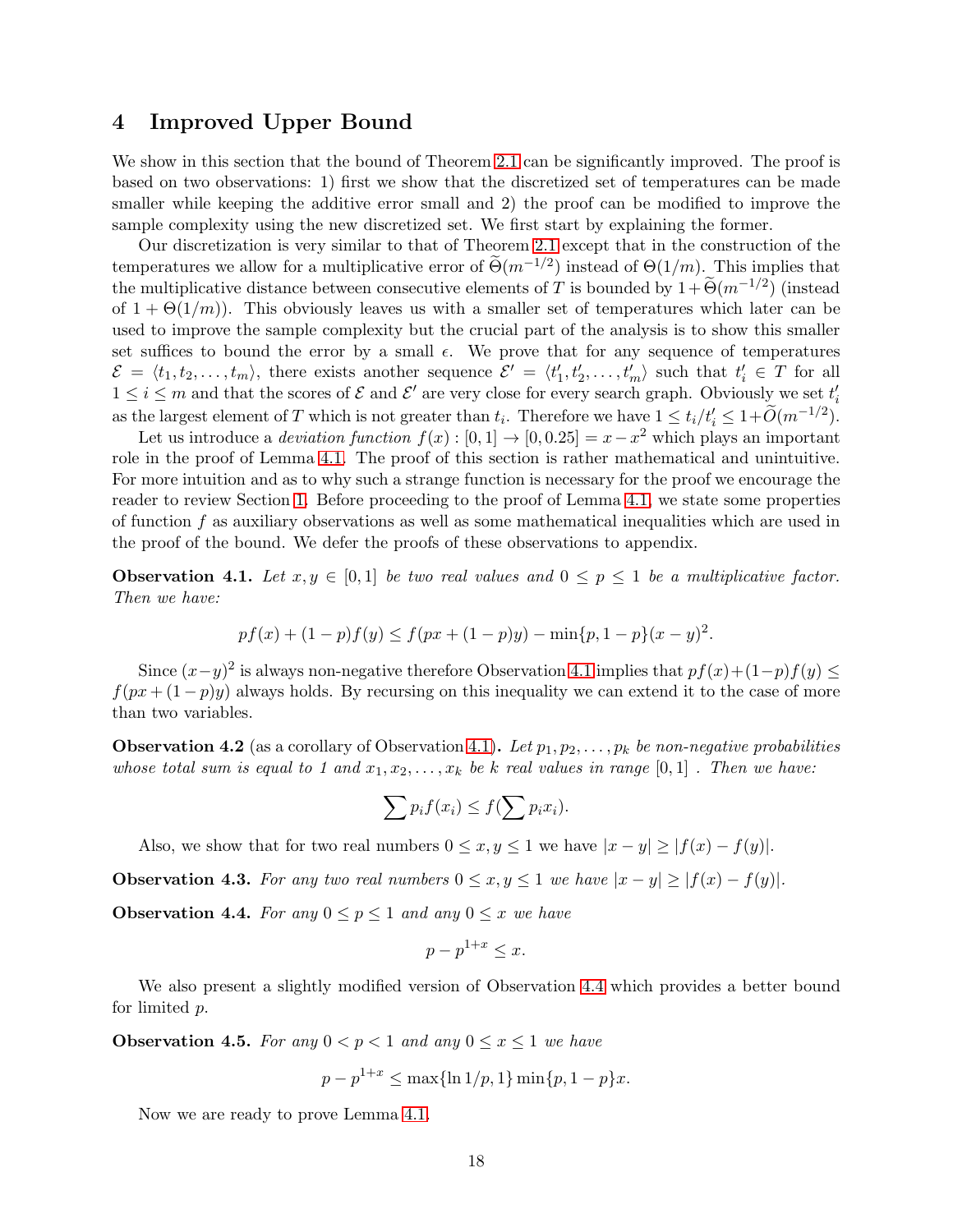<span id="page-18-0"></span>**Lemma 4.1.** Let I be an instance of the underlying problem and  $\mathcal{E} = \langle t_1, t_2, \ldots, t_m \rangle$  and  $\mathcal{E}' =$  $\langle t'_1,t'_2,\ldots,t'_m\rangle$  be two cooling schedules such that  $1 \leq t_i/t'_i \leq 1+\frac{\epsilon m^{-1/2}}{4\log m}$  for some  $\epsilon > 0$ . Then we have

$$
score(I, \mathcal{E}') \geq score(I, \mathcal{E}) - \epsilon.
$$

#### Proof.

Our proof is based on induction. Define  $\mathcal{E}^{+k}$  ( $\mathcal{E}'^{+k}$ ) to be a cooling schedule starting from element  $k+1$  of  $\mathcal{E}(\mathcal{E}')(\mathcal{E}^{+0}=\mathcal{E}$  and  $\mathcal{E}'^{+0}=\mathcal{E}')$ . We denote the vertices of the search graph by  $u_1, u_2, \ldots$  (their number may be exponentially large) and define  $score_{u_i}(l, \mathcal{E}^{+k})$  as the average score we obtain if we initiate the search on node  $u_i$  and run the algorithm using cooling schedule  $\mathcal{E}^{+k}$ . When  $k = m$ , then  $\mathcal{E}^{+k}$  is empty which means  $\mathsf{score}_{u_i}(\mathsf{I}, \mathcal{E}^{+k})$  is either equal to 0 or 1 depending on whether  $u_i$  is an acceptable solution node in the search graph. A similar notation also holds for  $\mathcal{E}'$ . Our aim is to prove that for any  $u_i$  and k we have  $score_{u_i}(1, \mathcal{E}^{t+k}) \geq score_{u_i}(1, \mathcal{E}^{+k}) - \epsilon$ which immediately implies  $score(I, \mathcal{E}') \geq score(I, \mathcal{E}) - \epsilon$ . However, to use induction, we strengthen the hypothesis. We show that

<span id="page-18-1"></span>
$$
\text{score}_{u_i}(\mathsf{l}, \mathcal{E}'^{+k}) \ge \text{score}_{u_i}(\mathsf{l}, \mathcal{E}^{+k}) - \epsilon' \left[ f(\text{score}_{u_i}(\mathsf{l}, \mathcal{E}^{+k})) + \frac{m-k}{m} \right] \tag{5}
$$

where  $\epsilon' = \epsilon/2$ . Notice that since the value of f is always in range [0,0.25], Inequality [\(5\)](#page-18-1) is already stronger than what we wish to prove in the end. The base case is when  $k = m$  which means the random walk has terminated and that  $score_{u_i}(l, \mathcal{E}^{t+k}) = score_{u_i}(l, \mathcal{E}^{+k})$ . Thus, for a fixed  $k < m$ , provided that Inequality [\(5\)](#page-18-1) holds for any vertex  $u_i$  and  $k' = k + 1$ , we show Inequality (5) holds for any pair  $(u_i, k)$ .

Recall that in every step of the SA algorithm, we first randomly draw an outgoing edge of the current node and then decide whether we traverse through that edge or not. Therefore

$$
\mathsf{score}_{u_i}(\mathsf{I},\mathcal{E}'^{+k}) = \mathbb{E}_{u_j \sim N(u_i)}[\mathsf{score}_{u_i,u_j}(\mathsf{I},\mathcal{E}'^{+k})]
$$

where  $N(u_i)$  denotes the set of neighbors of vertex  $u_i$  and score $u_i, u_j$  ( $\mathcal{E}^{t+k}$ ) is the score of node  $u_i$ for the event that the drawn edge is  $(u_i, u_j)$ .

Let us first fix an edge  $(u_i, u_j)$  and introduce an edge variant of Inequality [\(5\)](#page-18-1), namely Inequality [\(6\)](#page-18-2) for which we give a proof in the following.

<span id="page-18-2"></span>
$$
\text{score}_{u_i, u_j}(\mathbf{l}, \mathcal{E}'^{+k}) \ge \text{score}_{u_i, u_j}(\mathbf{l}, \mathcal{E}^{+k}) - \epsilon' \left[ f(\text{score}_{u_i, u_j}(\mathbf{l}, \mathcal{E}^{+k})) + \frac{m-k}{m} \right]. \tag{6}
$$

For simplicity of notation, let us define  $a = \mathsf{score}_{u_i}(\mathsf{l}, \mathcal{E}^{+(k+1)})$  and  $b = \mathsf{score}_{u_j}(\mathsf{l}, \mathcal{E}^{+(k+1)})$ . Similarly, define  $a' = \mathsf{score}_{u_i}(1, \mathcal{E}'^{+(k+1)})$  and  $b' = \mathsf{score}_{u_j}(1, \mathcal{E}'^{+(k+1)})$ . If the energy of node  $u_j$  is more than the energy of node  $u_i$  then the decision is deterministic regardless of the temperature and we have

$$
\mathsf{score}_{u_i, u_j}(\mathsf{I}, \mathcal{E}^{+k}) = b
$$

and

$$
\mathsf{score}_{u_i, u_j}(\mathsf{I}, \mathcal{E}'^{+k}) = b'.
$$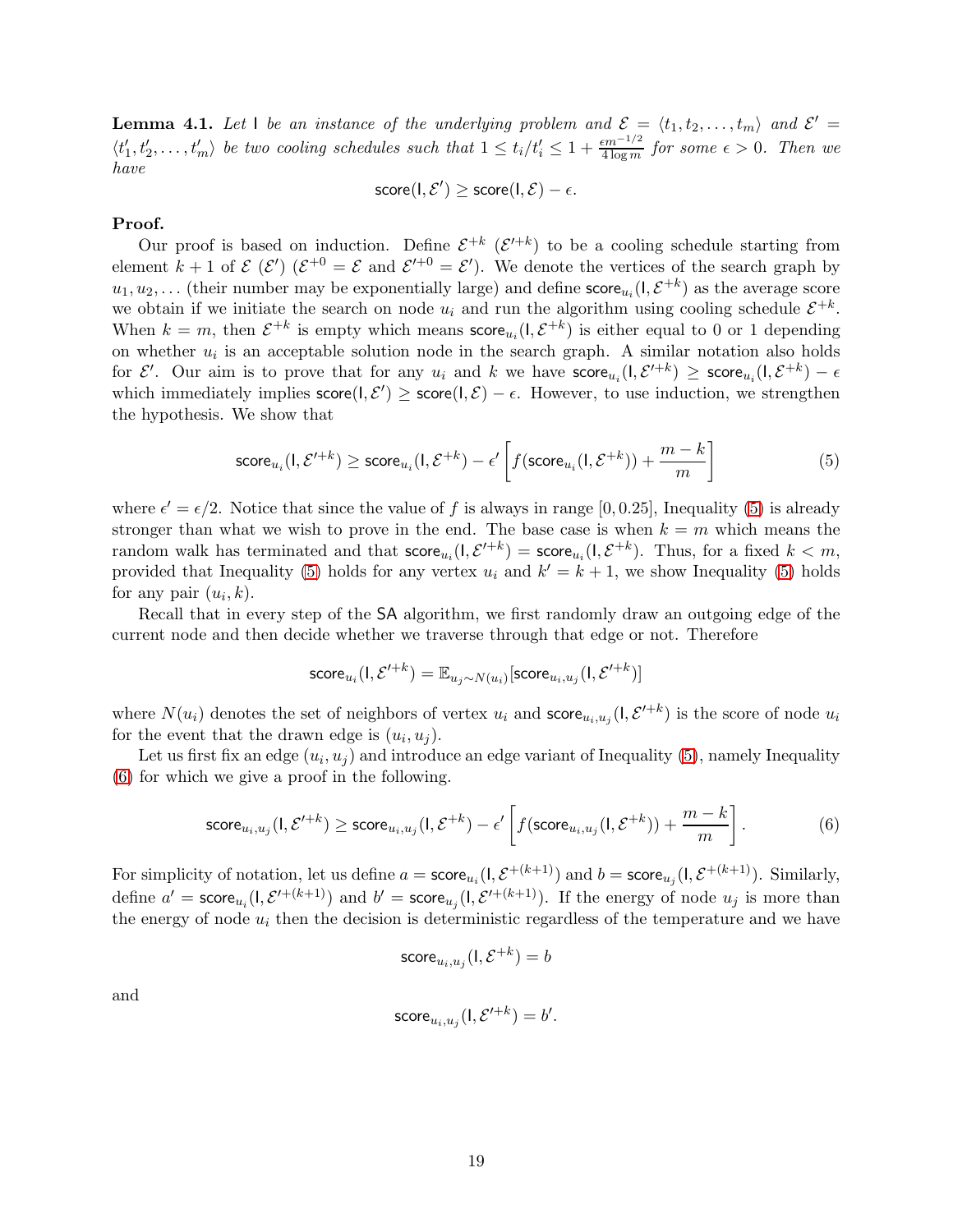This implies that

$$
\begin{aligned}\n\text{score}_{u_i, u_j}(l, \mathcal{E}^{+k}) - \text{score}_{u_i, u_j}(l, \mathcal{E}'^{+k}) &= b - b' \\
&\le \epsilon' \left[ f(b) + \frac{m - k - 1}{m} \right] \\
&= \epsilon' \left[ f(\text{score}_{u_i, u_j}(l, \mathcal{E}^{+k})) + \frac{m - k - 1}{m} \right] \\
&\le \epsilon' \left[ f(\text{score}_{u_i, u_j}(l, \mathcal{E}^{+k})) + \frac{m - k}{m} \right]\n\end{aligned} \tag{7}
$$

where Inequality [\(7\)](#page-19-0) follows from the induction hypothesis. This basically means that

$$
\texttt{score}_{u_i,u_j}(\mathbf{l},\mathcal{E}'^{+k}) \geq \texttt{score}_{u_i,u_j}(\mathbf{l},\mathcal{E}^{+k}) - \epsilon' \left[ f(\texttt{score}_{u_i,u_j}(\mathbf{l},\mathcal{E}^{+k})) + \frac{m-k}{m} \right]
$$

which is desired. Thus, it only remains to prove Inequality [\(6\)](#page-18-2) for the cases that the energy decreases. This is the only case where  $\mathcal E$  and  $\mathcal E'$  behave differently. In this case, depending the temperatures  $t_{k+1}$  and  $t'_{k+1}$  our SA algorithm moves to node  $u_j$  or stays at node  $u_i$ . Let p be the probability of rejecting the downhill move to node  $u_j$  when the temperature is equal to  $t_{k+1}$ and  $p'$  the same probability for the case that the temperature is  $t'_{k+1}$ . Recall that the acceptance probabilities are equal to  $1-e^{-\Delta(E)/t_{k+1}}$  and  $1-e^{-\Delta(E)/t'_{k+1}}$  (for  $\mathcal E$  and  $\mathcal E'$  respectively) where  $\Delta(E)$ is the difference between the energies of nodes  $u_i$  and  $u_j$ . Thus,  $p = e^{-\Delta(E)/t_{k+1}}$  and  $p' = e^{-\Delta(E)/t_{k+1}^2}$ and since  $1 \leq t_{k+1}/t'_{k+1} \leq 1 + \frac{\epsilon m^{-1/2}}{4 \log m}$  then we have

<span id="page-19-0"></span>
$$
p^{1+\frac{\epsilon m^{-1/2}}{4\log m}}\leq p'\leq p.
$$

Note that  $\mathsf{score}_{u_i,u_j}(\mathsf{I},\mathcal{E}^{+k})$  and  $\mathsf{score}_{u_i,u_j}(\mathsf{I},\mathcal{E}'^{+k})$  can be formulated as

<span id="page-19-1"></span>
$$
\mathsf{score}_{u_i, u_j}(\mathsf{I}, \mathcal{E}^{+k}) = pa + (1 - p)b \tag{8}
$$

and

$$
score_{u_i, u_j}(1, \mathcal{E}'^{+k}) = p'a' + (1 - p')b'
$$
\n(9)

due to the acceptance probabilities. Thus, we have:

 $\mathbf{L}$ 

$$
\begin{aligned}\n\text{score}_{u_i, u_j}(l, \mathcal{E}'^{+k}) &= p'a' + (1 - p')b' \\
&\ge p' \left[ a - \epsilon'[f(a) + \frac{m - k - 1}{m}] \right] \\
&\quad + (1 - p') \left[ b - \epsilon'[f(b) + \frac{m - k - 1}{m}] \right] \\
&= p' \left[ a - \epsilon' f(a) \right] \\
&\quad + (1 - p') \left[ b - \epsilon' f(b) \right] \\
&\quad - \epsilon' \frac{m - k - 1}{m} \\
&= p \left[ a - \epsilon' f(a) \right] \\
&\quad + (1 - p) \left[ b - \epsilon' f(b) \right] \\
&\quad - \epsilon' \frac{m - k - 1}{m}\n\end{aligned}
$$
\nby induction hypothesis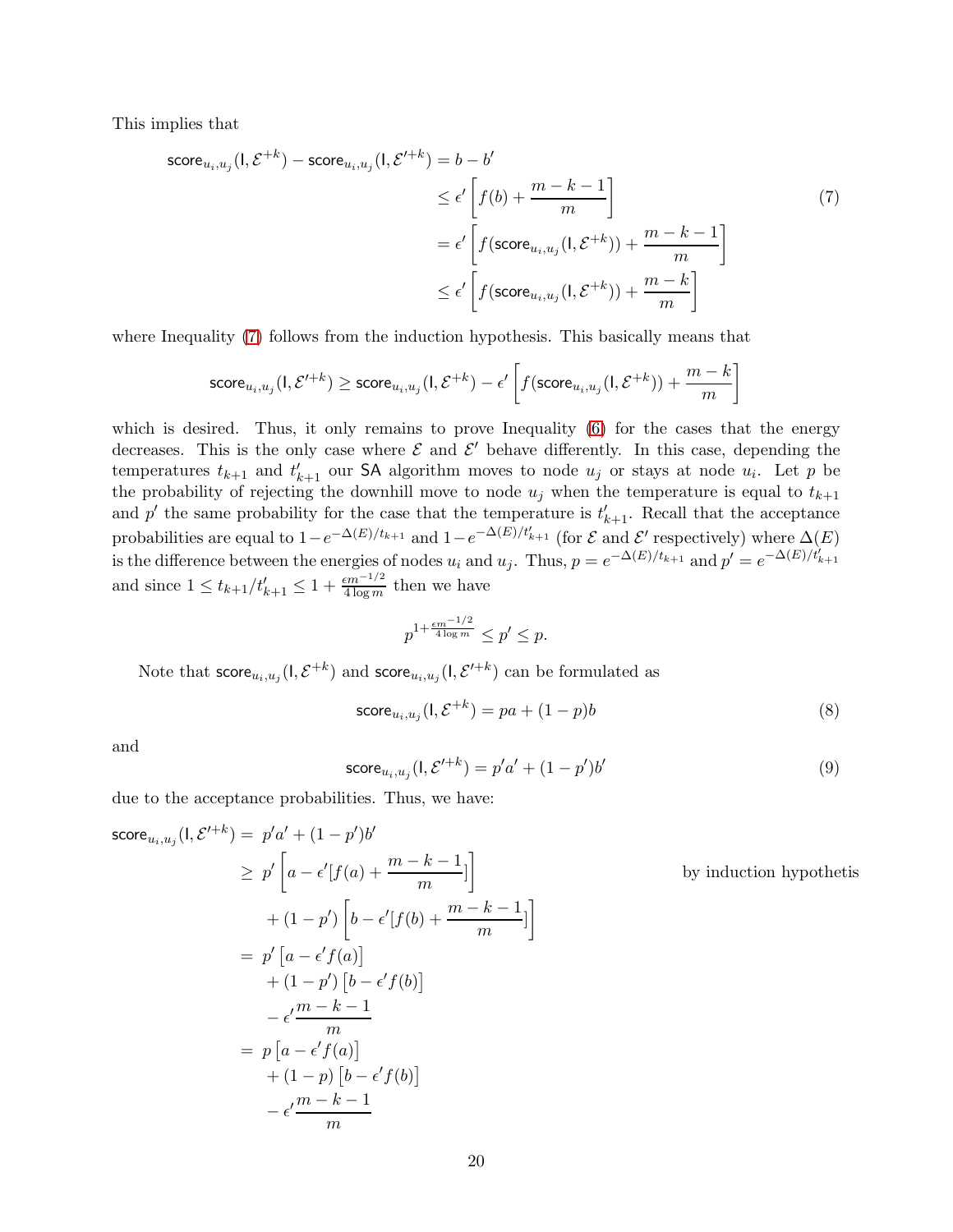$$
-(p-p')([a - e' f(a)] - [b - e' f(b)])
$$
\n
$$
\geq p[a - e' f(a)] + (1-p)[b - e' f(b)]
$$
\n
$$
- e'\frac{m-k-1}{m}
$$
\n
$$
-(p-p')(|a - b| + e'|f(a) - f(b)|)
$$
\n
$$
\geq p[a - e' f(a)] + (1-p)[b - e' f(b)]
$$
\n
$$
p \geq p'
$$
\nand  $e' \leq 1$ \n
$$
- e'\frac{m-k-1}{m}
$$
\n
$$
-(p-p')(|a - b| + |f(a) - f(b)|)
$$
\n
$$
\geq p[a - e' f(a)] + (1-p)[b - e' f(b)]
$$
\n
$$
p \geq p'
$$
\nand  $|a - b| \geq |f(a) - f(b)|$ \n
$$
- e'\frac{m-k-1}{m}
$$
\n
$$
- 2(p-p')|a - b|
$$
\n
$$
\geq [pa + (1-p)b] - e' f([pa + (1-p)b])
$$
\n
$$
+ e' \min\{p, 1 - p\}(a - b)^2
$$
\n
$$
- e'\frac{m-k-1}{m}
$$
\n
$$
- 2(p-p')|a - b|
$$
\n
$$
= \operatorname{score}_{u_i, u_j}(1, \mathcal{E}^{+k}) - e' f(\operatorname{score}_{u_i, u_j}(1, \mathcal{E}^{+k}))
$$
\nby Equation (8)\n
$$
+ e' \min\{p, 1 - p\}(a - b)^2
$$
\n
$$
- e'\frac{m-k-1}{m}
$$
\n
$$
- 2(p-p')|a - b|
$$
\n
$$
= \operatorname{score}_{u_i, u_j}(1, \mathcal{E}^{+k}) - e' [f(\operatorname{score}_{u_i, u_j}(1, \mathcal{E}^{+k})) + \frac{m-k}{m}]
$$
\n
$$
+ e' [\min\{p, 1 - p\}(a - b)^2 + 1/m]
$$
\n
$$
- 2(p-p')|a - b|
$$

which is exactly the same as [\(6\)](#page-18-2) except for additional additive expressions of the last two lines. Thus, to complete the proof of Inequality [\(6\)](#page-18-2) we need to show

<span id="page-20-0"></span>
$$
\epsilon' \left[ \min\{p, 1-p\}(a-b)^2 + 1/m \right] \ge 2(p-p')|a-b|.
$$
 (10)

Based on the values of  $p$  and  $a - b$  we consider the following three cases separately:

(i).  $0 \leq |a - b| \leq m^{-1/2}$ (ii).  $0 \le p \le m^{-1/2}$ (iii).  $m^{-1/2} \le |a - b| \le 1$  and  $m^{-1/2} \le p \le 1$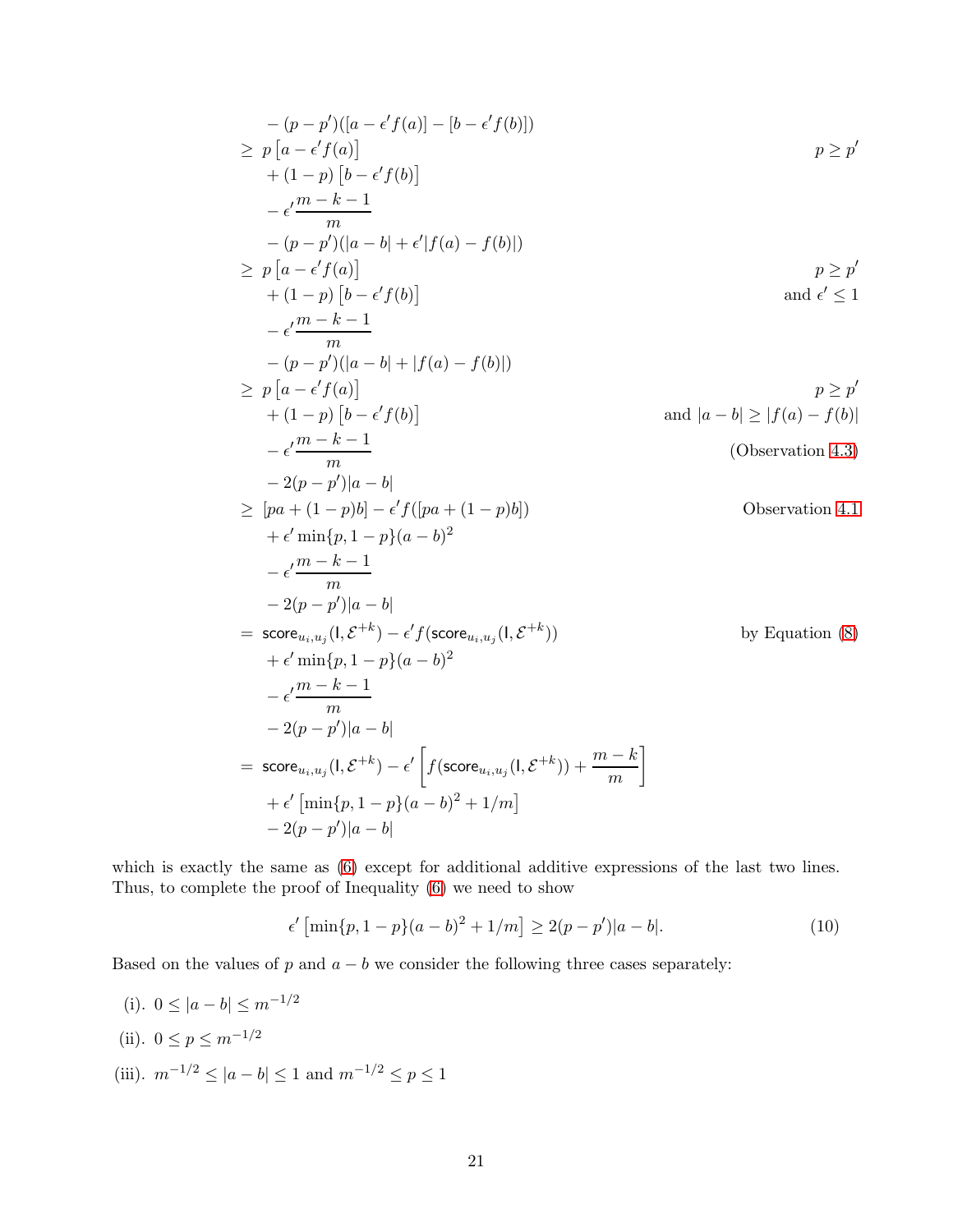**Case (i):**  $0 \leq |a-b| \leq m^{-1/2}$ : By Observation [4.4](#page-17-2) and the fact that  $p^{1+\frac{\epsilon m^{-1/2}}{4 \log m}} \leq p' \leq p$  we can imply  $p - p' \leq \frac{\epsilon m^{-1/2}}{4 \log m}$ . Therefore the right hand side of Inequality [\(10\)](#page-20-0) is bounded by

$$
2(p - p')|a - b| \le 2\frac{\epsilon m^{-1/2}}{4 \log m}|a - b|
$$
  
=  $\frac{\epsilon m^{-1/2}}{2 \log m}|a - b|$   
 $\le \frac{\epsilon m^{-1/2}}{2 \log m}m^{-1/2}$  since  $|a - b| \le m^{-1/2}$   
=  $\frac{\epsilon}{2m \log m}$   
=  $\frac{\epsilon'}{m \log m}$   
 $\le \frac{\epsilon'}{m}$ 

which implies Inequality [\(10\)](#page-20-0) since the left hand side is at least  $\epsilon'/m$ .

**Case (ii):**  $0 \le p \le m^{-1/2}$ : Let us first give a bound on the value of  $p - p'$ .

<span id="page-21-0"></span>
$$
p - p' \leq p - p^{1 + \frac{\epsilon m^{-1/2}}{4 \log m}}
$$
  
\n
$$
\leq \max\{\ln 1/p, 1\} \min\{p, 1 - p\} \frac{\epsilon m^{-1/2}}{4 \log m}
$$
 by Observation 4.5 (11)  
\n
$$
\leq (\ln \sqrt{m}) m^{-1/2} \frac{\epsilon m^{-1/2}}{4 \log m}
$$
 (11) is maximized for  $p = m^{-1/2}$   
\n
$$
\leq m^{-1/2} \frac{\epsilon m^{-1/2}}{4}
$$
  
\nsince  $\log m \geq \ln \sqrt{m}$   
\n
$$
= \frac{\epsilon}{4m}
$$
  
\n
$$
= \frac{\epsilon'}{2m}
$$

Also,  $|a - b|$  is bounded by 1 so the the right hand side is bounded by  $\epsilon'/m$ . Since the left hand side is at least  $\epsilon'/m$  then Inequality [\(10\)](#page-20-0) holds.

Case (iii):  $m^{-1/2}$  ≤  $|a - b|$  ≤ 1 and  $m^{-1/2}$  ≤  $p$  ≤ 1: In this case, we leverage Observation [4.5](#page-17-1) to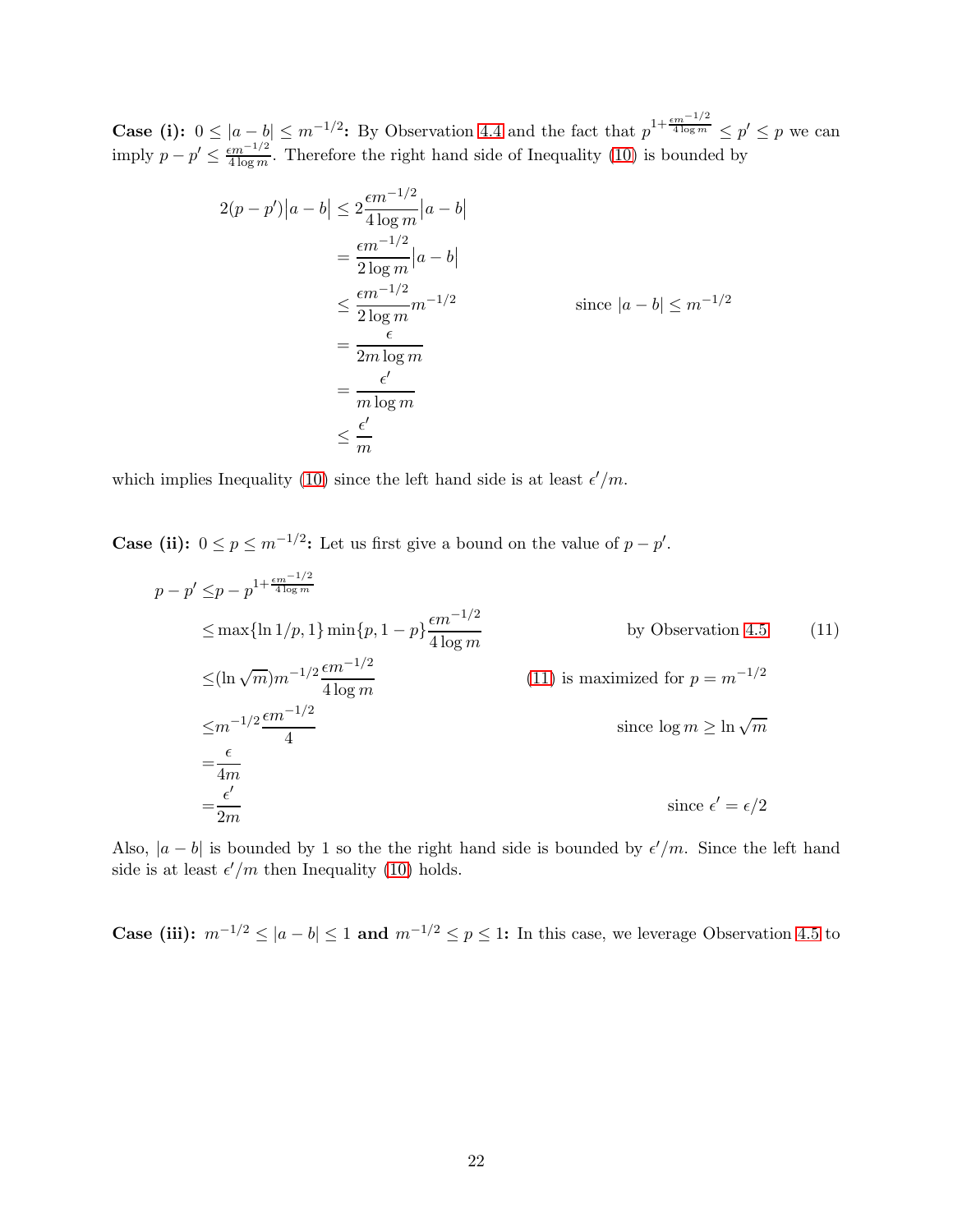show that

$$
p - p' \leq p - p^{1 + \frac{\epsilon m^{-1/2}}{4 \log m}}
$$
  
\n
$$
\leq \max\{\ln 1/p, 1\} \min\{p, 1 - p\} \frac{\epsilon m^{-1/2}}{4 \log m}
$$
 by Observation 4.5  
\n
$$
\leq (\ln \sqrt{m}) \min\{p, 1 - p\} \frac{\epsilon m^{-1/2}}{4 \log m}
$$
 since  $p \geq m^{-1/2}$   
\n
$$
\leq \min\{p, 1 - p\} \frac{\epsilon m^{-1/2}}{4}
$$
 since  $\log m \geq \ln \sqrt{m}$   
\n
$$
= \min\{p, 1 - p\} \frac{\epsilon' m^{-1/2}}{2}
$$
 since  $\epsilon' = \epsilon/2$ 

Therefore, the right hand side of Inequality [\(10\)](#page-20-0) can be bounded by

$$
2(p - p')|a - b| \le 2 \min\{p, 1 - p\} \frac{\epsilon' m^{-1/2}}{2} |a - b|
$$
  
=  $\min\{p, 1 - p\} (\epsilon' m^{-1/2}) |a - b|$   

$$
\le \min\{p, 1 - p\} (\epsilon' m^{-1/2}) |a - b| \frac{|a - b|}{m^{-1/2}} \qquad \text{since } |a - b| \ge m^{-1/2}
$$
  
=  $\epsilon' \min\{p, 1 - p\} |a - b|^2$   
=  $\epsilon' \min\{p, 1 - p\} (a - b)^2$ 

which proves Inequality [\(10\)](#page-20-0) since the left hand side is lower bounded by  $\epsilon'$  min $\{p, 1 - p\}(a - b)^2$ .

So far, we have proven that Inequality [\(6\)](#page-18-2) holds for every pair of vertices  $(u_i, u_j)$ . All that remains is to show that Inequality [\(6\)](#page-18-2) implies Inequality [\(5\)](#page-18-1). To show this, we point out that by definition we have

<span id="page-22-0"></span>
$$
\mathsf{score}_{u_i}(\mathsf{I}, \mathcal{E}'^{+k}) = \mathbb{E}_{u_j \sim N(u_i)}[\mathsf{score}_{u_i, u_j}(\mathsf{I}, \mathcal{E}'^{+k})].
$$

By applying Inequality [\(6\)](#page-18-2) we obtain:

$$
\begin{split}\n\text{score}_{u_i}(l, \mathcal{E}'^{+k}) &= \mathbb{E}_{u_j \sim N(u_i)} \left[ \text{score}_{u_i, u_j}(l, \mathcal{E}'^{+k}) \right] \\
&\geq \mathbb{E}_{u_j \sim N(u_i)} \left[ \text{score}_{u_i, u_j}(l, \mathcal{E}^{+k}) - \epsilon'[f(\text{score}_{u_i, u_j}(l, \mathcal{E}^{+k})) + \frac{m - k}{m} \right] \\
&= \mathbb{E}_{u_j \sim N(u_i)} \left[ \text{score}_{u_i, u_j}(l, \mathcal{E}^{+k}) \right] \\
&\quad - \mathbb{E}_{u_j \sim N(u_i)} \left[ \epsilon'[f(\text{score}_{u_i, u_j}(l, \mathcal{E}^{+k})) + \frac{m - k}{m}] \right] \\
&= \mathbb{E}_{u_j \sim N(u_i)} \left[ \text{score}_{u_i, u_j}(l, \mathcal{E}^{+k}) \right] \\
&\quad - \epsilon' \mathbb{E}_{u_j \sim N(u_i)} \left[ f(\text{score}_{u_i, u_j}(l, \mathcal{E}^{+k})) \right] \\
&\geq \mathbb{E}_{u_j \sim N(u_i)} \left[ \text{score}_{u_i, u_j}(l, \mathcal{E}^{+k}) \right]\n\end{split} \tag{12}
$$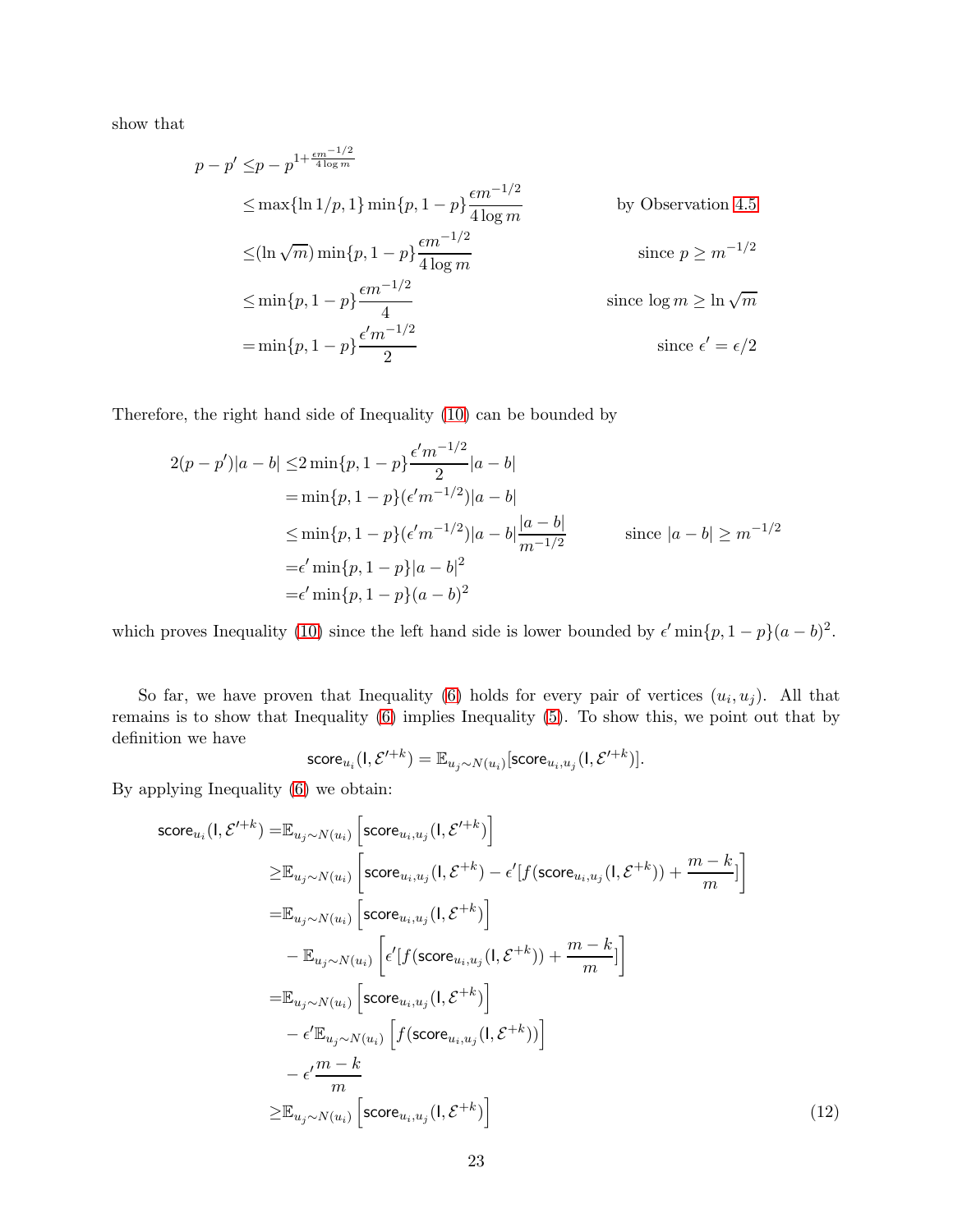$$
\begin{aligned} & -\epsilon' f\left(\mathbb{E}_{u_j \sim N(u_i)}[\mathsf{score}_{u_i, u_j}(l, \mathcal{E}^{+k})]\right) \\ & -\epsilon' \frac{m-k}{m} \\ = & \mathbb{E}_{u_j \sim N(u_i)}\left[\mathsf{score}_{u_i, u_j}(l, \mathcal{E}^{+k}) - \epsilon'\mathsf{score}_{u_i, u_j}(l, \mathcal{E}^{+k})\right] \\ & -\epsilon' \frac{m-k}{m} \\ = & \mathsf{score}_{u_i}(l, \mathcal{E}^{+k})) - \epsilon'\left[f(\mathsf{score}_{u_i}(l, \mathcal{E}^{+k})) + \frac{m-k}{m}\right] \end{aligned}
$$

which implies Inequality [\(5\)](#page-18-1). Inequality [\(12\)](#page-22-0) follows from Observation [4.2.](#page-17-5)

Lemma [4.1](#page-18-0) suggests that we can have a discretized temperature set  $T$  with size  $O(\sqrt{m}\log m\log \epsilon_{\max})$  that can make an almost optimal cooling schedule for any search graph. If we naively count the number of possible cooling schedules, then we obtain a bound of  $(\sqrt{m} \log m \log \epsilon_{\text{max}})^m$  which gives us the same upper bound as Corollary [2.2.](#page-12-0) However, a better analysis can show that the number of possible cooling schedules limited to the temperatures in  $T$  is bounded by

$$
(\sqrt{m}\log m \log \epsilon_{\max})^{\sqrt{m}\log m \log \epsilon_{\max}}\binom{m}{\sqrt{m}\log m \log \epsilon_{\max}}
$$

which gives us a sample complexity of  $O_{\epsilon}(\sqrt{m}(\log m + \log \epsilon_{\max}))$ .

<span id="page-23-0"></span>**Theorem 4.2.** The sample complexity of computing an  $\varepsilon$ -approximately optimal cooling schedule with length m is bounded by  $O_e(\sqrt{m}(\log m + \log \epsilon_{max}))$ .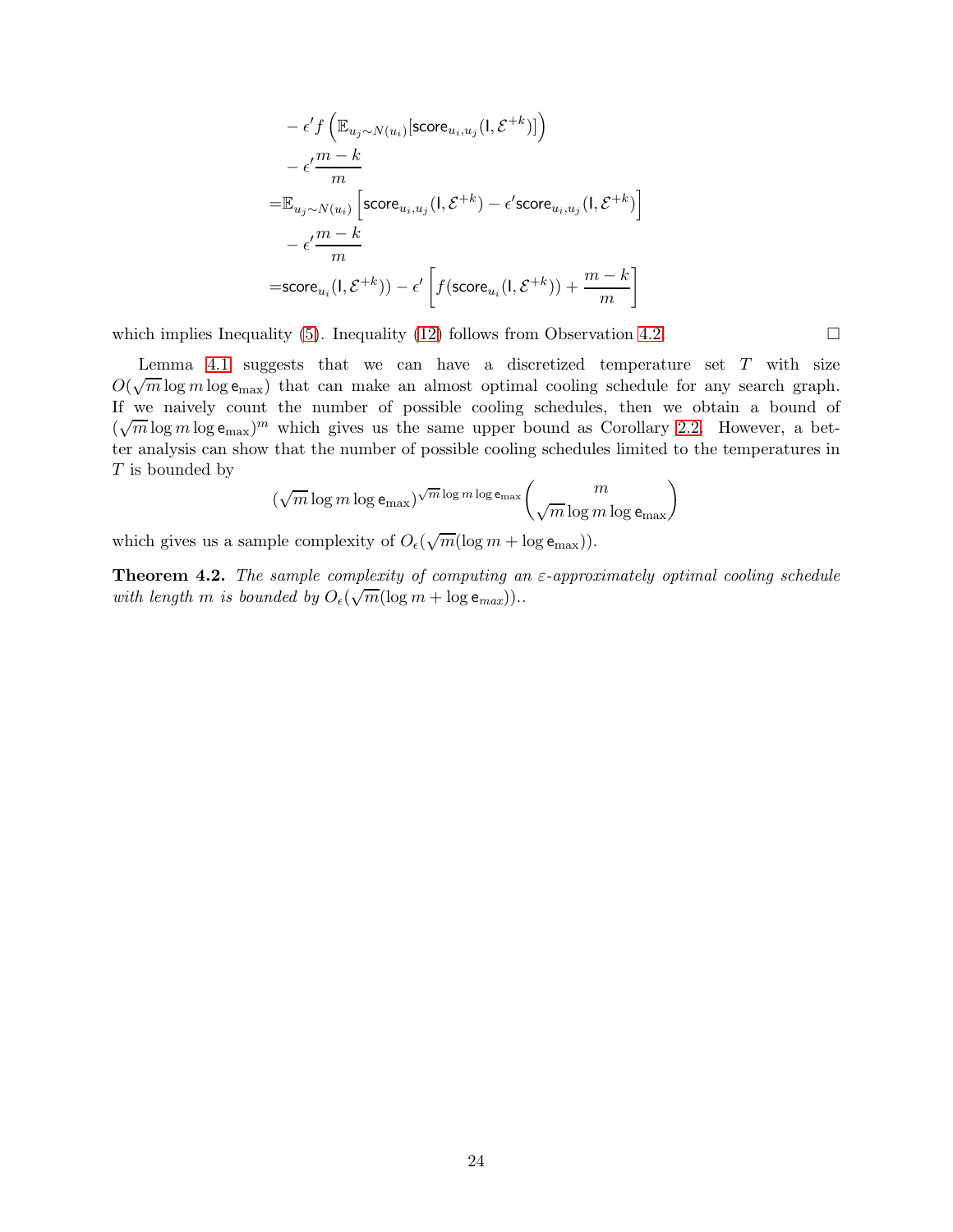### 5 A Computational Model to Evaluate SA Algorithms

In this section, we introduce a model to evaluate the performance of an SA algorithm. The purpose of this model is to study the computational aspects of finding an optimal cooling schedule. We call this model the monotone stationary graph. For simplicity, (and indeed without loss of generality as we show in Section  $2^8$  $2^8$ ), we narrow down the space of the temperatures used in any algorithm to a finite set  $T = \{d_1, d_2, d_3, \ldots, d_{|T|}\}.$  Therefore from here on, we focus our attention on the discretized temperatures in  $T$  and assume that any algorithm (including any optimal solution) only uses temperatures in set T. Recall that every instance I of the underlying problem translates to a search graph for our SA algorithm. The goal of the the monotone stationary graph is to represent the search graph in a compact manner so that we can evaluate the performance of a cooling schedule on each instance. Thus, monotone stationary graph is made by the search graph and may differ between different instances of the problem.

Recall that every state of an SA algorithm A corresponds to a distribution  $\mathcal{R}^{\mathcal{A}}$  over the vertices of the search graph. Initially,  $\mathcal{R}^{\mathcal{A}}$  is the same for all algorithms and shows the probability distribution over the vertices on which our algorithm initiates the search. One example is when our algorithm starts with a fixed node of the search graph in which case  $\mathcal{R}^{\mathcal{A}}$  is a deterministic distribution. Alternatively,  $\mathcal{R}^{\mathcal{A}}$  may be a uniform distribution when our algorithm starts with a random node of the search graph. As we perform more steps of the algorithm,  $\mathcal{R}^{\mathcal{A}}$  changes based on the criteria of the random walk and we hope that the correlation between  $\mathcal{R}^{\mathcal{A}}$  and the energy of the nodes becomes stronger. Ideally, we would like our algorithm to end up with a distribution  $\mathcal{R}^{\mathcal{A}}$  highly concentrated on the solution nodes.

Let us for every temperature  $t \in [T]$ , define a stationary distribution  $S_t$  which is a distribution of probabilities over the nodes of the search graph that an SA algorithm converges to after infinitely many steps of running on temperature  $t$ . Stationary distributions of simulated annealing are important and have been subject to a plethora of studies in the past decades [\[2](#page-34-12), [9](#page-34-13), [13](#page-34-14), [17](#page-34-15), [22](#page-35-5), [25\]](#page-35-6). Intuitively, stationary distributions have positive correlation with the score of the nodes and as the temperature drops we expect the stationary distributions to provide higher (average) scores. Thus, the ideal case is when the state of our algorithm is very close to the stationary distribution for the lowest temperature for which the average score is the highest. The computational barrier is the convergence rate of the distributions. An algorithm that starts from an initial distribution and runs on a temperature t may need exponentially many steps to converge to the stationary distribution  $S_t$ whereas an algorithm that first reaches a stationary distribution  $S_{t'}$  for a higher temperature and then attempts to reach  $S_t$  may only need a small number of steps. This is perhaps best shown by the work of Wegener [\[26\]](#page-35-4) wherein the author showed that for the minimum spanning tree problem, a cooling schedule that gradually decreases the temperature is exponentially faster than a cooling schedule that repeats a certain temperature. Thus, moving to intermediate stationary distributions may significantly improve the convergence rate of the algorithm.

Motivated by the above argument, we consider a model in which the states of any algorithm move between the stationary distributions. Let  $d_1 > d_2 > d_3 > \ldots > d_{|T|}$  be all the distinct temperatures in T. We construct a graph with  $|T| + 1$  nodes  $v_0, v_1, v_2, \ldots, v_{|T|}$  such that node  $v_i$  corresponds to the set of all states close enough to the stationary distribution of temperature  $d_i$ . Also,  $v_0$  is a special node corresponding to the initial distribution of the starting nodes. We assume that for every node  $v_i$ , the distances to the stationary distribution of temperature  $d_i$  are so small such that the difference in the performance is negligible. Due to this assumption, our model features monotonicity. More precisely, a cooling schedule that repeats a temperature  $t$  for

<span id="page-24-0"></span><sup>&</sup>lt;sup>8</sup>A loss of  $\epsilon > 0$  is incurred to the score of any algorithm in the discretized setting.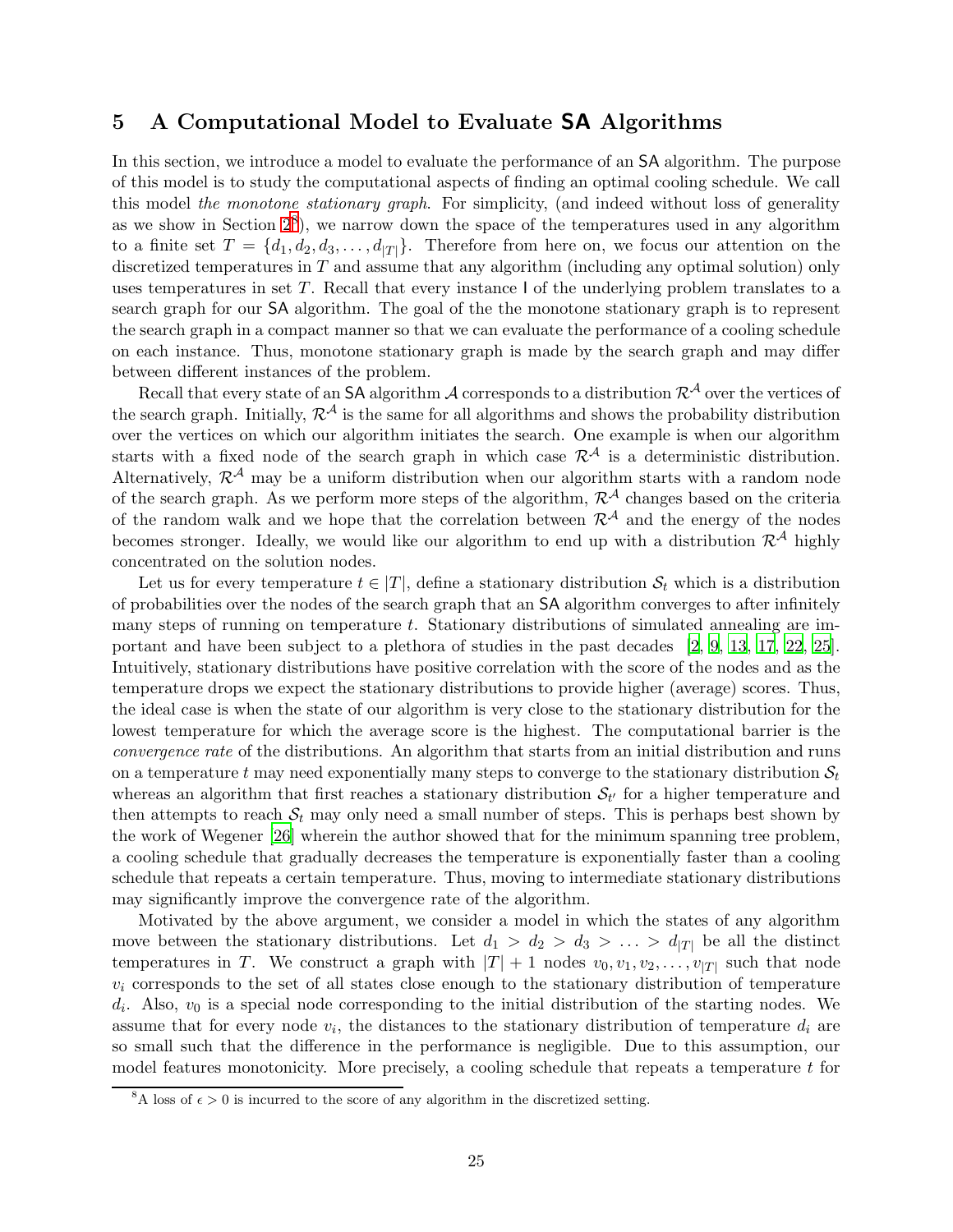100 times is no better than the same cooling schedule that repeats t for 101 times.

In our model, we add edges between the nodes to denote transitions between stationary distributions. The labels of these edges indicate the number of steps needed for transition between a node  $v_i$  to a node  $v_j$ .



Figure 4: A transition is shown between two graph nodes.

Finally, we make one more assumption to complete the notion of monotonicity. If we have three temperatures  $d_i > d_j > d_k$  the length of the edge from  $v_i$  to  $v_k$  is not smaller than the length of the edge from node  $v_i$  to node  $v_k$ . Another interpretation of this property is the following: in order to reach the stationary distribution of a temperature  $d_k$ , it is easier to start from the stationary distribution of a temperature closer to  $d_k$  rather than a temperature with a much higher difference. Although for some very delicately constructed examples this may fail, the assumption is along the common perception for the behavior of the SA algorithms [\[1](#page-34-2), [2](#page-34-12)].

With the above definition, every path in the monotone stationary graph corresponds to a sequence of temperature which is made by the concatenation of the labels of the edges. A path can be traversed with a sequence of temperatures  $\mathcal E$  if its corresponding label is a subsequence of  $\mathcal E$ . Given a sequence of temperatures  $\mathcal{E} = \langle t_1, t_2, \ldots, t_m \rangle$ , one can travel from node  $v_0$  of the stationary distribution graph to a set of nodes via  $\mathcal{E}$ . In order to model the score of a cooling schedule  $\mathcal{E}$ , we assume that it takes us to the right most node  $v_i$  such that there is a path from  $v_0$  to  $v_i$  whose label is a subsequence of  $\mathcal E$ . Implicit to our model is the assumption that stationary distributions become better<sup>[9](#page-25-0)</sup> as the temperature drops. Thus, the scoring function gives us higher scores for lower temperatures.

For our computational results, we assume that the score of each cooling schedule is evaluated based on the above model. We compete against an optimal cooling schedule that uses a sequence of at most  $m$  moves. Thus, we can assume w.l.o.g that the length of every (existing) edge is bounded by  $m$ . This along with the monotonicity property of our model implies that there is a trivial cooling schedule with  $|T|m$  many moves that performs at least as well as the optimal schedule with  $m$  steps. That is, in our model, a cooling schedule that contains  $m$  copies of each temperature performs always as well as any cooling schedule of length m. Although we allow the size constraint to be violated by a small factor, our aim is to keep the length of our approximately optimal cooling schedule close to m.

Our model may raise a concern for a thoughtful reader. We only incorporate the types of algorithms whose states move between the stationary distributions. What if the optimal solution never gets close enough to some of the stationary distributions, yet moves towards them in order to reach the stationary distributions for lower temperatures (see Figure [5\)](#page-26-0)?

<span id="page-25-0"></span><sup>&</sup>lt;sup>9</sup>More concentration on the solution nodes.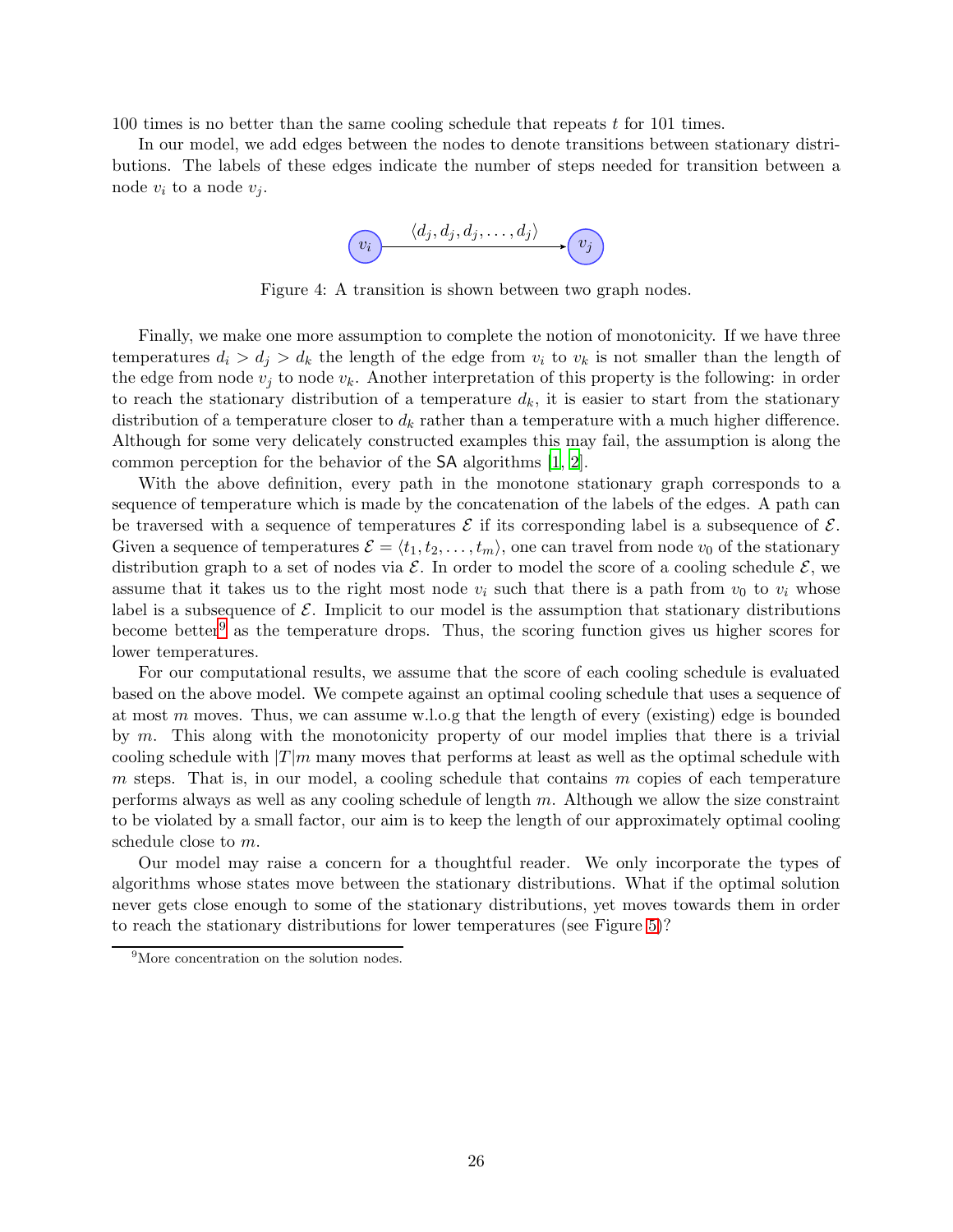<span id="page-26-0"></span>

Figure 5: Red edges show the cooling schedule of the optimal solution. In this case, the optimal solution moves toward the stationary distribution of temperature  $d_i$  without getting close enough to its stationary distribution.

Although this may very well be the case in practice, the goal of this model is competing with the optimal algorithm that moves between the stationary distributions (and thus such a scenario is ruled out). We justify our model by the following intuitive argument: If moving towards a stationary distribution  $\mathcal{S}_{d_i}$  makes a significant difference in the convergence rate for stationary distribution  $\mathcal{S}_{d_k}$ , it should be the case that a considerable portion of the path to the stationary distribution of  $\mathcal{S}_{d_j}$  is already traversed. Thus, if we multiply the number of  $d_j$  steps of the algorithm by a small constant, this algorithm should reach the stationary distribution of  $\mathcal{S}_{d_j}$ . In other words, the optimal algorithm that adheres to our model may not necessarily be the optimal algorithm, however, if we allow for more steps (by a multiplicative constant factor), we expect that the optimal algorithm of our model performs as well as the optimal algorithm in the unrestricted setting.

#### 5.1 Computational Results

Although our model is general, we use the SAT problem to explain the terminology. Assume that the search graph contains  $2^k$  vertices where every vertex is a true/false assignment to k variables of the underlying problem. Every node of the search graph is associated with a value which we refer to as energy. This concept reflects how close this node is to a solution. One example of such energy function is the amount of clauses satisfied by that solution. Also, the score of a cooling schedule  $\mathcal E$ is equal to the probability of finding a solution for the problem via simulated annealing using  $\mathcal E$  as a cooling schedule. We model this quantity with the monotone stationary graph.

Recall that we are given a distribution  $\mathcal D$  over a class of **SAT** instances and our aim is to design a learning algorithm that computes/approximates a cooling schedule with the highest average score. In other words, our goal is to find a cooling schedule  $\mathcal E$  for simulated annealing that maximizes

$$
\mathbb{E}_{I\sim \mathcal{D}}[\mathsf{score}(I, \mathcal{E})].
$$

We model the performance of a simulated annealing algorithm by the monotone stationary graph explained previously. We compete against the score of the optimal cooling schedule with at most  $m$  steps subject to our model. Notice that, the optimal cooling schedule may in fact get a higher score than what our model suggests but we only give credit to that schedule based on our model and not the actual likelihood of finding a solution. Nonetheless, our hope is that the difference between the practical results and our model is negligible.

We assume throughout this paper that the number of steps of the optimal cooling schedule is equal to m. However, in order to compete with the optimal solution, we allow more steps for our algorithm. We define an algorithm A to be  $(\alpha, \epsilon)$ -approximate, if the number of steps of A is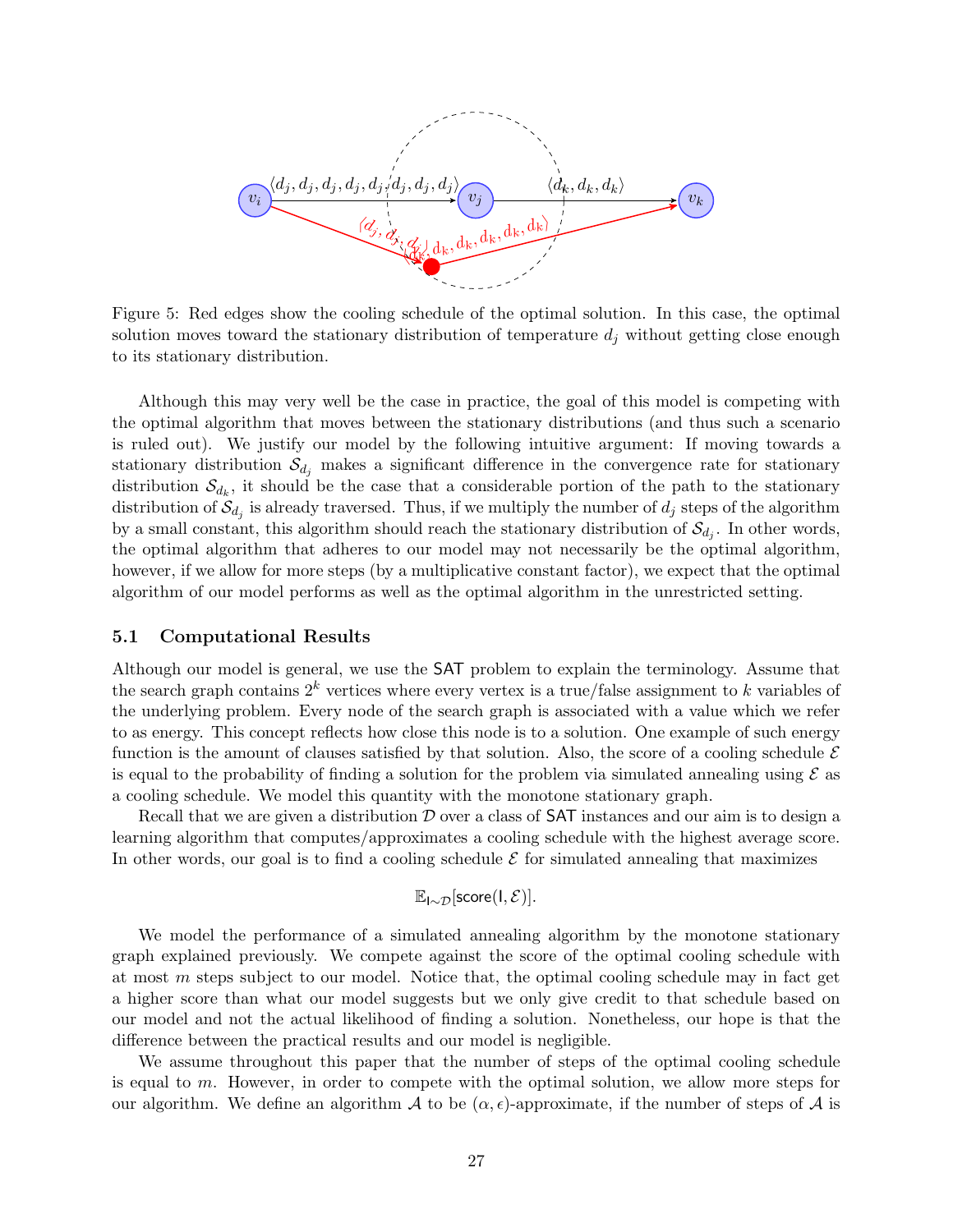bounded by  $\alpha m$  and the average score of A differs from the optimal solution by at most an additive error of  $\epsilon$ .

We show in Section [2](#page-9-0) that from a sample-complexity standpoint, a learning algorithm only needs  $\widetilde{O}(\sqrt{m})$  samples from  $\mathcal D$  (Theorem [4.2\)](#page-23-0). This result is indeed not dependent on the monotone stationary graph. However, the computational complexity of the solution requires more assumption on the score of cooling schedules. To this end, we define four scoring systems and analyze each of the systems separately.

Our results in Section [2](#page-9-0) show that if we draw  $n = \tilde{O}(\sqrt{m})$  samples from  $\mathcal{D}$  and find the solution that maximizes the average score on these  $n$  samples, the objective is approximately maximized for D. Therefore, in the computational results, we assume that n problem instances  $I_1, I_2, \ldots, I_n$  are given and our goal is to find a sequence that maximizes the average score for those instances. We consider the following two settings for our problem:

- separate paths: For each instance I, the optimal cooling schedule runs on a sequence of temperatures that move between the nodes of the stationary distribution graph. However, the sequence of stationary nodes may vary between different instances.
- identical paths: The optimal cooling schedule chooses a sequence  $v_{a_1}, v_{a_2}, \ldots, v_{a_x}$  of the nodes and does the following: starts and runs the algorithm by temperature  $d_{a_1}$  so long as all instances reach stationary distribution  $v_{a_1}$ . Then, proceeds with applying temperature  $d_{a_2}$ until all input instances reach stationary distribution  $v_{a_2}$  and so on. In this case, the path taken in the stationary distribution graph is the same for all instances of the problem.

We bring an example to illustrate the difference of the two models. Consider a distribution  $\mathcal D$ of the SAT instances which returns instances  $I_1$  and  $I_2$  with equal probabilities. Let us assume that the monotone stationary graphs of the two instances are as shown in Figure [6.](#page-27-0) In the separate paths setting, the optimal sequence of temperatures that reaches the lowest stationary distribution for both instances is  $\langle d_1, d_2, d_2, d_2, d_2 \rangle$ . Notice that in this case, for  $I_1$  the path to  $v_2$  is through  $v_1$ but for  $I_2$  the path consists of a direct edge from  $v_0$  to  $v_2$ . However, the choice of separate paths is not allowed in the identical paths model. Therefore, in the identical paths setting, the optimal solution is  $\langle d_1, d_1, d_1, d_2, d_2, d_2, d_2 \rangle$  which is through  $v_1$  for both instances.

<span id="page-27-0"></span>

Figure 6: An example to show the difference between the separate paths setting and identical paths setting.

Moreover, we also study a more restricted setting, in which in the optimal solution, all instances of the problem reach the stationary distribution for the lowest temperature. We call this setting the all-satisfied setting.

For each combination of the settings we provide an algorithm along with its analysis. Table [5.1](#page-28-0) summarizes the time complexity of our algorithm in each setting.

One last thing to keep in mind before we go to the technical discussion is that monotone stationary graphs are not available to our algorithms. Therefore, the first step is to learn such a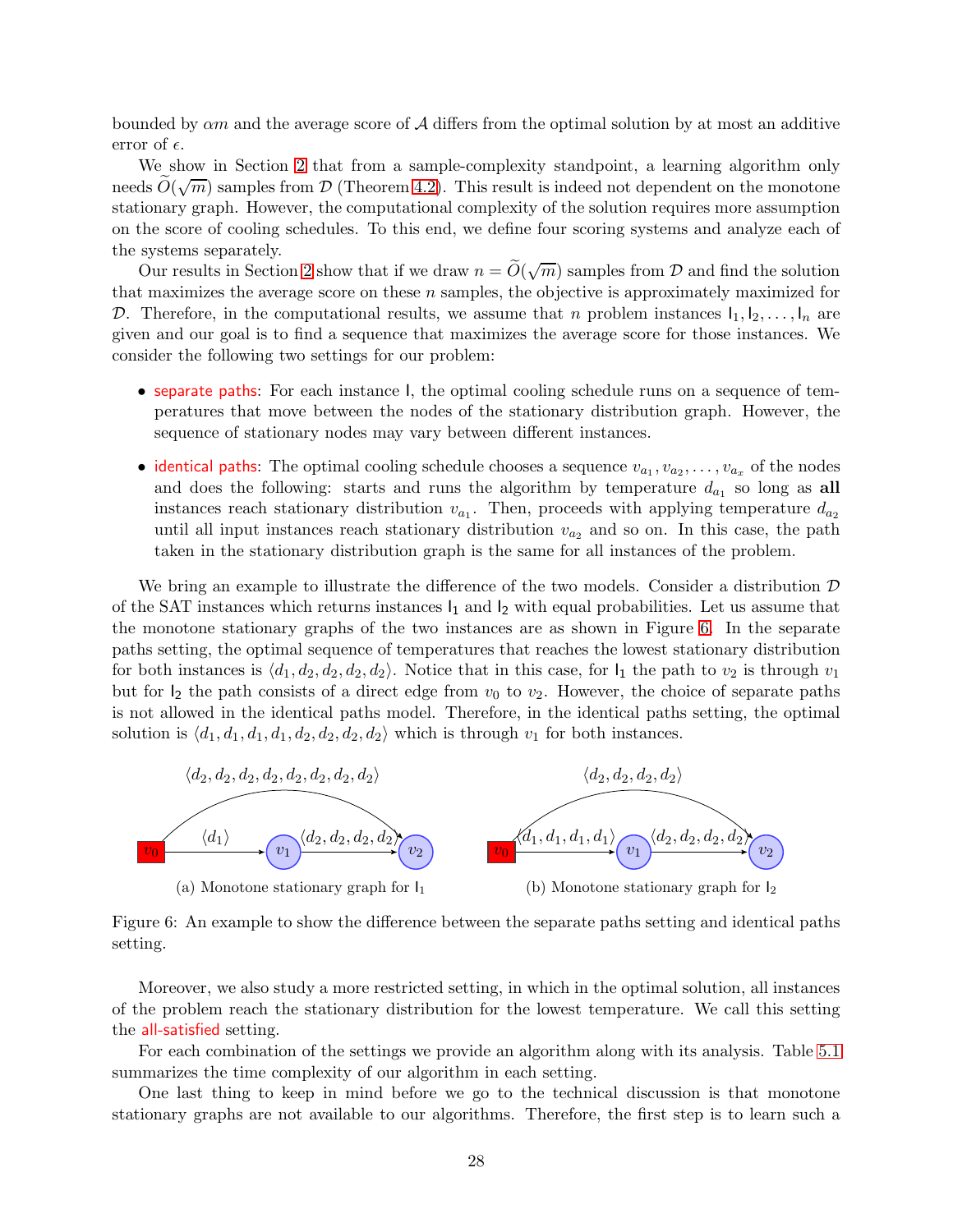<span id="page-28-0"></span>

| identical paths | separate paths               | separate paths $+$ all-satisfied |
|-----------------|------------------------------|----------------------------------|
| exact solution  | exact solution               | $(O(\log n T ),0)$ approximation |
| in time         | in time                      | in time                          |
| poly(m, n,  T ) | $\mathsf{poly}(m, n,  T ^n)$ | poly(m, n,  T )                  |

graph for a given instance I of the problem. We begin by explaining this in Section [6](#page-28-1) and then bring our algorithms in Section [7.](#page-29-0)



Figure 7: An example of the monotone stationary graph is shown. Only non-trivial edges are shown in this figure. For instance, an edge of length 6 from  $v_3$  to  $v_5$  can be implied from the edge  $(v_1, v_5)$ .

To remind the reader of our assumptions, we bring a list of assumptions that we make for the model and the results:

- (for the model): The state of any algorithm moves between stationary distributions.
- (for the model): For  $i < j < k$  the length of the edge from  $v_i$  to  $v_k$  is not smaller than that of  $v_i$  to  $v_k$ .
- (for the model): For any path  $P$ , a cooling schedule that contains the labels of the edges of the path as subsequence can take us to the end vertex. The score of a cooling schedule is equal to that of the best stationary distribution reachable via that schedule.
- (for the model): The score improves as *i* increases for  $v_i$ .
- (in order to learn the monotone stationary graph): For every instance of the problem, there is a cooling schedule of length  $m$  that takes us to node  $v_{|T|}$ .
- (in order to learn the monotone stationary graph): There is a noticeable difference between the scores of the nodes of the monotone stationary graph. That is, by running  $\mathsf{poly}(n, m, |T|)$ experiments we can tell whether two cooling schedules  $\mathcal{E}_1$  and  $\mathcal{E}_2$  take us to the same node or not.

## <span id="page-28-1"></span>6 Learning A Monotone Stationary Graph

In this section, we show how one can learn the monotone stationary graph for a particular instance of the problem in polynomial time. Recall that  $score(\mathcal{E}, I)$  denotes the success probability of finding a solution to the problem. We make two assumptions to learn the monotone stationary graph. The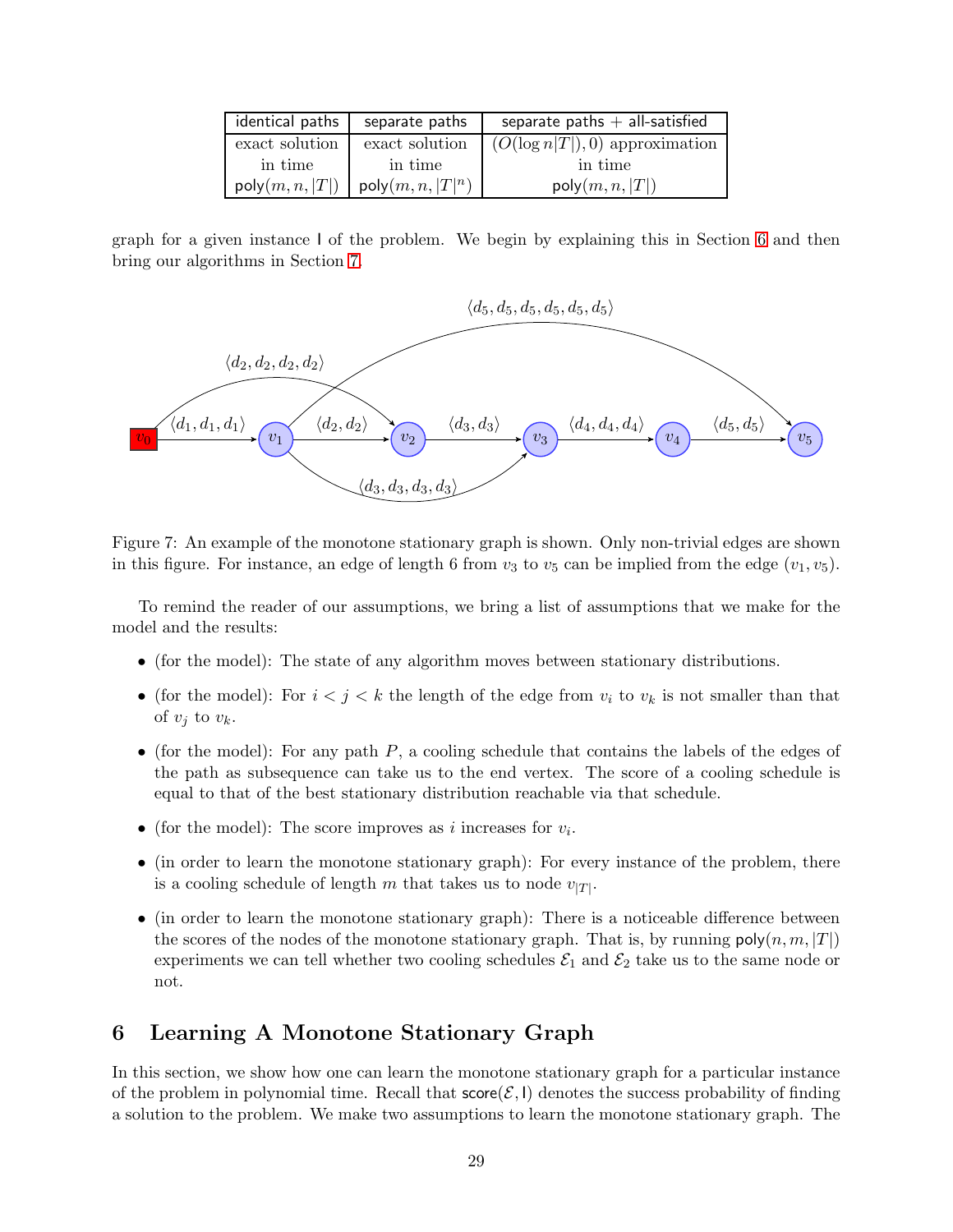first assumption is that for every instance there exists a sequence of length  $m$  that takes us to the optimal node (corresponding to the lowest temperature) in the monotone stationary graph. The second assumption is that there is a noticeable difference between the score of the nodes. That is, for any two cooling schedules  $\mathcal{E}_1$  and  $\mathcal{E}_2$  we can tell whether they take us to the same node in the monotone stationary graph or they take us to different nodes by running the SA algorithm several times and comparing their success ratios.

The discretization of the the temperatures is w.l.o.g as we show in Section [2.](#page-9-0) Also, we ignore all edges whose sizes are more than  $m$ . This obviously does not hurt the optimal solution since its length is bounded by m.

<span id="page-29-1"></span>**Observation 6.1.** Given a sequence  $\mathcal{E}$  of temperatures, we can verify in polynomial time whether  $\mathcal E$  takes us to  $v_{|T|}$ . That is, we can answer in polynomial time whether  $\mathcal E$  is at least as good as any other sequence or not.

**Proof.** By the above assumptions, a sequence that contains  $m$  repetitions of each temperature has to take us to node  $v_{|T|}$  (otherwise there is no path of length m to  $v_{|T|}$ ). Thus, by running the algorithm on this sequence, we can learn the average score of that node in time  $\mathsf{poly}(m, |T|)$ . Now, for a sequence  $\mathcal{E}$ , we just need to run the algorithm several times and verify whether the success rate is close to  $s_{\text{CFT}}$  or not. rate is close to  $s_{|T|}$  or not.

Using Observation [6.1,](#page-29-1) we can construct the monotone stationary graph for an instance I of the problem.

**Lemma 6.1.** Given an instance I of the problem, one can construct the underlying graph  $\mathcal{G}(I)$  in *time* poly $(m, |T|)$ .

**Proof.** We assume that there is a path of length m from node  $v_0$  to node  $v_{|T|}$ . Thus, a sequence containing  $m$  repetitions of each temperature takes us there. Now, imagine we wish to answer the following question:

"Is there an edge from node  $v_i$  to node  $v_{|T|}$  with label k  $\overline{\langle d_{|T|}, d_{|T|}, \ldots, d_{|T|}}$ ?"

To answer the above question, we can construct a sequence of temperatures that contains  $m$ repetitions of all temperatures  $d_1, d_2, \ldots, d_i$ . Next, we add k repetitions of temperature  $d_{|T|}$  to the end of this sequence. If this sequence takes us to node  $v_{|T|}$ , then there is an edge from  $v_i$  to  $v_{|T|}$ with a label that contains at most k copies of  $d_{|T|}$ . Thus, we can answer the query with a binary search.

Using the above machinery, we can extract all the edges that end at node  $v_{|T|}$ . Based on this information, we can find the smallest path that takes us from node  $v_{|T|-1}$  to node  $v_{|T|}$  and then recursively solve the problem for node  $v_{|T|-1}$ . With the same argument, we can discover all of the edges for all vertices of the graph.

## <span id="page-29-0"></span>7 Computing/Approximating the Optimal Cooling Schedule

The problem that we are concerned with in this section is computing (or approximating) the optimal cooling schedule for a set of problem instances. More precisely, let  $I_1, I_2, \ldots, I_n$  be n instances of the problem whose monotone stationary graphs are available. The goal here is to find a cooling schedule whose size is close to  $m$  and and whose average score for the  $n$  instances is close to the optimal solution.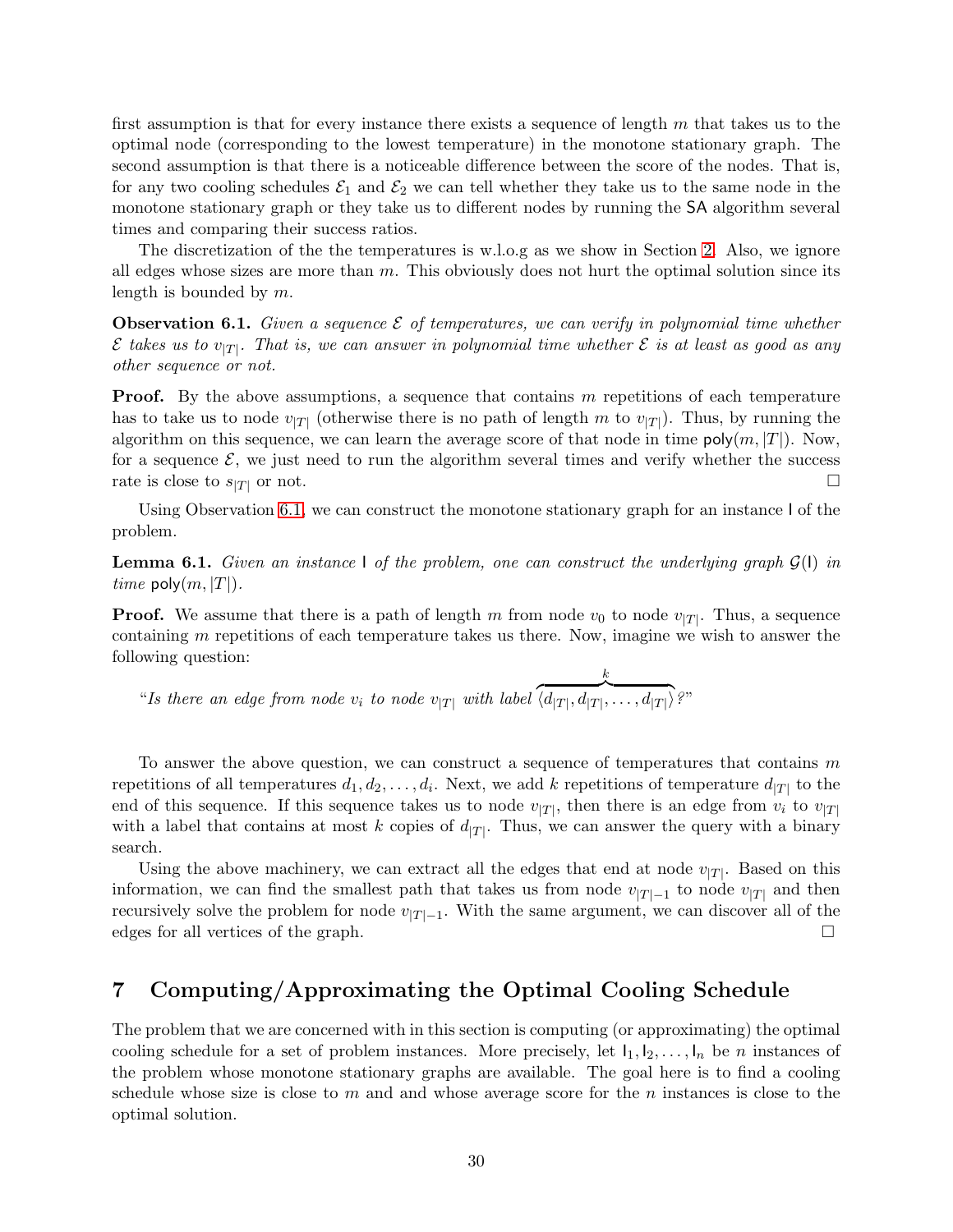#### 7.1 Identical Paths

The easier setting that we study is identical paths. In this setting, we compete with the optimal solution that chooses the same path for all instances. In other words, in such solutions, we fix a set of nodes  $v_{a_1}, v_{a_2}, \ldots, v_{a_k}$  and find a cooling schedule that takes all instances through this path. More precisely, we put enough temperatures  $d_{a_1}$  to make sure all instance reach vertex  $v_{a_1}$ . Next, we proceed by doing the same thing for  $v_{a_2}$  and so on.

We show that in this setting the problem of finding the optimal cooling schedule reduces to shortest path. Construct a graph  $G$  with the same vertex set as the monotone stationary graphs. We put a directed edge from vertex  $v_i$  to vertex  $v_j$  of G, if and only if such an edge exists in the corresponding monotone stationary graphs of all instance. Moreover, we set the length of this edge as the largest length in all the graphs. Finally, we find the lowest temperature  $d_i$  (meaning that i is maximized) such that vertex  $v_i$  is reachable from vertex  $v_0$  via a path of length at most m. We prove that this algorithm is optimal.

Algorithm 1: Exact algorithm for the identical paths setting.

1: for  $1 \leq k \leq n$  do<br>2: Let  $r_{i,j}^{(k)}$  be the

- 2: Let  $r_{i,j}^{(k)}$  be the minimum number of repetitions for temperature  $d_j$  to make a transition from node  $v_i$  to  $v_j$  on the k-th monotone stationary graph.
- 3:  $r_{i,j} := \max_{k \in [n]} r_{i,j}^{(k)}$ .
- 4: Let  $r_{i,j} = 0$  when  $i \geq j$ .
- 5: Construct a graph with vertices  $v_0, \dots, v_{|T|}$  and pairwise distances  $r_{i,j}$ .
- 6: Find the the shortest paths from  $v_0$  to all nodes of the graph.
- 7: Find the largest q such that node  $v_q$  is within a distance of m from  $v_0$ .
- 8: Output the optimal sequence of temperatures made by this path.

<span id="page-30-0"></span>**Theorem 7.1.** Given n monotone stationary graphs for n instances of the problem, one can find in polynomial time a cooling schedule of length m that maximizes the average score for the n instances in the same paths setting

**Proof.** The proof is based on the fact that the path is the same for all instances. Thus, in order to make a transition from vertex  $v_i$  to vertex  $v_j$ , one needs to add as many copies of temperature  $d_i$  as the size of the largest label among all instances. Thus, the furthest we can get from node  $v_0$ is a node  $v_i$  whose distance from  $v_0$  is bounded by m on the graph we make.

#### 7.2 Separate Paths

The more challenging setting is when we allow the instances to have different paths in the optimal solution. In this case, the problem is much harder since we have to consider  $n$  different monotone stationary graphs and solve the problem with respect to all of them. However, it is not hard to see that if n is constant, one can find the optimal cooling schedule of length  $m$  in polynomial time.

<span id="page-30-1"></span>Lemma 7.2. Given n monotone stationary graphs for n instances of the problem, one can find in time  $\widetilde{O}(m|T|^{n+1})$  a cooling schedule of length m that maximizes the average score for the n instances in the separate paths setting

**Proof.** The proof is similar to the proof of Theorem [7.1.](#page-30-0) However, since we may traverse a different path for every graph, we need to construct our graph more carefully. To this end, our vertex set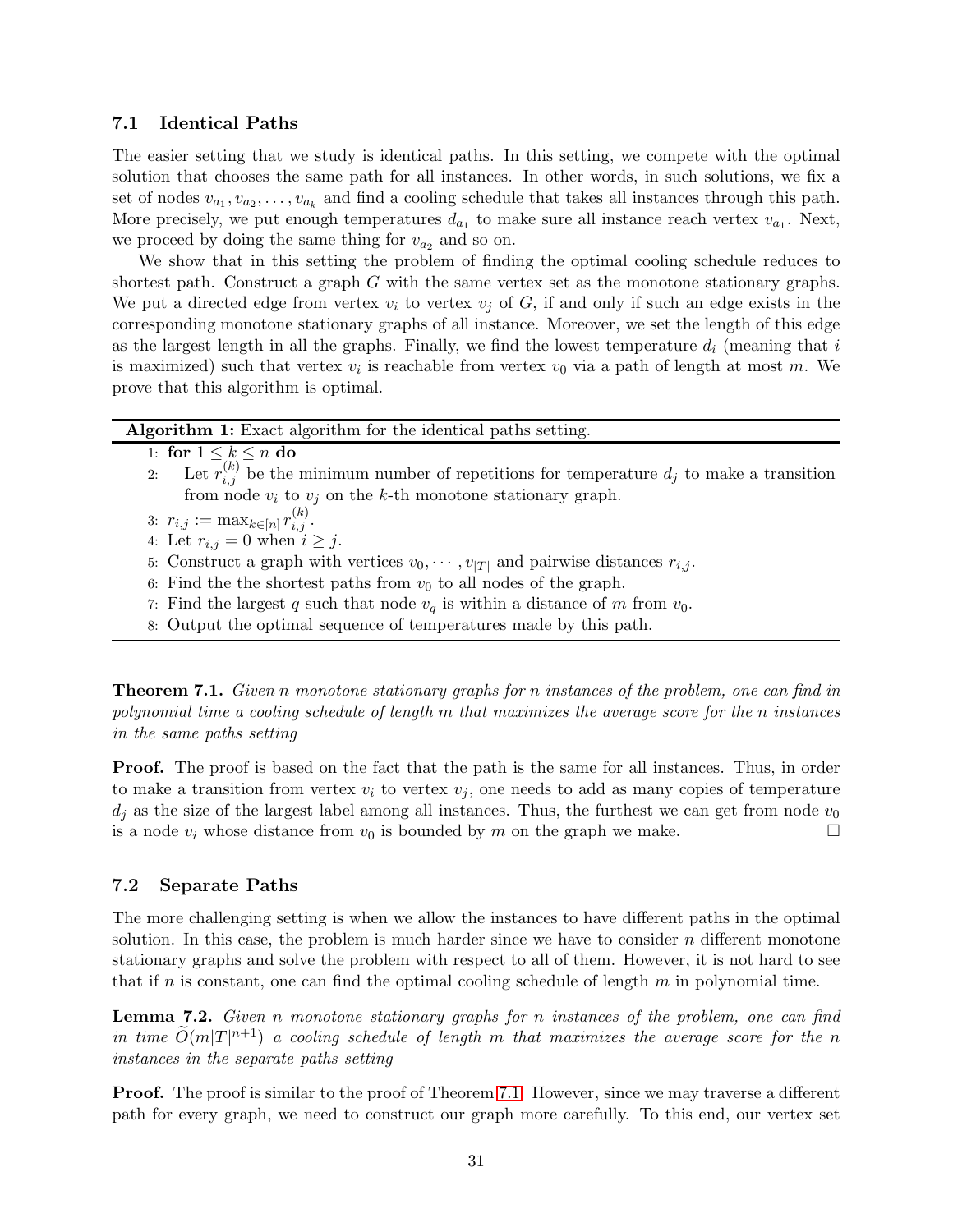<span id="page-31-0"></span>

Figure 8: All the dashed edges are crossing for vertex  $v_2$ . Moreover, sequence  $\langle d_1, d_1, d_2, d_2, d_2, d_3, d_3, d_3, d_3, d_4, d_4, d_4, d_5, d_6 \rangle$  is an acceptable sequence that encompasses all the red edges. The edges that are not drawn are implied by the edges depicted in the figure.

would be the multiplication of the vertex sets for the monotone stationary graphs. That is, we put  $(|T|+1)^n$  different vertices in our graph such that every vertex shows one combination of the nodes for the instances.

Every vertex has  $O(m|T|)$  different edges that shows how the combination changes by adding  $1 \leq i \leq m$  copies of temperature  $d_i$  to the sequence. Finally, we compute the distances of all vertices from node  $(v_0, v_0, \ldots, v_0)$  and find the one whose distance is bounded by m and its score is maximized. Then, we recover the path to that node and report it.

Obviously, the runtime of Lemma [7.2](#page-30-1) is not polynomial when  $n$  is super constant. Therefore, for asymptotically larger  $n$ 's, we present a polynomial time algorithm that approximates the solution. Our algorithm works for the all-satisfied setting, which means that there is an optimal solution that brings all instances to the vertex corresponding to the lowest temperature. Our algorithm loses a polylogarithmic factor in the size of the sequence but obtain the same score as the optimal solution with high probability.

Let us assume for simplicity that the score for each instance  $I_k$  is equal to 1 if and only if our sequence takes us to node  $v_{|T|}$  in its monotone stationary graph. Otherwise the score is equal to 0. Our algorithm is not dependent on this assumption, yet it makes the explanation much simpler. We begin by an observation that translates the definition of score into the set cover setting.

We say a cooling schedule  $\mathcal E$  is an *acceptable cooling schedule* for an instance I of the problem if  $\mathcal E$  takes us all the way to node  $v_{|T|}$  in its monotone stationary graph. Define an edge from a vertex  $v_i$  to a vertex  $v_j$  to be *crossing* for a vertex  $v_k$  if  $i < k \leq j$  holds. Moreover, we say a sequence  $\mathcal E$ encompasses an edge from  $v_i$  to  $v_j$  from a particular monotone stationary graph if  $\mathcal E$  contains at least as many repetitions of temperature  $d_i$  as the label of the edge from  $v_i$  to  $v_j$ . An example of the definitions is shown in Figure [8.](#page-31-0)

Now, we are ready to state an observation that plays an important role in our algorithm.

<span id="page-31-1"></span>**Observation 7.1.** A sequence of temperatures  $\mathcal{E}$  is acceptable for an instance I of the problem if and only if for every  $1 \leq i \leq |T|$ ,  $\mathcal E$  encompasses at least one crossing edge with  $v_i$ .

**Proof.** The necessity of the condition is trivial. If  $\mathcal{E}$  does not encompass a crossing edge for a vertex  $v_i$ , then  $\mathcal E$  cannot reach vertex  $v_i$  in monotone stationary graph. The vice versa also holds. Suppose for the sake of contradiction that a sequence  $\mathcal E$  encompasses a crossing edge for every vertex but it does not take us to node  $v_{|T|}$ . In this case, there exists a vertex  $v_i$ , such that all vertices  $v_{i-1}$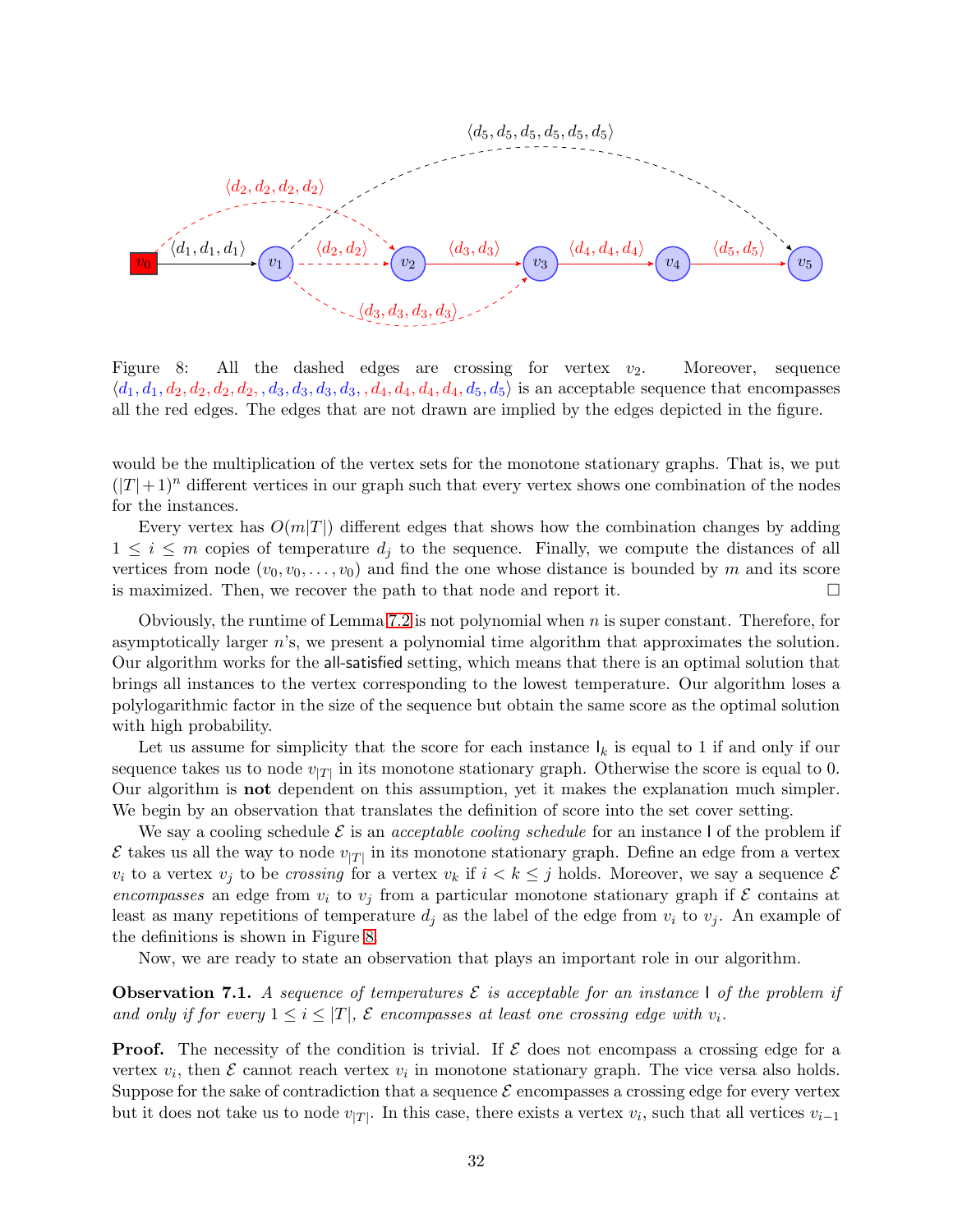<span id="page-32-0"></span>

Figure 9: For  $m = 9$  the optimal sequence of temperatures is  $\langle d_1, d_1, d_1, d_5, d_5, d_5, d_5, d_5, d_6 \rangle$ . All the edges skipped in the figured can be implied from the edges shown by monotonicity.

is reachable but none of the vertices  $v_j$  is reachable for  $j \geq i$  are reachable using  $\mathcal{E}$ . This means that  $\mathcal E$  does not encompass an edge that crosses vertex  $v_i$  otherwise we could have reached vertex  $v_i$  using  $\mathcal E$ .  $v_i$  using  $\mathcal{E}$ .

We are now ready to state the main theorem of this section.

**Theorem 7.3.** Let  $I_1, I_2, \ldots, I_n$  be n monotone stationary graph with the guarantee that there exists a cooling schedule of length m that is acceptable for all instance. One can find in polynomial time a cooling schedule for the SA algorithm whose average score is equal to that of the optimal cooling schedule of size m. Our algorithm is randomized and gives a solution with probability at least  $1 - e^{-100}$ . Also, the average size of the cooling schedule is bounded by  $O(m(\log |T| + \log n))$ .

**Proof.** Observation [7.1](#page-31-1) gives us a strong tool to analyze the solution. Let OPT be the optimal cooling schedule of size m which is acceptable for all instances. Due to Observation [7.1,](#page-31-1) OPT encompasses at least one crossing edge for all vertices of all monotone stationary graphs. To formalize this, define a set

$$
S = \{ \langle d_1 \rangle, \langle d_1, d_1 \rangle, \dots, \overbrace{\langle d_1, d_1, \dots, d_1 \rangle}^m \} \cup
$$
  

$$
\{ \langle d_2 \rangle, \langle d_2, d_2 \rangle, \dots, \overbrace{\langle d_2, d_2, \dots, d_2 \rangle}^m \} \cup
$$
  

$$
\vdots
$$
  

$$
\{ \langle d_{|T|} \rangle, \langle d_{|T|}, d_{|T|} \rangle, \dots, \overbrace{\langle d_{|T|}, d_{|T|}, \dots, d_{|T|} \rangle}^m \}
$$

to be the set of all possible repetitions for all temperatures and for each element  $e \in S$ , define  $\ell(e)$ to be the size of e. In addition to this, for each element  $e \in S$ , define  $c_e = \{0,1\}$  to be equal to 1 if and only if OPT contains  $\ell(e)$  repetitions of the character corresponding to e.

To clarify the definitions, consider an example with only a single instance shown in Figure [9.](#page-32-0) In this case,  $m = 9$  and the optimal sequence of temperatures is  $\text{OPT} = \langle d_1, d_1, d_1, d_5, d_5, d_5, d_5, d_5, d_5 \rangle$ . In this case S contains  $45 = m|T|$  elements out of which only  $c_{\langle d_1,d_1,d_1\rangle}$  and  $c_{\langle d_5,d_5,d_5,d_5,d_5,d_5\rangle}$  are equal to 1. Moreover,  $\ell(\langle d_1, d_1, d_1 \rangle) = 3$  and  $\ell(\langle d_5, d_5, d_5, d_5, d_5 \rangle) = 6$  hold.

For a vertex  $v_i$  in graph  $I_k$ , define crossingl $(I_k, v_i)$  to be the set of elements in S that correspond to the crossing edges of  $v_i$ . This way, the optimal solution of the problem can be formulated via the following integer feasibility program: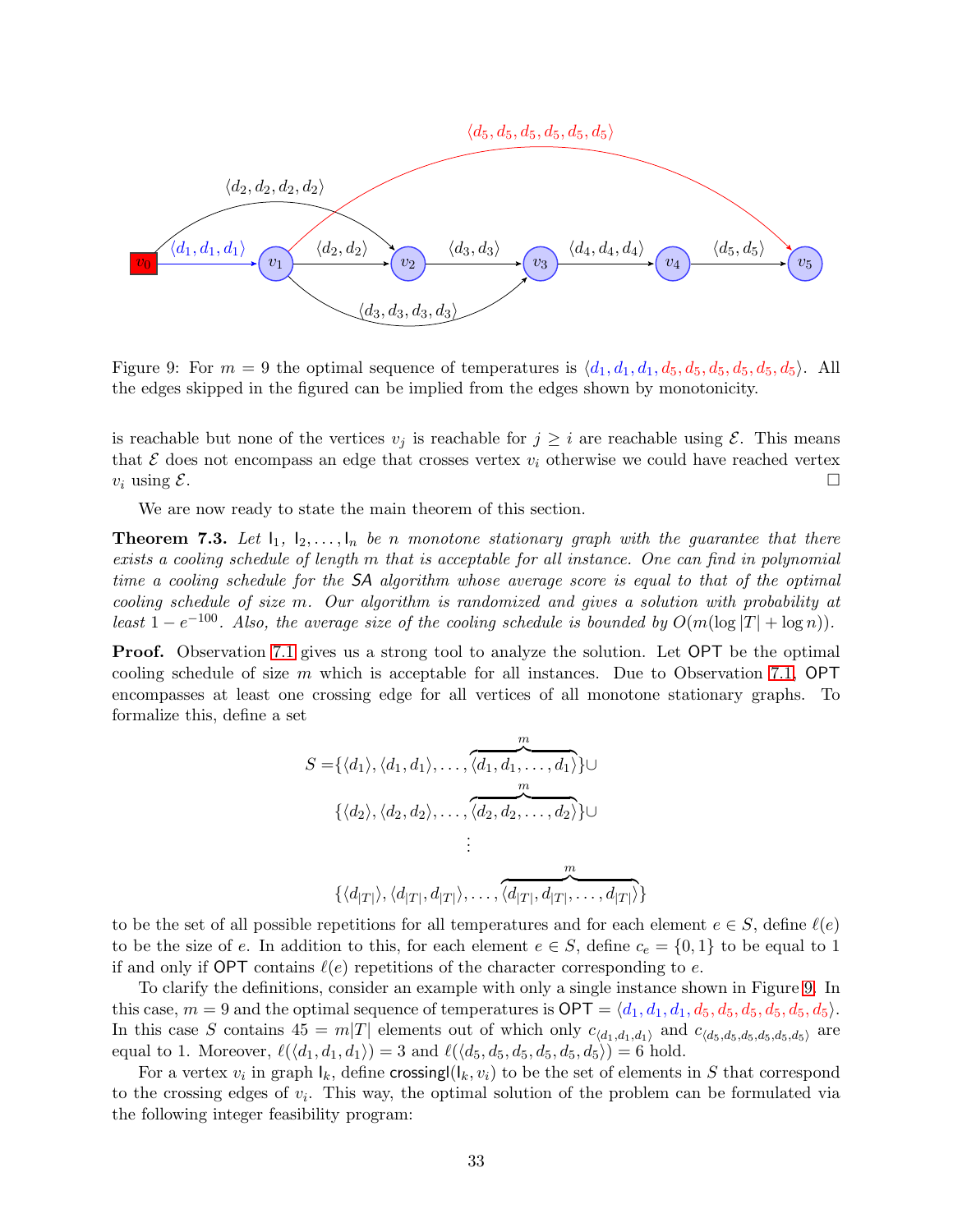<span id="page-33-0"></span>constraints:

\n
$$
\sum_{c} \ell(e)c_e \leq m
$$
\n
$$
\sum_{c \in \mathsf{crossingl}(v_i, \mathsf{l}_k)} c_e \leq 1 \qquad \forall 1 \leq k \leq n \text{ and } 1 \leq i \leq |T|
$$
\n
$$
\in \{0, 1\} \quad \forall e \in S
$$
\n
$$
(13)
$$

where the variables of the program are  $c_e$ 's. Indeed by relaxing the conditions of IP [13](#page-33-0) we can obtain LP [14.](#page-33-1)

<span id="page-33-1"></span>constraints:

\n
$$
\sum_{e \in \text{crossing} \mid (v_i, l_k)} \sum_{e \in \text{crossing} \mid (v_i, l_k)} c_e \quad \leq m
$$
\n
$$
0 \leq c_e \leq 1 \quad \forall 1 \leq k \leq n \text{ and } 1 \leq i \leq |T|
$$
\n(14)

Now we solve LP [14](#page-33-1) and construct a solution as follows: for each element  $e \in S$ , we add e to our solution independently with probability min $\{\alpha c_e, 1\}$ , where  $\alpha = 100(\log |T| + \log n)$ .

First, it's easy to see the expected length of our solution is bounded by  $\alpha m$ :

$$
\mathbb{E}[\text{length}] = \sum_{e \in S} \Pr[e \text{ is picked}]\ell(e) = \sum_{e \in S} \min(\alpha c_e, 1)\ell(e) \le \sum_{e \in S} \alpha c_e \ell(e) \le \alpha m
$$

where the last step is due to the constraint in LP.

Next, we will show that with high probability, the resulting sequence is acceptable for each instance  $I_k$ . Consider the case when the resulting sequence is not acceptable for  $I_k$ . By Observation [7.1,](#page-31-1) there exists a  $v_i$  such that none of the edges in crossing  $(v_i, l_k)$  were encompassed in our solution. By union bound, the probability of this bad event can be upper bounded by

<span id="page-33-2"></span>
$$
\Pr[l_k \text{ is not satisfied}] \le \sum_{i=1}^{|T|} \Pr[\forall e \in \text{crossingl}(v_i, l_k) \text{ wasn't picked}] \tag{15}
$$

Now we focus on the probability inside the summation. Since each element was selected independently, this probability equals to

$$
\Pr[\forall e \in \text{crossingl}(v_i, \mathbf{l}_k) \text{ wasn't picked}] = \prod_{e \in \text{crossingl}(v_i, \mathbf{l}_k)} \Pr[e \text{ wasn't picked}]
$$

$$
= \prod_{e \in \text{crossingl}(v_i, \mathbf{l}_k)} \max(1 - \alpha c_e, 0).
$$

If  $\alpha c_e \ge 1$  for some  $e \in \text{crossing}(v_i, l_k)$ , then the probability is 0. Otherwise, since  $1 - x \le e^{-x}$ , we have

$$
\prod_{e \in \text{crossing}(v_i, l_k)} \max(1 - \alpha c_e, 0) \le e^{-\sum_{e \in \text{crossing}(v_i, l_k)} \alpha c_e} \le e^{-\alpha}
$$

Therefore, by [15](#page-33-2)

$$
\Pr[l_k \text{ is not satisfied}] \le |T|e^{-\alpha}
$$

Using union bound again, we have

$$
\Pr[\text{any instance } \mathsf{l}_k \text{ is not satisfied}] \le \sum_{1 \le k \le n} \Pr[\mathsf{l}_k \text{ is not satisfied}]
$$

$$
\le |T|ne^{-\alpha}
$$

$$
\le e^{-100}
$$

Hence, we proved that with probability  $1 - e^{-100}$ , the resulting sequence is acceptable for each instance  $I_k$ .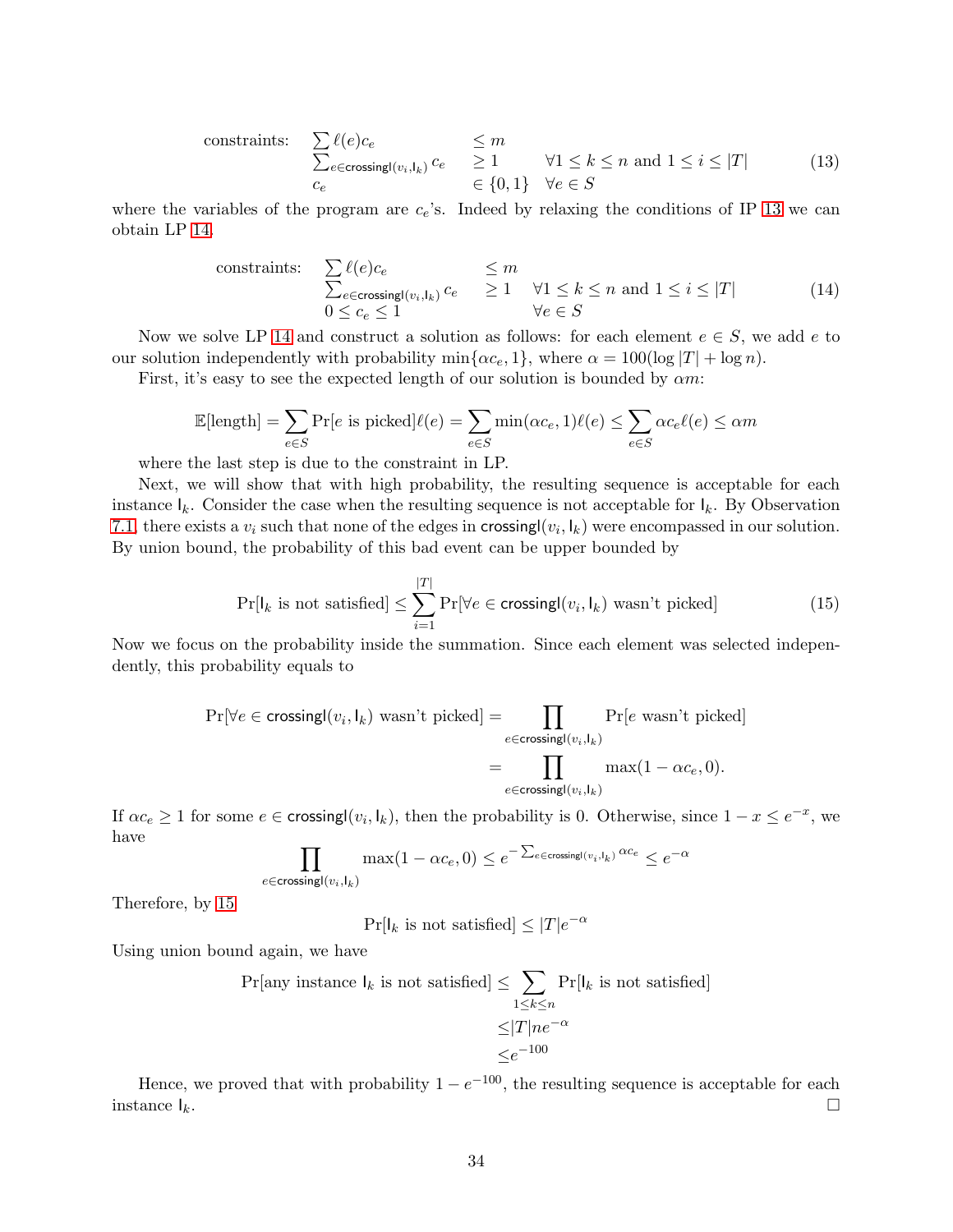## References

- <span id="page-34-2"></span>[1] E. Aarts and J. Korst. Simulated annealing and boltzmann machines. 1988.
- <span id="page-34-12"></span>[2] E. H. Aarts et al. Simulated annealing: Theory and applications. 1987.
- <span id="page-34-0"></span>[3] C. Aragon, D. Johnson, L. McGeoch, and C. Schevon. Simulated annealing performance studies. In Workshop on Statistical Physics in Engineering and Biology, pages 865–892, 1984.
- <span id="page-34-3"></span>[4] N. Azizi and S. Zolfaghari. Adaptive temperature control for simulated annealing: a comparative study. Computers & Operations Research,  $31(14):2439-2451$ , 2004.
- <span id="page-34-7"></span>[5] M.-F. Balcan, D. DeBlasio, T. Dick, C. Kingsford, T. Sandholm, and E. Vitercik. How much data is sufficient to learn high-performing algorithms?  $arXiv$  preprint  $arXiv:1908.02894$ , 2019.
- <span id="page-34-8"></span>[6] M.-F. Balcan, T. Dick, and M. Lang. Learning to link. In ICLR, 2020.
- <span id="page-34-9"></span>[7] M.-F. Balcan, T. Dick, T. Sandholm, and E. Vitercik. Learning to branch. In *International* Conference on Machine Learning, pages 353–362, 2018.
- <span id="page-34-10"></span>[8] M.-F. Balcan, V. Nagarajan, E. Vitercik, and C. White. Learning-theoretic foundations of algorithm configuration for combinatorial partitioning problems. In Conference on Learning Theory, pages 213–274, 2017.
- <span id="page-34-13"></span>[9] R. Eglese. Simulated annealing: a tool for operational research. European journal of operational research, 46(3):271–281, 1990.
- <span id="page-34-16"></span>[10] D. A. Freedman et al. On tail probabilities for martingales. the Annals of Probability, 3(1):100– 118, 1975.
- <span id="page-34-6"></span>[11] R. Gupta and T. Roughgarden. A PAC approach to application-specific algorithm selection. SIAM Journal on Computing, 46(3):992–1017, 2017.
- <span id="page-34-11"></span>[12] B. Hajek. Cooling schedules for optimal annealing. Mathematics of operations research, 13(2):311–329, 1988.
- <span id="page-34-14"></span>[13] D. Henderson, S. H. Jacobson, and A. W. Johnson. The theory and practice of simulated annealing. In Handbook of metaheuristics, pages 287–319. Springer, 2003.
- <span id="page-34-1"></span>[14] S. Kirkpatrick, C. D. Gelatt, and M. P. Vecchi. Optimization by simulated annealing. *science*. 220(4598):671–680, 1983.
- <span id="page-34-4"></span>[15] J. Lam and J.-M. Delosme. An efficient simulated annealing schedule: derivation. Yale University, New Haven, Connecticut, Technical Report, 8816, 1988.
- <span id="page-34-5"></span>[16] J. Lam and J.-M. Delosme. Performance of a new annealing schedule. In Proceedings of the 25th ACM/IEEE Design Automation Conference, pages 306–311. IEEE Computer Society Press, 1988.
- <span id="page-34-15"></span>[17] D. Mitra, F. Romeo, and A. Sangiovanni-Vincentelli. Convergence and finite-time behavior of simulated annealing. Advances in applied probability, 18(3):747–771, 1986.
- <span id="page-34-17"></span>[18] M. Mitzenmacher and E. Upfal. Probability and computing: randomization and probabilistic techniques in algorithms and data analysis. Cambridge university press, 2017.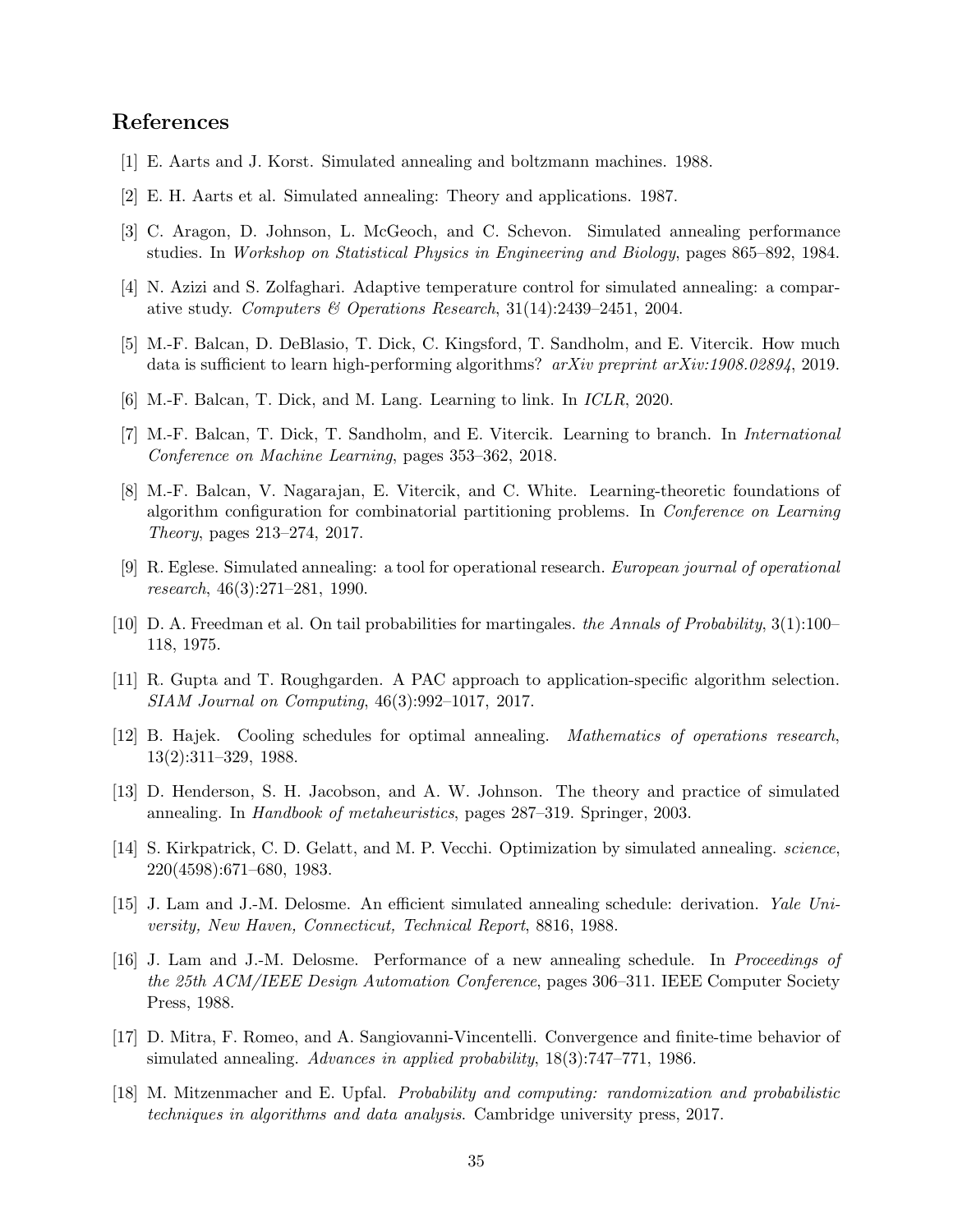- <span id="page-35-0"></span>[19] Y. Nourani and B. Andresen. A comparison of simulated annealing cooling strategies. Journal of Physics A: Mathematical and General, 31(41):8373, 1998.
- <span id="page-35-1"></span>[20] J. D. Nulton and P. Salamon. Statistical mechanics of combinatorial optimization. Physical Review A, 37(4):1351, 1988.
- <span id="page-35-2"></span>[21] M. Sacco. Stochastic relaxation, gibbs distributions and bayesian restoration of images.
- <span id="page-35-5"></span>[22] P. Serafini. Simulated annealing for multi objective optimization problems. In Multiple criteria decision making, pages 283–292. Springer, 1994.
- <span id="page-35-3"></span>[23] E. Triki, Y. Collette, and P. Siarry. A theoretical study on the behavior of simulated annealing leading to a new cooling schedule. European Journal of Operational Research, 166(1):77–92, 2005.
- <span id="page-35-7"></span>[24] J. Tropp et al. Freedman's inequality for matrix martingales. Electronic Communications in Probability, 16:262–270, 2011.
- <span id="page-35-6"></span>[25] P. J. Van Laarhoven, E. H. Aarts, and J. K. Lenstra. Job shop scheduling by simulated annealing. Operations research,  $40(1):113-125$ , 1992.
- <span id="page-35-4"></span>[26] I. Wegener. Simulated annealing beats metropolis in combinatorial optimization. In International Colloquium on Automata, Languages, and Programming, pages 589–601. Springer, 2005.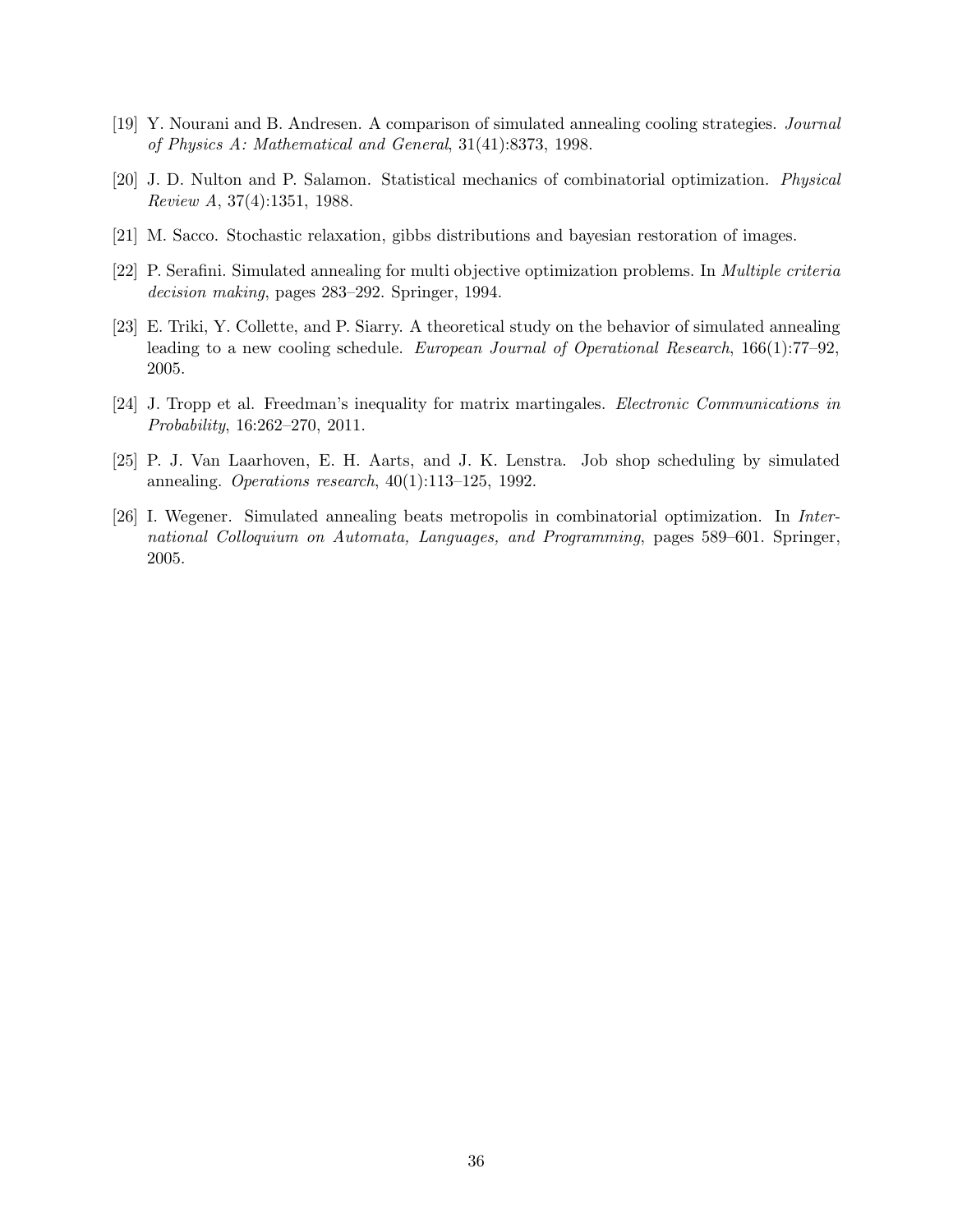## A Omitted Proofs of Section [3](#page-13-1)

**Proof of Observation [3.1:](#page-14-1)** For Observation [3.1.](#page-14-1)(i), define  $\tau_r = \{\arg \min_{i \geq 0} : x_i = r\}$ . We would like to prove that,

$$
\Pr[\tau_{\sqrt{k/c}} \le k] \ge 0.95\tag{16}
$$

By the Markov property,  $\tau_r$  is the sum of r independent copies of  $\tau_1$ . Let the probability generating function of  $\tau_r$  be  $F_r(z) := \mathbb{E}[z^{\tau_r}] = \sum_{j=0}^{\infty} \Pr(\tau_r = j) z^j$ , then we have  $F_r(z) = F_1(z)^r$ . Furthermore, we have the following recurrence about  $F_1(z)$ :

$$
F_1(z) = \frac{z}{3} \left( 1 + F_1(z) + F_1(z)^2 \right) \tag{17}
$$

Hence,

$$
F_1(z) = \frac{(3-z) - \sqrt{3(z+3)(1-z)}}{2z} \tag{18}
$$

One important property about  $F_1(z)$  is that for all  $z \in [0,1]$ ,

$$
F_1(z) \le 1 - \sqrt{1 - z} \tag{19}
$$

By Markov's inequality,

$$
\Pr[\tau_r \ge k] \le \inf_z \frac{\mathbb{E}[z^{\tau_r}]}{z^k} \tag{20}
$$

$$
= \inf_{z} \frac{(1 - \sqrt{1 - z})^r}{z^k} \tag{21}
$$

$$
(z := 1 - \frac{1}{k}) = (1 - \frac{1}{\sqrt{k}})^r (1 - \frac{1}{k})^{-k}
$$
\n(22)

$$
(r := c\sqrt{k}) \le \exp(-c - 1)
$$
\n(23)

Hence we have completed the proof.

For Observation [3.1.](#page-14-1)(ii) and (iii), we need a classical result in martingale concentration inequalities, the Freedman's inequality for scalar martingales [\[10,](#page-34-16) Thm. (1.6)], see also [\[24,](#page-35-7) Thm. (1.1)].

**Theorem A.1** (Freedman). Consider a real-valued martingale  $\{Y_k : k = 0, 1, 2, \ldots\}$  with difference sequence  $\{X_k : k = 1, 2, 3, \dots\}$ . Assume that the difference sequence is uniformly bounded:

$$
|X_k| \le R \quad almost \ surely \quad for \ k = 1, 2, 3, \dots.
$$

Define the predictable quadratic variation process of the martingale:

$$
W_k := \sum_{j=1}^k \mathbb{E}_{j-1}(X_j^2) \quad \text{for } k = 1, 2, 3, \dots.
$$

Then, for all  $t \geq 0$  and  $\sigma^2 > 0$ ,

$$
\Pr[\exists k \ge 0 : Y_k \ge t \quad and \quad W_k \le \sigma^2] \le \exp\left\{-\frac{t^2/2}{\sigma^2 + Rt/3}\right\}.
$$

When the difference sequence  $\{X_k\}$  consists of independent random variables, the predictable quadratic variation is no longer random. In this case, Freedman's inequality reduces to the usual Bernstein inequality.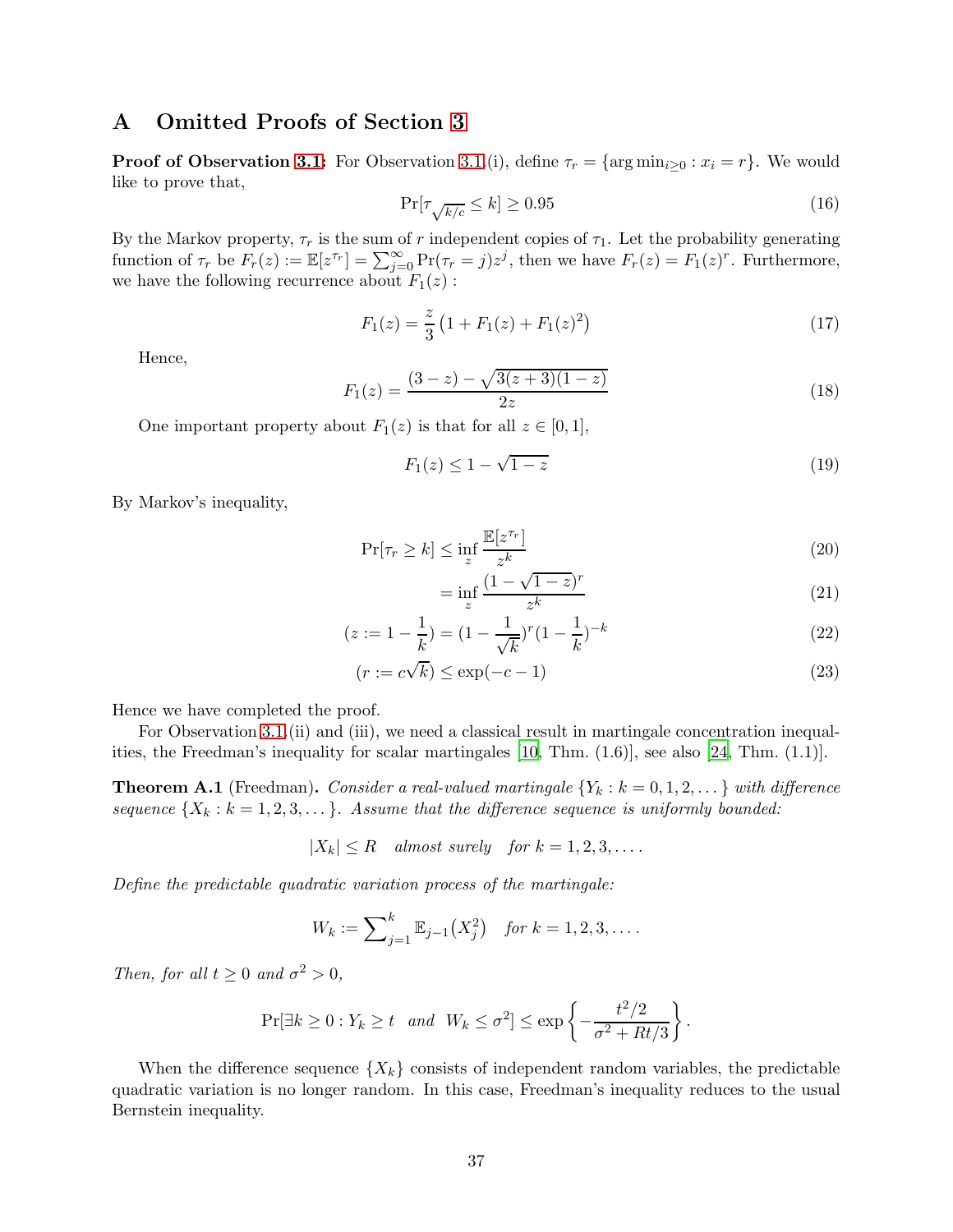To prove [3.1,](#page-14-1) we let  $y_k = x_k + k\gamma$  where  $\gamma = p_b - p_f$ , then  $y_k$  is a martingale since the difference sequence  $\Delta_k = y_k - y_{k-1}$  has expectation zero. Furthermore, the difference sequence  $\Delta_k$  is uniformly bounded with  $|\Delta_k| \le R := 1 + |\gamma|$ , and  $W_k = \sum_{j=1}^k \mathbb{E}_{j-1}(\Delta_k^2) \le kR^2$ . By the Freedman's inequality,

<span id="page-37-0"></span>
$$
\Pr[\max_{k} y_k \ge t] \le \exp\left\{-\frac{t^2/2}{kR^2 + Rt/3}\right\}.
$$
\n(24)

Since we have  $R = 1 + |\gamma|$  and  $y_k = x_k + k\gamma$ , [\(24\)](#page-37-0) is equivalent to

$$
\Pr[\max_{k} x_k \ge t - k\gamma] \le \exp\left\{-\frac{t^2/2}{kR^2 + tR/3}\right\}.
$$
\n(25)

Let  $t = 3R\sqrt{k \log k}$ , we have

$$
\frac{t^2/2}{kR^2 + Rt/3} = \frac{t^2/(2R^2)}{k + t/(3R)} \ge \frac{t^2/(2R^2)}{k + k} = \frac{t^2}{4kR^2} \ge 2\log k
$$

Rearranging terms gives

$$
\Pr[\max_{k} x_k \ge 3(1+|\gamma|)\sqrt{k\log k} - k\gamma] \le \frac{1}{k^2}.\tag{26}
$$

When  $p_f = p_b = p_s = \frac{1}{3}$ , we have  $\gamma = 0$  and the above inequality is equivalent to

$$
\Pr[\max_{k} x_k \ge 3\sqrt{k \log k}] \le \frac{1}{k^2}.\tag{27}
$$

This proves (ii). For (iii), we note that  $\gamma = p_b - p_f \geq \frac{2c \log k'}{\sqrt{k'}}$  and we only needs to prove that

$$
3(1+|\gamma|)\sqrt{k\log k} - k\gamma \le \frac{\sqrt{k'}}{2}
$$
 (28)

Note that

$$
3(1+|\gamma|)\sqrt{k\log k} - k\gamma \le 3\sqrt{k\log k} - \frac{k}{2}\gamma.
$$
 (29)

When  $\gamma \geq \frac{6\sqrt{\log k}}{\sqrt{k}}$ , RHS is negative so the inequality holds trivially. Otherwise, we have  $\gamma =$  $2c \frac{\log k'}{\sqrt{k'}} < \frac{6\sqrt{\log k}}{\sqrt{k}}$ , hence  $k' \ge O(1)$   $\frac{k}{\log^2 k} > \sqrt{k}$ . By AM-GM inequality,

$$
3\sqrt{k\log k} \le \frac{k}{2}\gamma + \frac{9\log k}{\gamma} \tag{30}
$$

Therefore, we have

$$
3(1+|\gamma|)\sqrt{k\log k} - k\gamma \le \frac{9\log k}{\gamma} = \frac{9\log k}{2c\log k'}\sqrt{k'} \le \frac{9}{c}\sqrt{k'}
$$
 (31)

Hence, let  $c = 9$  completes the proof.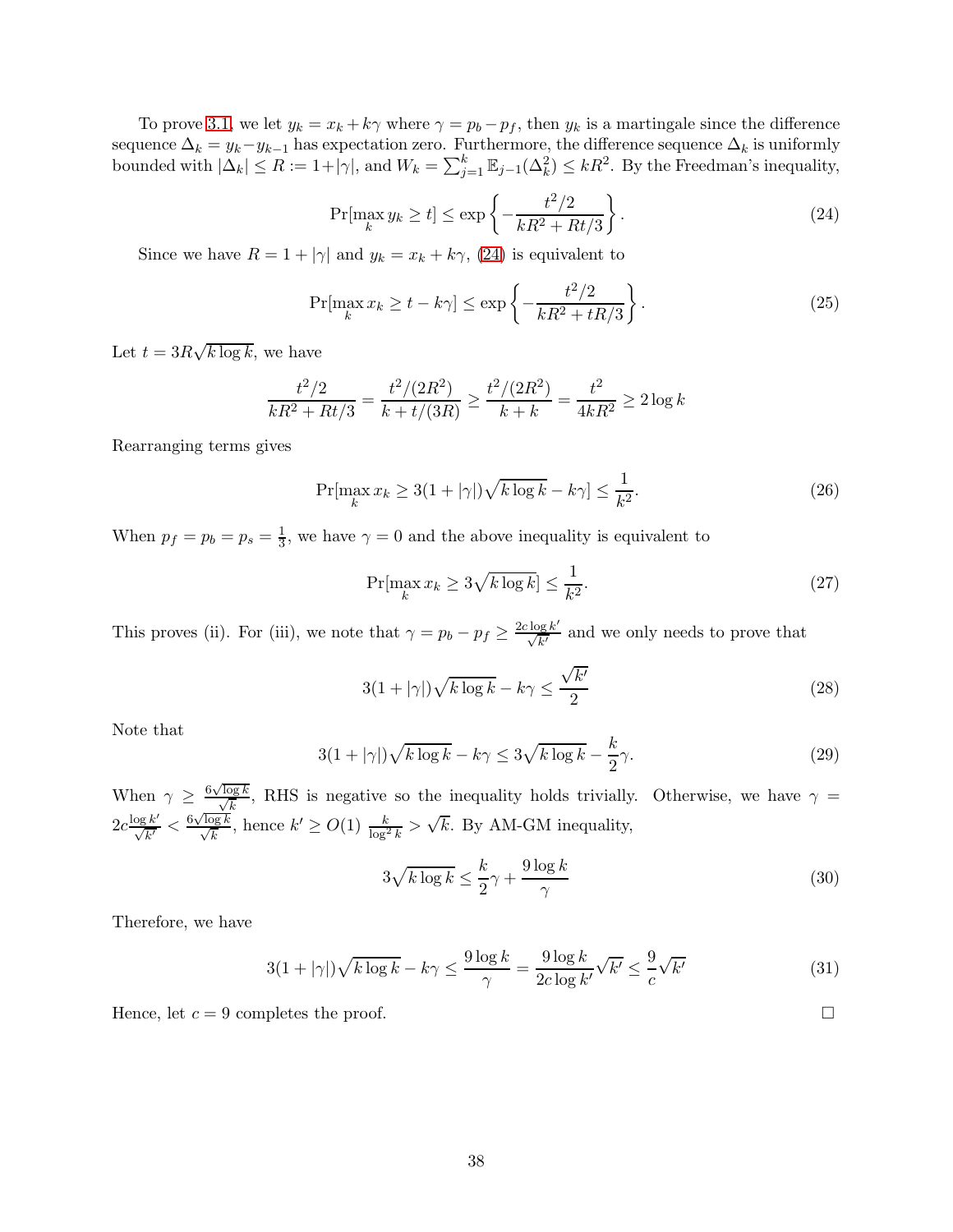### B Omitted Proofs of Section [4](#page-17-0)

Proof of Observation [4.1:](#page-17-3) The proof is given below:

$$
pf(x) + (1-p)f(y) = p[x - x2] + (1-p)[y - y2] = (px + (1-p)y) - (px + (1-p)y)2 - [(p-p2)(x2 + y2 - 2xy)] = (px + (1-p)y) - (px + (1-p)y)2 - [(p-p2)(x - y)2] \leq (px + (1-p)y) - (px + (1-p)y)2 - [min{p, 1-p}(x - y)2] = f(px + (1-p)y) - [min{p, 1-p}(x - y)2]. (32)
$$

Inequality [\(32\)](#page-38-0) follows from the fact that both p and  $1 - p$  are in range [0, 1] and thus  $p(1 - p) \le \min\{p, 1 - p\}$ .  $\min\{p, 1-p\}.$ 

#### Proof of Observation [4.3:](#page-17-4)

<span id="page-38-0"></span>
$$
|f(x) - f(y)| = |[x - x^{2}] - [y - y^{2}]|
$$
  
\n
$$
= |(x - y) - (x^{2} - y^{2})|
$$
  
\n
$$
= |(x - y) - (x - y)(x + y)|
$$
  
\n
$$
= |(x - y)(1 - (x + y))|
$$
  
\n
$$
= |x - y||(1 - (x + y))|
$$
  
\n
$$
\leq |x - y|
$$

where the last inequality holds since  $0 \le x + y \le 2$  and therefore  $-1 \le 1 - (x + y) \le 1$  which implies  $0 \le |1 - (x + y)| \le 1$ . implies  $0 \le |1 - (x + y)| \le 1$ .

**Proof of Observation [4.4:](#page-17-2)** To prove the observation, we take the first derivative of  $p - p^{1+x}$ which is equal to

$$
\frac{d}{dp}\left[p - p^{1+x}\right] = 1 - (1+x)p^x
$$

which means that the function is maximized (or minimized) at  $p_0 = (1+x)^{-1/x}$ . It is easy to see that since  $p - p^{1+x}$  is non-negative in range [0, 1] and is equal to 0 at both  $p = 0$  and  $p = 1$  then the expression should be maximized at  $p_0$ . Thus, the maximum value for  $p - p^{1+x}$  is bounded by

$$
p_0 - p_0^{1+x} = p_0(1 - p_0^x)
$$
  
\n
$$
\leq 1 - p_0^x
$$
  
\n
$$
= 1 - ((1 + x)^{-1/x})^x
$$
  
\n
$$
= 1 - (1 + x)^{-1}
$$
  
\n
$$
= 1 - 1/(1 + x)
$$
  
\n
$$
= x/(1 + x)
$$
  
\n
$$
\leq x.
$$

 $\Box$ 

**Proof of Observation [4.5:](#page-17-1)** We first show the proof for the case of  $p \leq 1/2$ . We start by the famous inequality  $1 + y \leq e^y$  [\[18](#page-34-17)] which holds for any  $y \in \mathbb{R}$ . Therefore, we have  $1 - e^y \leq -y$ . By setting  $y = -x \ln 1/p$  we obtain

$$
1 - e^{-x \ln 1/p} \le x \ln 1/p
$$